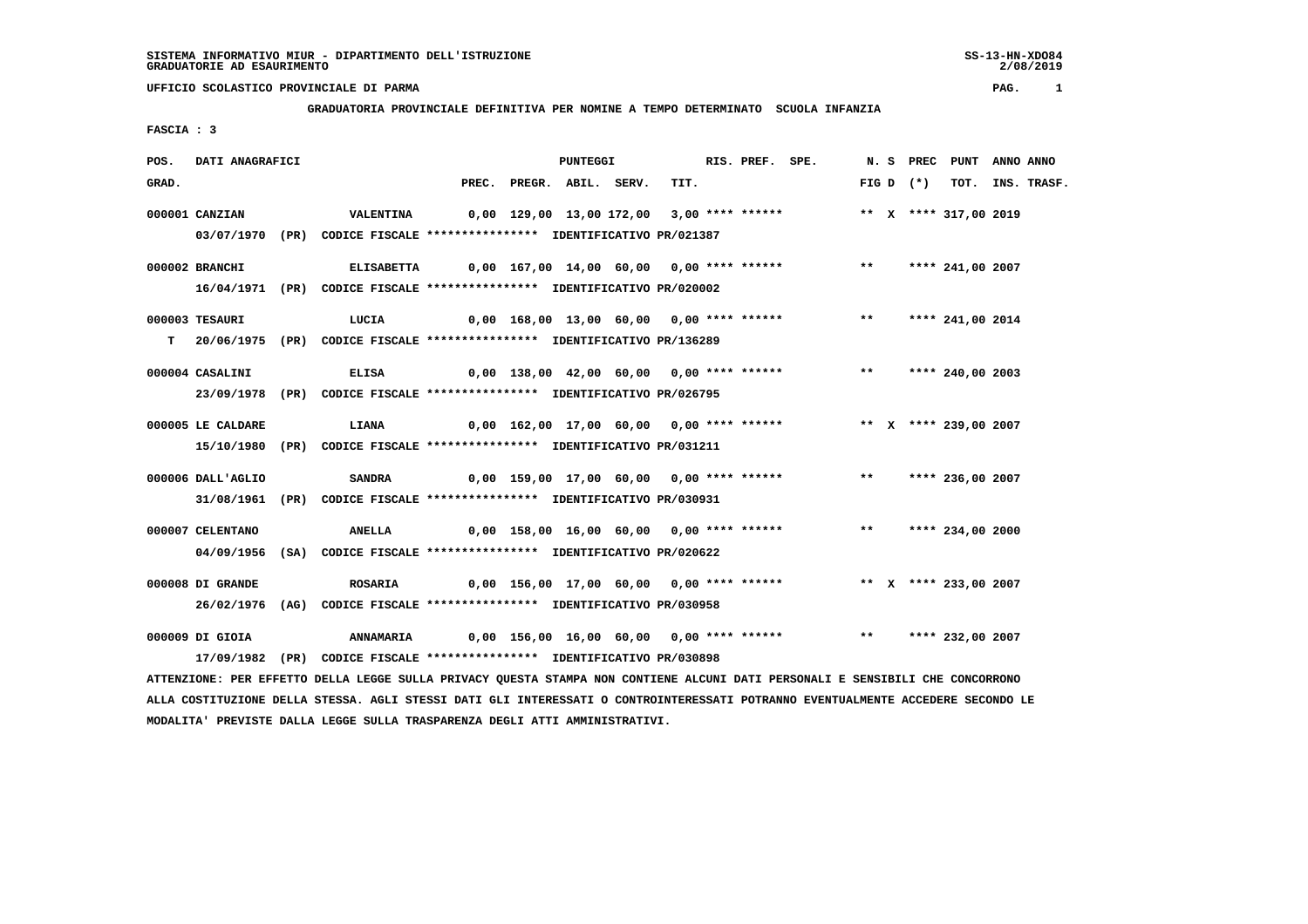**GRADUATORIA PROVINCIALE DEFINITIVA PER NOMINE A TEMPO DETERMINATO SCUOLA INFANZIA**

 **FASCIA : 3**

| POS.  | DATI ANAGRAFICI  |                                                                                                                               |  | PUNTEGGI                 |      |  | RIS. PREF. SPE.                                                          |             | N. S PREC PUNT ANNO ANNO |                  |
|-------|------------------|-------------------------------------------------------------------------------------------------------------------------------|--|--------------------------|------|--|--------------------------------------------------------------------------|-------------|--------------------------|------------------|
| GRAD. |                  |                                                                                                                               |  | PREC. PREGR. ABIL. SERV. | TIT. |  |                                                                          | FIG D $(*)$ |                          | TOT. INS. TRASF. |
|       | 000010 GULLI'    | <b>SABINA</b>                                                                                                                 |  |                          |      |  | 0,00 156,00 15,00 60,00 0,00 **** ****** *** **                          |             | **** 231,00 2007         |                  |
|       |                  | 15/09/1981 (PR) CODICE FISCALE **************** IDENTIFICATIVO PR/031088                                                      |  |                          |      |  |                                                                          |             |                          |                  |
|       | 000011 PRIVITERA |                                                                                                                               |  |                          |      |  |                                                                          |             |                          |                  |
|       |                  | 18/04/1979 (AG) CODICE FISCALE *************** IDENTIFICATIVO PR/025829                                                       |  |                          |      |  |                                                                          |             |                          |                  |
|       | 000012 SASSI     | <b>ERIKA</b>                                                                                                                  |  |                          |      |  | 0,00 156,00 12,00 60,00 0,00 **** ****** *** ** ** **** 228,00 2019 2019 |             |                          |                  |
|       |                  | 14/05/1973 (RE) CODICE FISCALE *************** IDENTIFICATIVO PR/139602                                                       |  |                          |      |  |                                                                          |             |                          |                  |
|       | 000013 FERRANTE  |                                                                                                                               |  |                          |      |  |                                                                          |             |                          |                  |
|       |                  | 05/09/1967 (CH) CODICE FISCALE *************** IDENTIFICATIVO PR/021114                                                       |  |                          |      |  |                                                                          |             |                          |                  |
|       | 000014 BARBUTI   | GIORGIA                                                                                                                       |  |                          |      |  | 0,00 154,00 11,00 60,00 0,00 **** ****** *** *** **** 225,00 2000        |             |                          |                  |
|       |                  | 13/02/1974 (PR) CODICE FISCALE *************** IDENTIFICATIVO PR/020905                                                       |  |                          |      |  |                                                                          |             |                          |                  |
|       | 000015 FORNARI   | <b>NOEMI</b>                                                                                                                  |  |                          |      |  | 0,00 148,00 17,00 60,00  0,00 **** ******      **   **** 225,00 2007     |             |                          |                  |
|       |                  | 13/11/1982 (PR) CODICE FISCALE *************** IDENTIFICATIVO PR/030858                                                       |  |                          |      |  |                                                                          |             |                          |                  |
|       | 000016 RATTROVO  | <b>MARIA</b>                                                                                                                  |  |                          |      |  | 0,00 150,00 14,00 60,00 0,00 **** ****** *** *** **** 224,00 2003 2003   |             |                          |                  |
|       |                  | 21/07/1959 (NA) CODICE FISCALE *************** IDENTIFICATIVO PR/026548                                                       |  |                          |      |  |                                                                          |             |                          |                  |
|       | 000017 CACCIA    | MARIA TERESA 0,00 147,00 16,00 60,00 0,00 **** ******                                                                         |  |                          |      |  |                                                                          |             | ** **** 223,00 2002      |                  |
|       |                  | 12/08/1970 (KR) CODICE FISCALE *************** IDENTIFICATIVO PR/025881                                                       |  |                          |      |  |                                                                          |             |                          |                  |
|       | 000018 MACRI'    | TERESA 6,00 147,00 13,00 60,00 3,00 **** ****** *** **** **** 223,00 2007                                                     |  |                          |      |  |                                                                          |             |                          |                  |
|       |                  | 11/11/1964 (KR) CODICE FISCALE *************** IDENTIFICATIVO PR/031271                                                       |  |                          |      |  |                                                                          |             |                          |                  |
|       |                  | ATTENZIONE: PER EFFETTO DELLA LEGGE SULLA PRIVACY QUESTA STAMPA NON CONTIENE ALCUNI DATI PERSONALI E SENSIBILI CHE CONCORRONO |  |                          |      |  |                                                                          |             |                          |                  |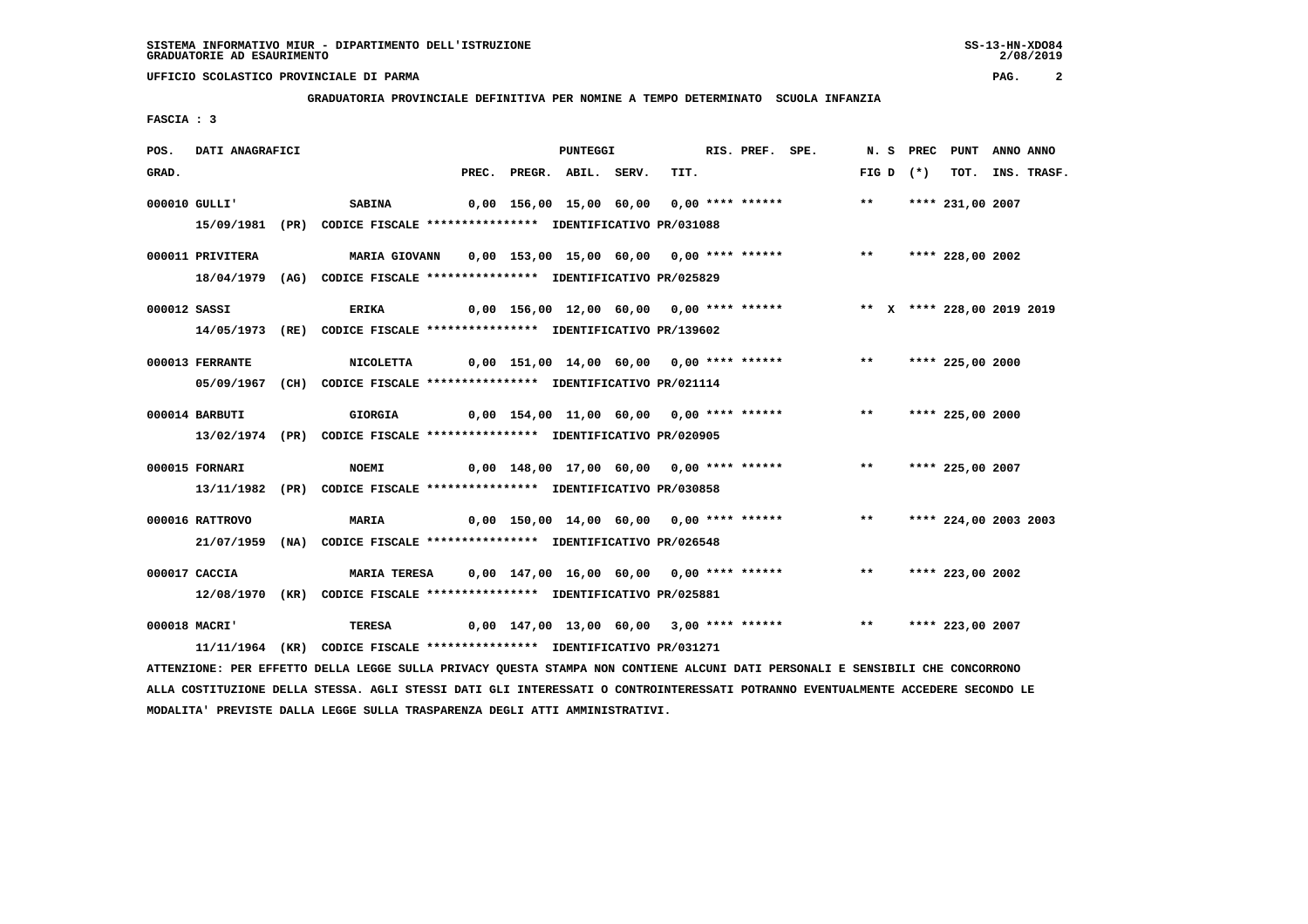**GRADUATORIA PROVINCIALE DEFINITIVA PER NOMINE A TEMPO DETERMINATO SCUOLA INFANZIA**

 **FASCIA : 3**

| POS.  | DATI ANAGRAFICI     |                                                                                                                               |  | <b>PUNTEGGI</b>          |                                          | RIS. PREF. SPE. |                                                                      |       |             | N. S PREC PUNT ANNO ANNO |                  |
|-------|---------------------|-------------------------------------------------------------------------------------------------------------------------------|--|--------------------------|------------------------------------------|-----------------|----------------------------------------------------------------------|-------|-------------|--------------------------|------------------|
| GRAD. |                     |                                                                                                                               |  | PREC. PREGR. ABIL. SERV. | TIT.                                     |                 |                                                                      |       | FIG D $(*)$ |                          | TOT. INS. TRASF. |
|       | 000019 CONGIA       | TULLIA                                                                                                                        |  |                          |                                          |                 | 0,00 156,00 13,00 54,00 0,00 **** ******                             | $***$ |             | **** 223,00 2014         |                  |
|       |                     | T 07/05/1965 (CA) CODICE FISCALE **************** IDENTIFICATIVO PR/134960                                                    |  |                          |                                          |                 |                                                                      |       |             |                          |                  |
|       | 000020 VIGNALI      | MONICA                                                                                                                        |  |                          |                                          |                 | 0,00 60,00 16,00 144,00 0,00 **** ****** *** *** **** 220,00 2019    |       |             |                          |                  |
|       |                     | 09/08/1982 (PR) CODICE FISCALE **************** IDENTIFICATIVO PR/031148                                                      |  |                          |                                          |                 |                                                                      |       |             |                          |                  |
|       |                     |                                                                                                                               |  |                          |                                          |                 |                                                                      |       |             |                          |                  |
|       | 000021 ABLONDI      | <b>ANNALISA</b>                                                                                                               |  |                          |                                          |                 | 0,00 144,00 15,00 60,00 0,00 **** ****** *** ** *** 219,00 2007      |       |             |                          |                  |
|       |                     | 11/09/1975 (PR) CODICE FISCALE **************** IDENTIFICATIVO PR/030961                                                      |  |                          |                                          |                 |                                                                      |       |             |                          |                  |
|       | 000022 PELLINGHELLI | <b>ANITA</b>                                                                                                                  |  |                          |                                          |                 | 0,00 144,00 14,00 60,00 0,00 **** ****** *** ** ** **** 218,00 2007  |       |             |                          |                  |
|       |                     | 15/10/1979 (PR) CODICE FISCALE **************** IDENTIFICATIVO PR/031103                                                      |  |                          |                                          |                 |                                                                      |       |             |                          |                  |
|       |                     |                                                                                                                               |  |                          |                                          |                 |                                                                      |       |             |                          |                  |
|       | 000023 CIONINI      | <b>ELISA</b>                                                                                                                  |  |                          |                                          |                 |                                                                      |       |             |                          |                  |
|       |                     | 23/02/1982 (RE) CODICE FISCALE *************** IDENTIFICATIVO PR/139584                                                       |  |                          |                                          |                 |                                                                      |       |             |                          |                  |
|       | 000024 CAMORALI     | <b>SARA</b>                                                                                                                   |  |                          |                                          |                 | 0,00 112,00 41,00 60,00 0,00 **** ****** **** ** ** **** 213,00 2004 |       |             |                          |                  |
|       |                     | 27/07/1978 (PR) CODICE FISCALE *************** IDENTIFICATIVO PR/027823                                                       |  |                          |                                          |                 |                                                                      |       |             |                          |                  |
|       |                     |                                                                                                                               |  |                          |                                          |                 |                                                                      |       |             |                          |                  |
|       | 000025 DI BASILICO  | <b>VALENTINA</b>                                                                                                              |  |                          |                                          |                 | 0,00 135,00 13,00 60,00 0,00 **** ******                             |       |             | ** **** 208,00 2014      |                  |
|       |                     | T 11/07/1969 (PE) CODICE FISCALE *************** IDENTIFICATIVO PR/134744                                                     |  |                          |                                          |                 |                                                                      |       |             |                          |                  |
|       | 000026 BOCCHI       | VALENTINA                                                                                                                     |  |                          | 0,00 132,00 15,00 60,00 0,00 **** ****** |                 |                                                                      |       |             | ** **** 207,00 2007      |                  |
|       |                     | 14/07/1983 (PR) CODICE FISCALE *************** IDENTIFICATIVO PR/031289                                                       |  |                          |                                          |                 |                                                                      |       |             |                          |                  |
|       |                     |                                                                                                                               |  |                          |                                          |                 |                                                                      |       |             |                          |                  |
|       | 000027 ANDREOTTI    | ANTONIETTA   0,00 130,00 16,00 60,00 0,00 **** ******   ***   ****   206,00 2000                                              |  |                          |                                          |                 |                                                                      |       |             |                          |                  |
|       |                     | 20/07/1964 (PZ) CODICE FISCALE *************** IDENTIFICATIVO PR/021025                                                       |  |                          |                                          |                 |                                                                      |       |             |                          |                  |
|       |                     | ATTENZIONE: PER EFFETTO DELLA LEGGE SULLA PRIVACY QUESTA STAMPA NON CONTIENE ALCUNI DATI PERSONALI E SENSIBILI CHE CONCORRONO |  |                          |                                          |                 |                                                                      |       |             |                          |                  |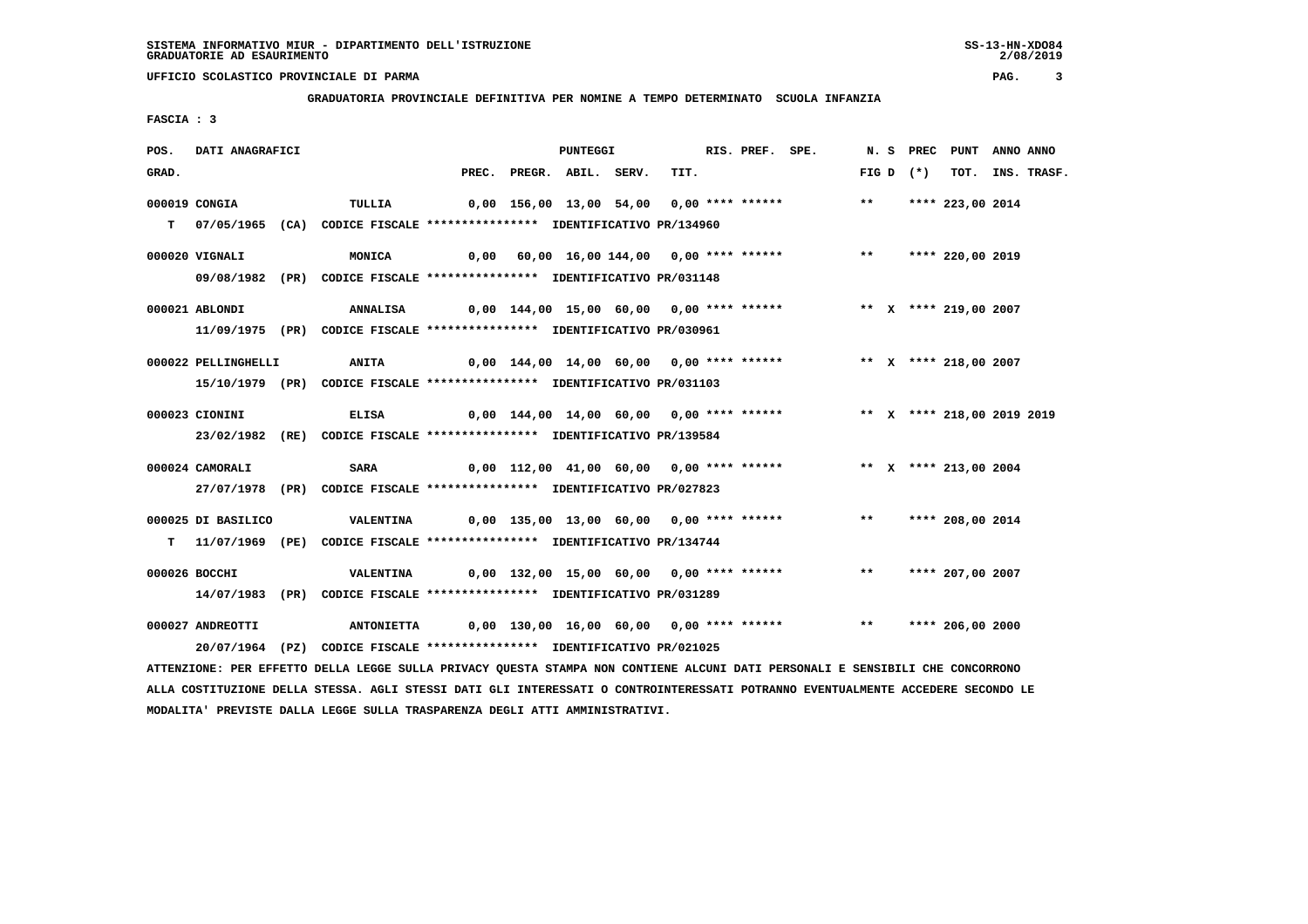**GRADUATORIA PROVINCIALE DEFINITIVA PER NOMINE A TEMPO DETERMINATO SCUOLA INFANZIA**

 **FASCIA : 3**

| POS.  | DATI ANAGRAFICI |                                                                                       |                                                                   | <b>PUNTEGGI</b>    |      | RIS. PREF. SPE. |                                                                      |       |             | N. S PREC PUNT   | ANNO ANNO |                  |
|-------|-----------------|---------------------------------------------------------------------------------------|-------------------------------------------------------------------|--------------------|------|-----------------|----------------------------------------------------------------------|-------|-------------|------------------|-----------|------------------|
| GRAD. |                 |                                                                                       | PREC.                                                             | PREGR. ABIL. SERV. | TIT. |                 |                                                                      |       | FIG D $(*)$ |                  |           | TOT. INS. TRASF. |
|       | 000028 MESSINA  | <b>LARA</b>                                                                           |                                                                   |                    |      |                 | 0,00 100,00 42,00 60,00 0,00 **** ******                             | $***$ |             | **** 202,00 2007 |           |                  |
|       |                 | 24/06/1982 (PR) CODICE FISCALE *************** IDENTIFICATIVO PR/031332               |                                                                   |                    |      |                 |                                                                      |       |             |                  |           |                  |
|       | $000029$ GOLIA  | ANNA                                                                                  |                                                                   |                    |      |                 | 0,00 128,00 13,00 60,00 0,00 **** ****** *** ** ** **** 201,00 2007  |       |             |                  |           |                  |
|       |                 | 28/03/1969 (FG) CODICE FISCALE *************** IDENTIFICATIVO PR/031058               |                                                                   |                    |      |                 |                                                                      |       |             |                  |           |                  |
|       | 000030 ALOIA    | ANTONIETTA 0,00 124,00 14,00 60,00 0,00 **** ****** *** ** ** X **** 198,00 2002      |                                                                   |                    |      |                 |                                                                      |       |             |                  |           |                  |
|       |                 | 21/12/1958 (TA) CODICE FISCALE *************** IDENTIFICATIVO PR/025540               |                                                                   |                    |      |                 |                                                                      |       |             |                  |           |                  |
|       | 000031 NICOSIA  | GIUSEPPINA 0,00 123,00 15,00 60,00 0,00 **** ****** *** ** ** X **** 198,00 2004 2004 |                                                                   |                    |      |                 |                                                                      |       |             |                  |           |                  |
|       |                 | 26/10/1977 (RC) CODICE FISCALE *************** IDENTIFICATIVO PR/027639               |                                                                   |                    |      |                 |                                                                      |       |             |                  |           |                  |
|       | 000032 GROPPI   | <b>RAMONA</b>                                                                         |                                                                   |                    |      |                 | 0,00 108,00 41,00 48,00 0,00 **** ****** *** ** *** 197,00 2007      |       |             |                  |           |                  |
|       |                 | 25/11/1982 (PR) CODICE FISCALE *************** IDENTIFICATIVO PR/031082               |                                                                   |                    |      |                 |                                                                      |       |             |                  |           |                  |
|       | 000033 BERNI    | <b>ROSANNA</b>                                                                        |                                                                   |                    |      |                 | 0,00 120,00 12,00 60,00  0,00 **** ******      **   **** 192,00 2014 |       |             |                  |           |                  |
|       |                 | T 30/06/1976 (PR) CODICE FISCALE **************** IDENTIFICATIVO PR/131239            |                                                                   |                    |      |                 |                                                                      |       |             |                  |           |                  |
|       | 000034 MASUCCI  | <b>ANNA MARIA</b>                                                                     | 0,00 116,00 15,00 60,00 0,00 **** ****** *** *** **** 191,00 2002 |                    |      |                 |                                                                      |       |             |                  |           |                  |
|       |                 | 25/01/1966 (CE) CODICE FISCALE *************** IDENTIFICATIVO PR/024912               |                                                                   |                    |      |                 |                                                                      |       |             |                  |           |                  |
|       | 000035 MALENA   | <b>ROSA</b>                                                                           |                                                                   |                    |      |                 | 0,00 115,00 15,00 60,00 0,00 **** ****** **** *** X **** 190,00 2000 |       |             |                  |           |                  |
|       |                 | 25/01/1962 (KR) CODICE FISCALE *************** IDENTIFICATIVO PR/020254               |                                                                   |                    |      |                 |                                                                      |       |             |                  |           |                  |
|       | 000036 FULGONI  | <b>MANUELA</b>                                                                        |                                                                   |                    |      |                 | 0,00 111,00 16,00 60,00 0,00 **** ****** *** *** **** 187,00 2014    |       |             |                  |           |                  |
| T.    |                 | 22/03/1981 (PR) CODICE FISCALE **************** IDENTIFICATIVO PR/135216              |                                                                   |                    |      |                 |                                                                      |       |             |                  |           |                  |

 **ATTENZIONE: PER EFFETTO DELLA LEGGE SULLA PRIVACY QUESTA STAMPA NON CONTIENE ALCUNI DATI PERSONALI E SENSIBILI CHE CONCORRONO ALLA COSTITUZIONE DELLA STESSA. AGLI STESSI DATI GLI INTERESSATI O CONTROINTERESSATI POTRANNO EVENTUALMENTE ACCEDERE SECONDO LE MODALITA' PREVISTE DALLA LEGGE SULLA TRASPARENZA DEGLI ATTI AMMINISTRATIVI.**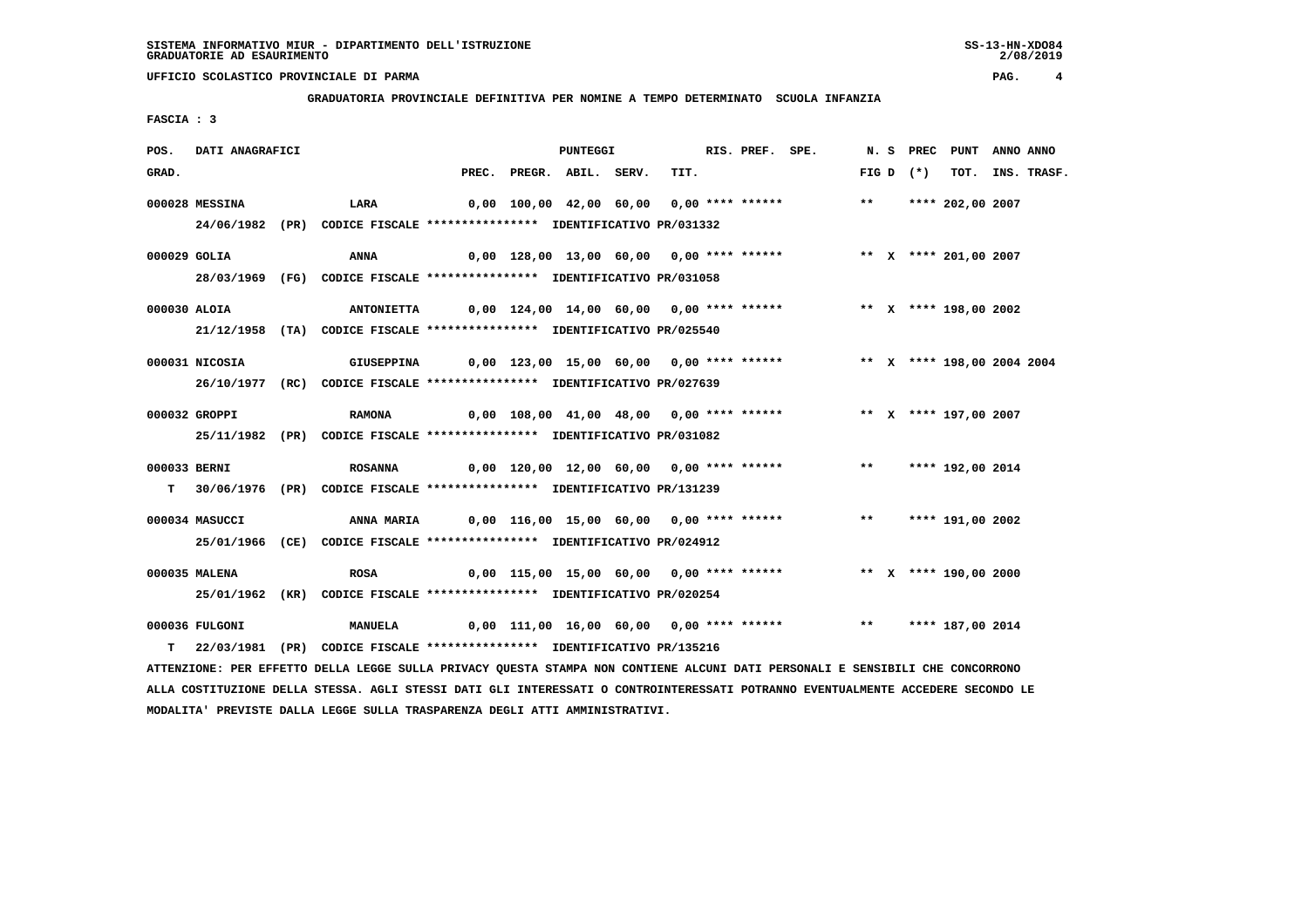#### **GRADUATORIA PROVINCIALE DEFINITIVA PER NOMINE A TEMPO DETERMINATO SCUOLA INFANZIA**

 **FASCIA : 3**

| POS.  | DATI ANAGRAFICI    |                                                                                                                               |                                                                           | <b>PUNTEGGI</b>    |                                         | RIS. PREF. SPE. |                                                                   |       |            | N. S PREC PUNT ANNO ANNO   |                  |
|-------|--------------------|-------------------------------------------------------------------------------------------------------------------------------|---------------------------------------------------------------------------|--------------------|-----------------------------------------|-----------------|-------------------------------------------------------------------|-------|------------|----------------------------|------------------|
| GRAD. |                    |                                                                                                                               | PREC.                                                                     | PREGR. ABIL. SERV. | TIT.                                    |                 |                                                                   |       | $FIGD (*)$ |                            | TOT. INS. TRASF. |
|       | 000037 MINEO       | <b>VINCENZA</b>                                                                                                               |                                                                           |                    |                                         |                 | 0,00 109,00 17,00 60,00 0,00 **** ******                          | $***$ |            | **** 186,00 2003 2003      |                  |
|       |                    | 14/10/1974 (PA) CODICE FISCALE *************** IDENTIFICATIVO PR/026683                                                       |                                                                           |                    |                                         |                 |                                                                   |       |            |                            |                  |
|       | 000038 TORREGGIANI |                                                                                                                               |                                                                           |                    |                                         |                 |                                                                   |       |            |                            |                  |
|       |                    | 12/10/1983 (PR) CODICE FISCALE **************** IDENTIFICATIVO PR/031219                                                      |                                                                           |                    |                                         |                 |                                                                   |       |            |                            |                  |
|       | 000039 GARDINI     | <b>MICHELA</b>                                                                                                                |                                                                           |                    |                                         |                 | 0,00 84,00 42,00 60,00 0,00 **** ****** *** *** **** 186,00 2007  |       |            |                            |                  |
|       |                    | 20/08/1982 (PR) CODICE FISCALE *************** IDENTIFICATIVO PR/031383                                                       |                                                                           |                    |                                         |                 |                                                                   |       |            |                            |                  |
|       | 000040 LUCIANI     | LUCIANA                                                                                                                       |                                                                           |                    |                                         |                 | 0,00 113,00 13,00 60,00 0,00 **** ****** * *** * **** 186,00 2007 |       |            |                            |                  |
|       |                    | 19/10/1972 (AP) CODICE FISCALE *************** IDENTIFICATIVO PR/124096                                                       |                                                                           |                    |                                         |                 |                                                                   |       |            |                            |                  |
|       |                    |                                                                                                                               |                                                                           |                    |                                         |                 |                                                                   |       |            |                            |                  |
|       | 000041 FRATI       | <b>ELEONORA</b>                                                                                                               |                                                                           |                    |                                         |                 | 0,00 98,00 40,00 48,00 0,00 **** ****** *** *** **** 186,00 2007  |       |            |                            |                  |
|       |                    | 25/01/1981 (PR) CODICE FISCALE *************** IDENTIFICATIVO PR/030842                                                       |                                                                           |                    |                                         |                 |                                                                   |       |            |                            |                  |
|       | 000042 RIZZO       | <b>DOROTEA</b>                                                                                                                | 0,00 108,00 17,00 60,00  0,00 **** ******      **   **** 185,00 2004 2004 |                    |                                         |                 |                                                                   |       |            |                            |                  |
|       |                    | 02/05/1971 (AG) CODICE FISCALE *************** IDENTIFICATIVO PR/027806                                                       |                                                                           |                    |                                         |                 |                                                                   |       |            |                            |                  |
|       | 000043 FERRARELLI  | <b>SILVANA</b>                                                                                                                |                                                                           |                    |                                         |                 | 0,00 108,00 16,00 60,00 0,00 **** ****** *** *** **** 184,00 2014 |       |            |                            |                  |
|       |                    | 27/07/1963 (CZ) CODICE FISCALE *************** IDENTIFICATIVO PR/131245                                                       |                                                                           |                    |                                         |                 |                                                                   |       |            |                            |                  |
|       |                    |                                                                                                                               |                                                                           |                    |                                         |                 |                                                                   |       |            |                            |                  |
|       | 000044 IEZZA       | <b>CONCETTA</b>                                                                                                               |                                                                           |                    | 0,00 114,00 9,00 60,00 0,00 **** ****** |                 |                                                                   |       |            | ** X **** 183,00 2007 2007 |                  |
|       |                    | 19/01/1970 (AV) CODICE FISCALE *************** IDENTIFICATIVO PR/031096                                                       |                                                                           |                    |                                         |                 |                                                                   |       |            |                            |                  |
|       | 000045 GATTA       | NATALIZIA 0,00 106,00 15,00 60,00 0,00 **** ****** *** ** ** **** 181,00 2002                                                 |                                                                           |                    |                                         |                 |                                                                   |       |            |                            |                  |
|       |                    | 27/03/1969 (FG) CODICE FISCALE *************** IDENTIFICATIVO PR/025421                                                       |                                                                           |                    |                                         |                 |                                                                   |       |            |                            |                  |
|       |                    | ATTENZIONE: PER EFFETTO DELLA LEGGE SULLA PRIVACY QUESTA STAMPA NON CONTIENE ALCUNI DATI PERSONALI E SENSIBILI CHE CONCORRONO |                                                                           |                    |                                         |                 |                                                                   |       |            |                            |                  |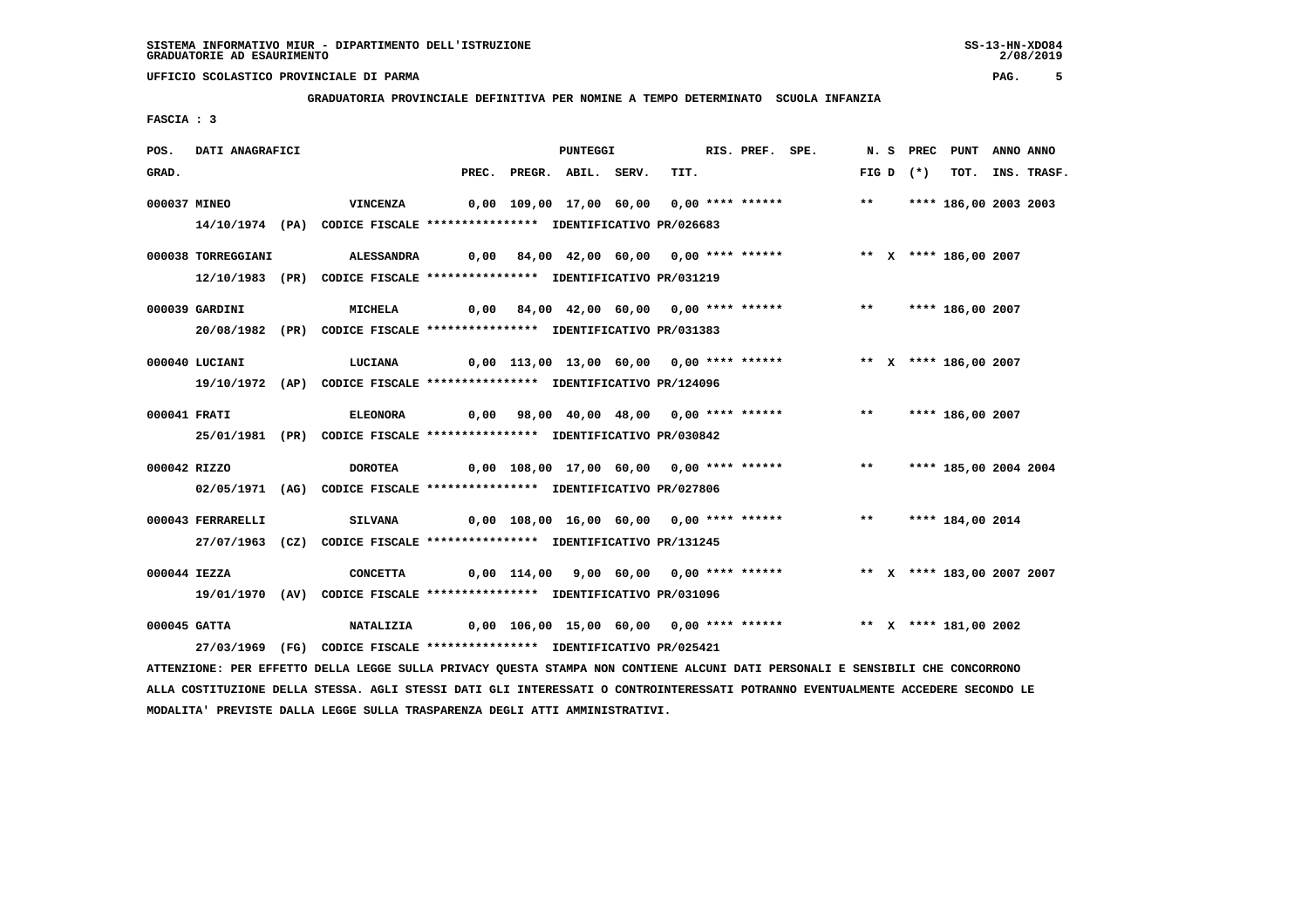**GRADUATORIA PROVINCIALE DEFINITIVA PER NOMINE A TEMPO DETERMINATO SCUOLA INFANZIA**

 **FASCIA : 3**

| POS.  | DATI ANAGRAFICI   |                                                                                                                               |       | <b>PUNTEGGI</b>    |  | RIS. PREF. SPE. |                                                                     |             | N.S PREC | PUNT                  | ANNO ANNO |                  |
|-------|-------------------|-------------------------------------------------------------------------------------------------------------------------------|-------|--------------------|--|-----------------|---------------------------------------------------------------------|-------------|----------|-----------------------|-----------|------------------|
| GRAD. |                   |                                                                                                                               | PREC. | PREGR. ABIL. SERV. |  | TIT.            |                                                                     | FIG D $(*)$ |          |                       |           | TOT. INS. TRASF. |
|       | 000046 BEVILACQUA | <b>EMILIA</b>                                                                                                                 |       |                    |  |                 | 0,00 103,00 15,00 60,00 0,00 **** ******                            | $***$       |          | **** 178,00 2002      |           |                  |
|       |                   | 05/01/1972 (KR) CODICE FISCALE *************** IDENTIFICATIVO PR/025112                                                       |       |                    |  |                 |                                                                     |             |          |                       |           |                  |
|       | 000047 INNAMORATO | GIUSEPPINA DO 0,00 108,00 15,00 54,00 0,00 **** ****** **** **** 177,00 2007 2007                                             |       |                    |  |                 |                                                                     |             |          |                       |           |                  |
|       |                   | 21/09/1971 (PA) CODICE FISCALE *************** IDENTIFICATIVO PR/031409                                                       |       |                    |  |                 |                                                                     |             |          |                       |           |                  |
|       | 000048 CAVALLARO  | CARMELA                                                                                                                       |       |                    |  |                 | 0,00 100,00 15,00 60,00 0,00 **** ******           **               |             |          | **** 175,00 2004 2004 |           |                  |
|       |                   | 16/08/1973 (CT) CODICE FISCALE *************** IDENTIFICATIVO PR/027731                                                       |       |                    |  |                 |                                                                     |             |          |                       |           |                  |
|       | 000049 PADOVANI   | <b>MARIATERESA</b>                                                                                                            |       |                    |  |                 | 0,00 36,00 13,00 124,00 0,00 **** ****** *** *** **** 173,00 2019   |             |          |                       |           |                  |
|       |                   | 01/09/1974 (PR) CODICE FISCALE **************** IDENTIFICATIVO PR/021390                                                      |       |                    |  |                 |                                                                     |             |          |                       |           |                  |
|       | 000050 PANZERA    | <b>ANNA</b>                                                                                                                   |       |                    |  |                 | 0,00 97,00 15,00 60,00 0,00 **** ****** *** *** **** 172,00 2002    |             |          |                       |           |                  |
|       |                   | 12/05/1976 (RC) CODICE FISCALE *************** IDENTIFICATIVO PR/024810                                                       |       |                    |  |                 |                                                                     |             |          |                       |           |                  |
|       |                   |                                                                                                                               |       |                    |  |                 |                                                                     |             |          |                       |           |                  |
|       | 000051 BOSCHI     | <b>MILENA</b>                                                                                                                 |       |                    |  |                 | 0,00 68,00 42,00 60,00 0,00 **** ****** *** *** **** 170,00 2007    |             |          |                       |           |                  |
|       |                   | 19/10/1980 (PR) CODICE FISCALE *************** IDENTIFICATIVO PR/030622                                                       |       |                    |  |                 |                                                                     |             |          |                       |           |                  |
|       | 000052 ROSSI      | SARA                                                                                                                          |       |                    |  |                 | 0,00 98,00 11,00 60,00 0,00 **** ****** **** *** X **** 169,00 2014 |             |          |                       |           |                  |
|       |                   | T 08/06/1974 (SP) CODICE FISCALE *************** IDENTIFICATIVO PR/131529                                                     |       |                    |  |                 |                                                                     |             |          |                       |           |                  |
|       | 000053 MANETTO    | <b>MARIA RITA</b>                                                                                                             |       |                    |  |                 | 0,00 90,00 17,00 60,00 0,00 **** ****** E ** **** 167,00 2011 2011  |             |          |                       |           |                  |
|       |                   | 26/12/1951 (ME) CODICE FISCALE *************** IDENTIFICATIVO PR/127168                                                       |       |                    |  |                 |                                                                     |             |          |                       |           |                  |
|       | 000054 VACCA      | <b>ALESSIA</b>                                                                                                                |       |                    |  |                 | 0,00 96,00 11,00 60,00 0,00 **** ****** *** *** **** 167,00 2014    |             |          |                       |           |                  |
|       |                   | T 04/06/1978 (PR) CODICE FISCALE **************** IDENTIFICATIVO PR/131791                                                    |       |                    |  |                 |                                                                     |             |          |                       |           |                  |
|       |                   | ATTENZIONE: PER EFFETTO DELLA LEGGE SULLA PRIVACY QUESTA STAMPA NON CONTIENE ALCUNI DATI PERSONALI E SENSIBILI CHE CONCORRONO |       |                    |  |                 |                                                                     |             |          |                       |           |                  |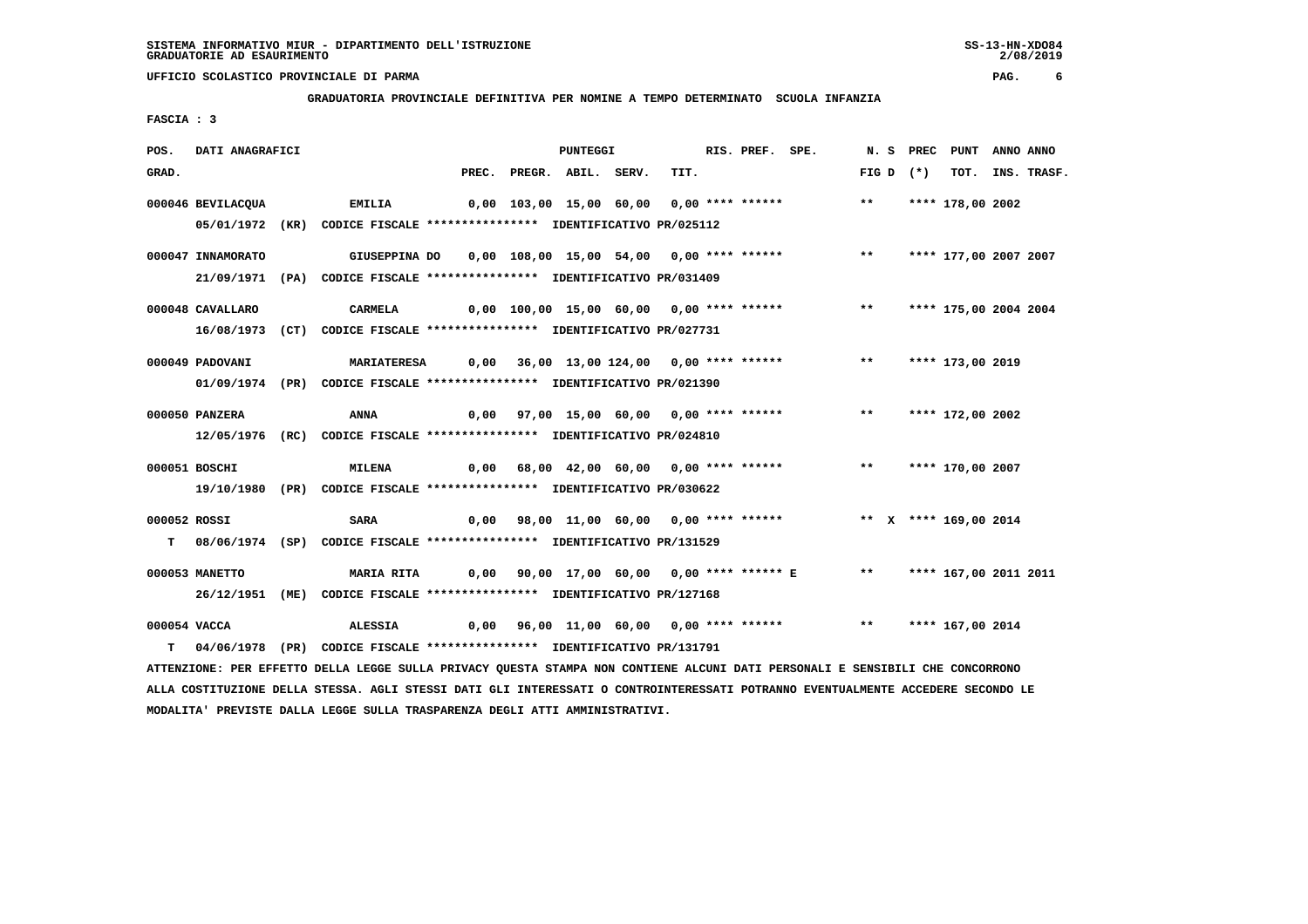**GRADUATORIA PROVINCIALE DEFINITIVA PER NOMINE A TEMPO DETERMINATO SCUOLA INFANZIA**

 **FASCIA : 3**

| POS.  | DATI ANAGRAFICI     |                                                                                                                               |       | PUNTEGGI           |      | RIS. PREF. SPE. |                                                                         |  | N. S PREC PUNT ANNO ANNO   |  |
|-------|---------------------|-------------------------------------------------------------------------------------------------------------------------------|-------|--------------------|------|-----------------|-------------------------------------------------------------------------|--|----------------------------|--|
| GRAD. |                     |                                                                                                                               | PREC. | PREGR. ABIL. SERV. | TIT. |                 |                                                                         |  | FIG D (*) TOT. INS. TRASF. |  |
|       | 000055 DI VAGNO     | <b>MARIA</b>                                                                                                                  | 0,00  |                    |      |                 | 90,00 15,00 60,00 0,00 **** ******                                      |  | ** X **** 165,00 2004 2004 |  |
|       |                     | 31/07/1977 (BA) CODICE FISCALE **************** IDENTIFICATIVO PR/027591                                                      |       |                    |      |                 |                                                                         |  |                            |  |
|       | 000056 PIERRO       |                                                                                                                               |       |                    |      |                 |                                                                         |  |                            |  |
|       |                     | 26/11/1967 (SA) CODICE FISCALE *************** IDENTIFICATIVO PR/025791                                                       |       |                    |      |                 |                                                                         |  |                            |  |
|       | 000057 GARDELLI     | <b>ELISA</b>                                                                                                                  |       |                    |      |                 | 0,00 60,00 41,00 60,00 0,00 **** ******           ** X **** 161,00 2007 |  |                            |  |
|       |                     | 24/03/1983 (PR) CODICE FISCALE *************** IDENTIFICATIVO PR/030562                                                       |       |                    |      |                 |                                                                         |  |                            |  |
|       | 000058 GHIDOZZI     | SILVIA                                                                                                                        |       |                    |      |                 | 0,00 60,00 41,00 60,00 0,00 **** ****** *** *** **** 161,00 2007        |  |                            |  |
|       |                     | 10/12/1984 (PR) CODICE FISCALE *************** IDENTIFICATIVO PR/031039                                                       |       |                    |      |                 |                                                                         |  |                            |  |
|       | 000059 VASOLI       | <b>DEBORAH</b>                                                                                                                |       |                    |      |                 | 0,00 72,00 41,00 48,00 0,00 **** ****** * *** * **** 161,00 2014 2014   |  |                            |  |
|       |                     | 09/07/1983 (MS) CODICE FISCALE *************** IDENTIFICATIVO PR/129899                                                       |       |                    |      |                 |                                                                         |  |                            |  |
|       | 000060 CUSMANO      | LETIZIA ROSAL     0,00    84,00   15,00   60,00   0,00 **** ******                **   X   **** 159,00 2019 2004              |       |                    |      |                 |                                                                         |  |                            |  |
|       |                     | 23/10/1962 (AG) CODICE FISCALE *************** IDENTIFICATIVO PR/027583                                                       |       |                    |      |                 |                                                                         |  |                            |  |
|       | 000061 GABRIELLI    | <b>SERENA</b>                                                                                                                 |       |                    |      |                 | 0,00 30,00 42,00 83,00 0,00 **** ****** *** *** **** 155,00 2019        |  |                            |  |
|       |                     | 26/04/1980 (PR) CODICE FISCALE *************** IDENTIFICATIVO PR/030996                                                       |       |                    |      |                 |                                                                         |  |                            |  |
|       | 000062 SALVO GIDDIO | <b>SABRINA</b>                                                                                                                |       |                    |      |                 | 0,00 80,00 14,00 60,00 0,00 **** ****** *** **** 154,00 2005 2005       |  |                            |  |
|       |                     | 17/09/1977 (AG) CODICE FISCALE **************** IDENTIFICATIVO PR/029172                                                      |       |                    |      |                 |                                                                         |  |                            |  |
|       | 000063 MARINCOLO    | CATERINA      0,00  74,00 16,00 60,00  0,00 **** ******      **   **** 150,00 2002                                            |       |                    |      |                 |                                                                         |  |                            |  |
|       |                     | 04/12/1967 (CS) CODICE FISCALE *************** IDENTIFICATIVO PR/024857                                                       |       |                    |      |                 |                                                                         |  |                            |  |
|       |                     | ATTENZIONE: PER EFFETTO DELLA LEGGE SULLA PRIVACY QUESTA STAMPA NON CONTIENE ALCUNI DATI PERSONALI E SENSIBILI CHE CONCORRONO |       |                    |      |                 |                                                                         |  |                            |  |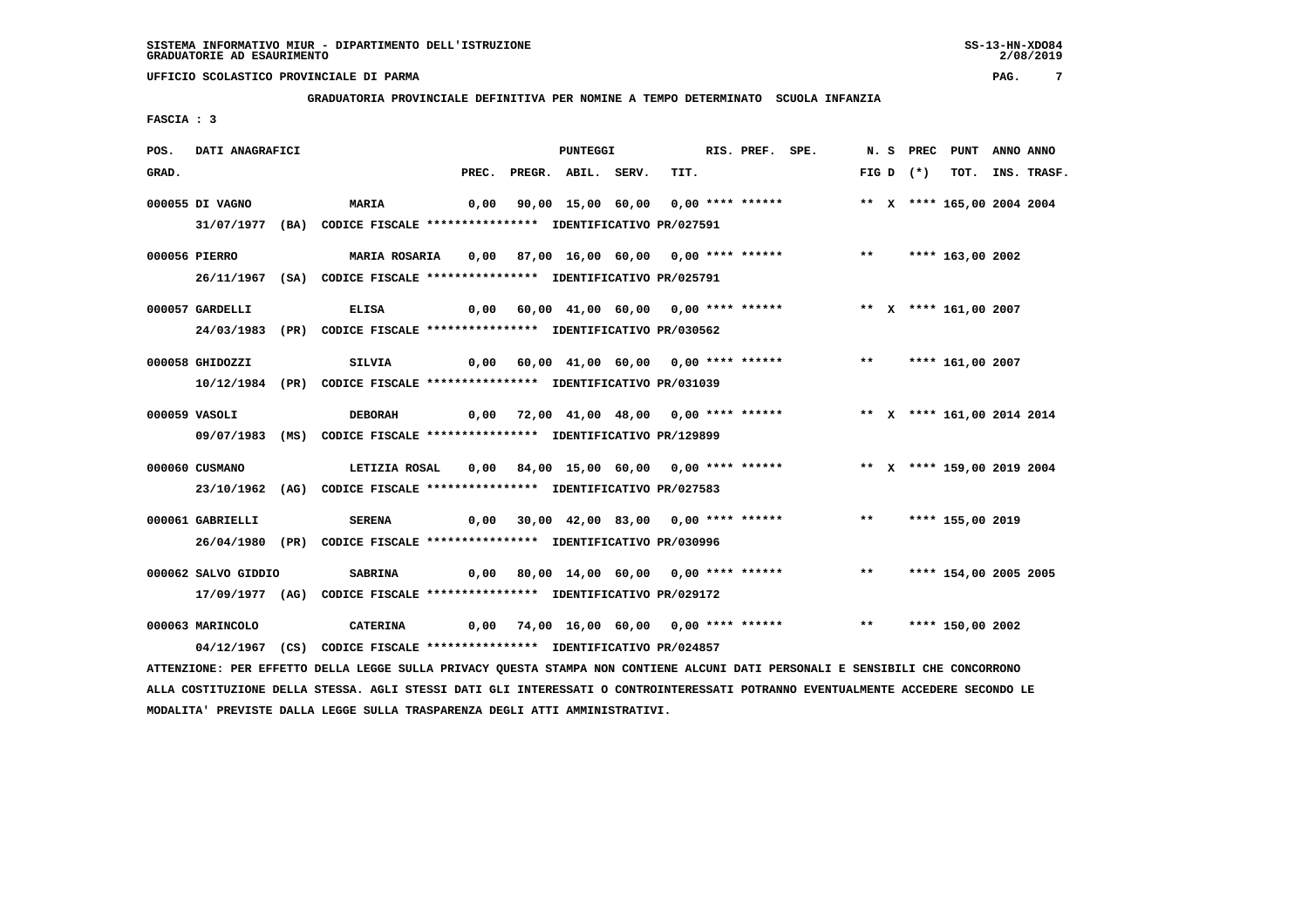**GRADUATORIA PROVINCIALE DEFINITIVA PER NOMINE A TEMPO DETERMINATO SCUOLA INFANZIA**

 **FASCIA : 3**

| POS.        | DATI ANAGRAFICI  |                                                                                                                               |  | <b>PUNTEGGI</b>          |                                         |      | RIS. PREF. SPE.                                                           |  |            | N. S PREC PUNT ANNO ANNO |                  |
|-------------|------------------|-------------------------------------------------------------------------------------------------------------------------------|--|--------------------------|-----------------------------------------|------|---------------------------------------------------------------------------|--|------------|--------------------------|------------------|
| GRAD.       |                  |                                                                                                                               |  | PREC. PREGR. ABIL. SERV. |                                         | TIT. |                                                                           |  | $FIGD (*)$ |                          | TOT. INS. TRASF. |
|             | 000064 CALAFIORE | <b>SEBASTIANA</b>                                                                                                             |  |                          | 0,00 74,00 14,00 60,00 0,00 **** ****** |      |                                                                           |  |            | ** X **** 148,00 2007    |                  |
|             |                  | 18/04/1965 (SR) CODICE FISCALE *************** IDENTIFICATIVO PR/026861                                                       |  |                          |                                         |      |                                                                           |  |            |                          |                  |
|             |                  |                                                                                                                               |  |                          |                                         |      |                                                                           |  |            |                          |                  |
|             | 000065 BAIAMONTE | <b>FRANCA</b>                                                                                                                 |  |                          |                                         |      | 0,00 70,00 15,00 60,00 0,00 **** ******      ** x **** 145,00 2007        |  |            |                          |                  |
|             |                  | 26/06/1966 (AG) CODICE FISCALE *************** IDENTIFICATIVO PR/025667                                                       |  |                          |                                         |      |                                                                           |  |            |                          |                  |
|             | 000066 MANFREDI  | FRANCESCA 0,00 74,00 11,00 60,00 0,00 **** ****** **** **** 145,00 2014                                                       |  |                          |                                         |      |                                                                           |  |            |                          |                  |
|             |                  | T 04/04/1971 (PR) CODICE FISCALE **************** IDENTIFICATIVO PR/130566                                                    |  |                          |                                         |      |                                                                           |  |            |                          |                  |
|             | 000067 LEONARDI  | <b>ROMINA</b>                                                                                                                 |  |                          |                                         |      | 0,00 68,00 11,00 60,00 0,00 **** ******             ** x **** 139,00 2014 |  |            |                          |                  |
|             |                  |                                                                                                                               |  |                          |                                         |      |                                                                           |  |            |                          |                  |
|             |                  | T   10/12/1972 (PR)  CODICE FISCALE ***************  IDENTIFICATIVO PR/131765                                                 |  |                          |                                         |      |                                                                           |  |            |                          |                  |
|             | 000068 DELUCA    | CATERINA 6,00 76,00 12,00 48,00 0,00 **** ****** *** *** **** 136,00 2003                                                     |  |                          |                                         |      |                                                                           |  |            |                          |                  |
|             |                  | 17/11/1973 (KR) CODICE FISCALE *************** IDENTIFICATIVO PR/026929                                                       |  |                          |                                         |      |                                                                           |  |            |                          |                  |
|             |                  |                                                                                                                               |  |                          |                                         |      |                                                                           |  |            |                          |                  |
|             | 000069 DELPIANO  |                                                                                                                               |  |                          |                                         |      |                                                                           |  |            |                          |                  |
|             |                  | 12/07/1984 (PR) CODICE FISCALE *************** IDENTIFICATIVO PR/030930                                                       |  |                          |                                         |      |                                                                           |  |            |                          |                  |
|             | 000070 CONDELLO  | <b>CATERINA</b>                                                                                                               |  |                          |                                         |      | 0,00 32,00 41,00 60,00 0,00 **** ******     **   **** 133,00 2014 2014    |  |            |                          |                  |
|             |                  | 30/07/1983 (RC) CODICE FISCALE *************** IDENTIFICATIVO PR/129977                                                       |  |                          |                                         |      |                                                                           |  |            |                          |                  |
|             |                  |                                                                                                                               |  |                          |                                         |      |                                                                           |  |            |                          |                  |
| 000071 GONI |                  | <b>FEDERICA</b>                                                                                                               |  |                          |                                         |      | 0,00 48,00 42,00 36,00 0,00 **** ****** **** ** ** **** 126,00 2007       |  |            |                          |                  |
|             |                  | 29/01/1972 (PR) CODICE FISCALE *************** IDENTIFICATIVO PR/031057                                                       |  |                          |                                         |      |                                                                           |  |            |                          |                  |
|             | 000072 ADORNI    | RITA 6,00 64,00 13,00 48,00 0,00 **** ****** *** **** 125,00 2007                                                             |  |                          |                                         |      |                                                                           |  |            |                          |                  |
|             |                  | 10/03/1957 (PR) CODICE FISCALE *************** IDENTIFICATIVO PR/030947                                                       |  |                          |                                         |      |                                                                           |  |            |                          |                  |
|             |                  | ATTENZIONE: PER EFFETTO DELLA LEGGE SULLA PRIVACY QUESTA STAMPA NON CONTIENE ALCUNI DATI PERSONALI E SENSIBILI CHE CONCORRONO |  |                          |                                         |      |                                                                           |  |            |                          |                  |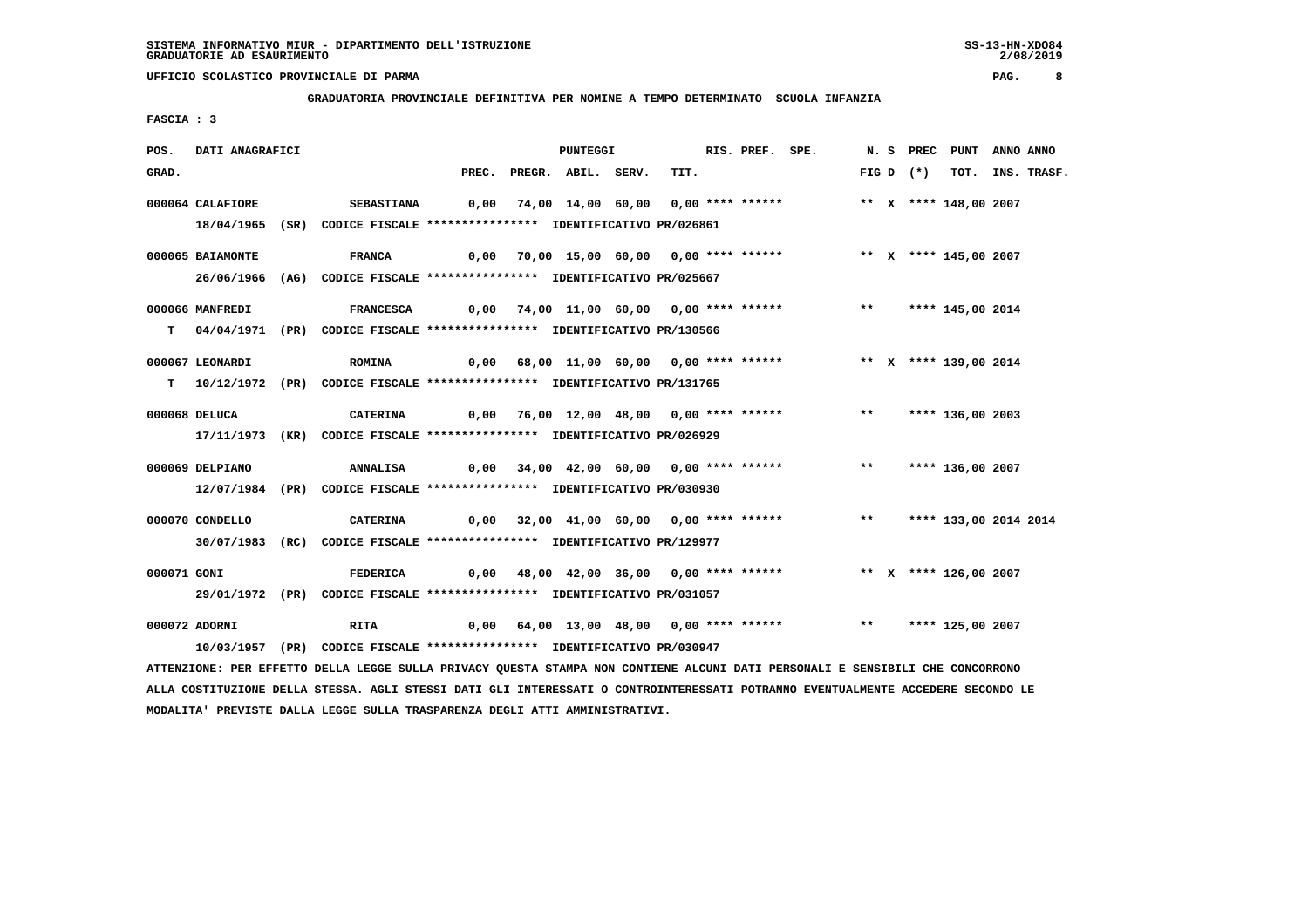**GRADUATORIA PROVINCIALE DEFINITIVA PER NOMINE A TEMPO DETERMINATO SCUOLA INFANZIA**

 **FASCIA : 3**

| POS.  | DATI ANAGRAFICI   |                                                                                                                                 |      | <b>PUNTEGGI</b>          |                                                                         | RIS. PREF. SPE. |  |             | N. S PREC PUNT ANNO ANNO |                  |
|-------|-------------------|---------------------------------------------------------------------------------------------------------------------------------|------|--------------------------|-------------------------------------------------------------------------|-----------------|--|-------------|--------------------------|------------------|
| GRAD. |                   |                                                                                                                                 |      | PREC. PREGR. ABIL. SERV. | TIT.                                                                    |                 |  | FIG D $(*)$ |                          | TOT. INS. TRASF. |
|       | 000073 COSSU      | OLIVIA                                                                                                                          |      |                          | 0,00 46,00 16,00 60,00 3,00 **** ******                                 |                 |  |             | ** X **** 125,00 2014    |                  |
|       |                   | 12/03/1979 (CA) CODICE FISCALE *************** IDENTIFICATIVO PR/133808                                                         |      |                          |                                                                         |                 |  |             |                          |                  |
|       |                   |                                                                                                                                 |      |                          |                                                                         |                 |  |             |                          |                  |
|       | 000074 TROMBI     | LORENZA                                                                                                                         |      |                          | $0,00$ 24,00 39,00 60,00 0,00 **** ****** *** *** **** 123,00 2009      |                 |  |             |                          |                  |
|       |                   | 15/03/1988 (PR) CODICE FISCALE **************** IDENTIFICATIVO PR/124265                                                        |      |                          |                                                                         |                 |  |             |                          |                  |
|       | 000075 BUSSOLATI  | <b>ELISA</b>                                                                                                                    |      |                          | 0,00 10,00 41,00 64,00 6,00 **** ****** *** *** **** 121,00 2009        |                 |  |             |                          |                  |
|       |                   | 30/10/1988 (PR) CODICE FISCALE *************** IDENTIFICATIVO PR/124111                                                         |      |                          |                                                                         |                 |  |             |                          |                  |
|       |                   |                                                                                                                                 |      |                          |                                                                         |                 |  |             |                          |                  |
|       | 000076 BARILI     | SILVIA                                                                                                                          |      |                          | $0,00$ 48,00 13,00 60,00 0,00 **** ****** *** *** **** 121,00 2014      |                 |  |             |                          |                  |
|       |                   | 14/12/1982 (PR) CODICE FISCALE **************** IDENTIFICATIVO PR/131140                                                        |      |                          |                                                                         |                 |  |             |                          |                  |
|       | 000077 CIULLA     | <b>ALFONSA</b>                                                                                                                  |      |                          | 0,00 42,00 16,00 62,00 0,00 **** ****** *** ** ** **** 120,00 2004 2004 |                 |  |             |                          |                  |
|       |                   | 22/04/1961 (AG) CODICE FISCALE *************** IDENTIFICATIVO PR/027733                                                         |      |                          |                                                                         |                 |  |             |                          |                  |
|       |                   |                                                                                                                                 |      |                          |                                                                         |                 |  |             |                          |                  |
|       | 000078 GIUFFREDI  | FRANCESCA 0,00 95,00 18,00 0,00 4,00 **** ****** *** ** ** X **** 117,00 2019                                                   |      |                          |                                                                         |                 |  |             |                          |                  |
|       |                   | 27/10/1978 (PR) CODICE FISCALE *************** IDENTIFICATIVO PR/026792                                                         |      |                          |                                                                         |                 |  |             |                          |                  |
|       | 000079 D'AMORA    | <b>MARIANNA</b>                                                                                                                 |      |                          | 0,00 48,00 16,00 52,00 0,00 **** ****** *** *** **** 116,00 2019 2019   |                 |  |             |                          |                  |
|       |                   | 18/12/1978 (NA) CODICE FISCALE *************** IDENTIFICATIVO PR/139565                                                         |      |                          |                                                                         |                 |  |             |                          |                  |
|       |                   |                                                                                                                                 |      |                          |                                                                         |                 |  |             |                          |                  |
|       | 000080 PROVENZANO | CRISTINA                                                                                                                        |      |                          | 0,00 45,00 16,00 54,00 0,00 **** ****** *** *** **** 115,00 2014 2014   |                 |  |             |                          |                  |
|       |                   | 05/08/1978 (PA) CODICE FISCALE *************** IDENTIFICATIVO PR/129991                                                         |      |                          |                                                                         |                 |  |             |                          |                  |
|       | 000081 CALESTANI  | GIULIA                                                                                                                          | 0,00 |                          | 2,00 42,00 60,00 0,00 **** ****** *** *** **** 104,00 2009              |                 |  |             |                          |                  |
|       |                   | 29/07/1988 (BS) CODICE FISCALE *************** IDENTIFICATIVO PR/124249                                                         |      |                          |                                                                         |                 |  |             |                          |                  |
|       |                   | ATTENZIONE: PER EFFETTO DELLA LEGGE SULLA PRIVACY QUESTA STAMPA NON CONTIENE ALCUNI DATI PERSONALI E SENSIBILI CHE CONCORRONO   |      |                          |                                                                         |                 |  |             |                          |                  |
|       |                   | ALLA COSTITUZIONE DELLA STESSA. AGLI STESSI DATI GLI INTERESSATI O CONTROINTERESSATI POTRANNO EVENTUALMENTE ACCEDERE SECONDO LE |      |                          |                                                                         |                 |  |             |                          |                  |

 **MODALITA' PREVISTE DALLA LEGGE SULLA TRASPARENZA DEGLI ATTI AMMINISTRATIVI.**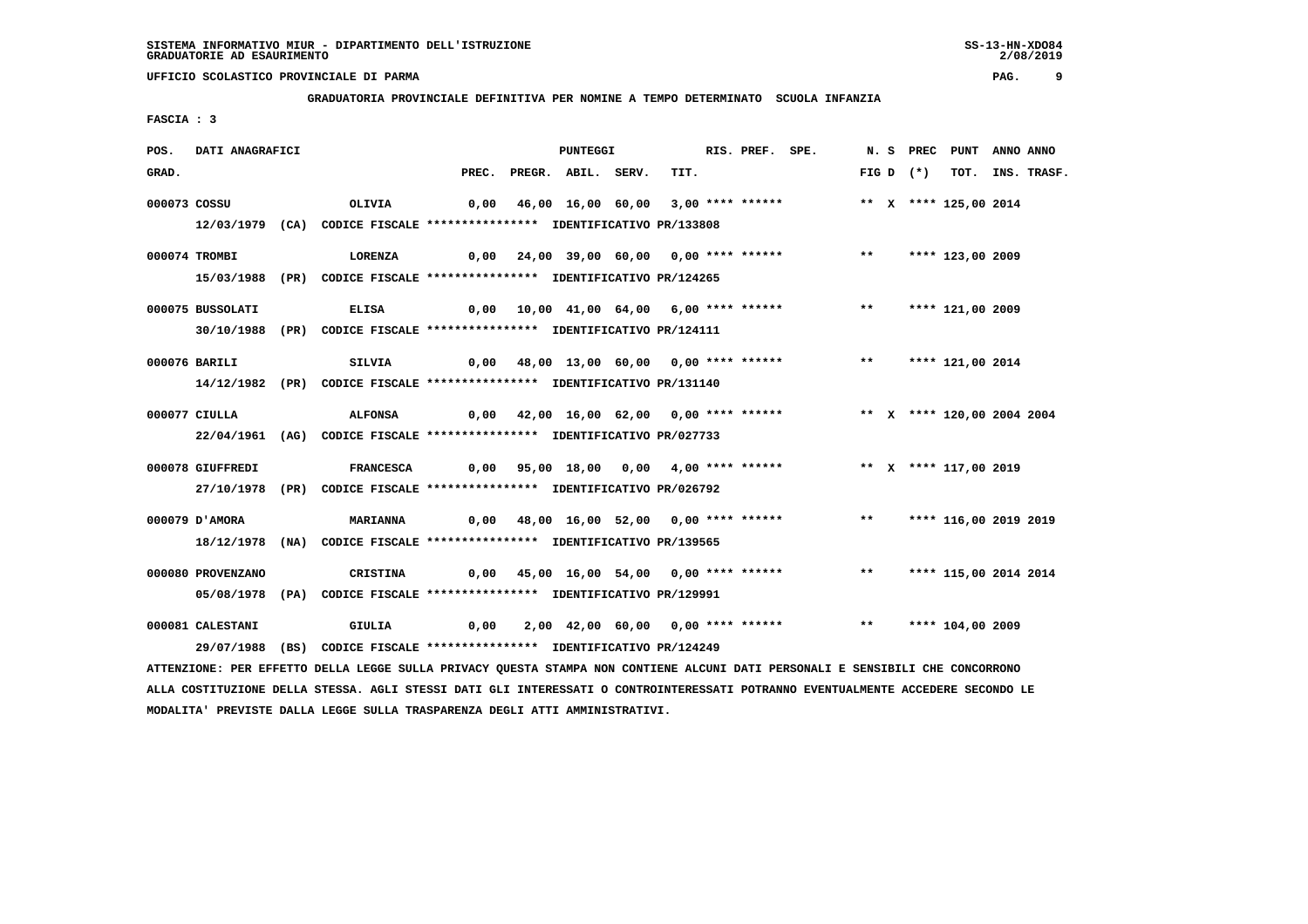**GRADUATORIA PROVINCIALE DEFINITIVA PER NOMINE A TEMPO DETERMINATO SCUOLA INFANZIA**

 **FASCIA : 3**

| POS.  | DATI ANAGRAFICI   |                                                                                                                                 |      | <b>PUNTEGGI</b>                               |      | RIS. PREF. SPE. |                                                                 |       |             | N. S PREC PUNT ANNO ANNO |                  |
|-------|-------------------|---------------------------------------------------------------------------------------------------------------------------------|------|-----------------------------------------------|------|-----------------|-----------------------------------------------------------------|-------|-------------|--------------------------|------------------|
| GRAD. |                   |                                                                                                                                 |      | PREC. PREGR. ABIL. SERV.                      | TIT. |                 |                                                                 |       | $FIG D (*)$ |                          | TOT. INS. TRASF. |
|       | 000082 ROMANO     | <b>VALERIA</b>                                                                                                                  |      |                                               |      |                 |                                                                 |       |             | ** **** 102,00 2014 2014 |                  |
|       |                   | 24/04/1981 (CS) CODICE FISCALE *************** IDENTIFICATIVO PR/129993                                                         |      |                                               |      |                 |                                                                 |       |             |                          |                  |
|       |                   |                                                                                                                                 |      |                                               |      |                 |                                                                 |       |             |                          |                  |
|       | 000083 VILLIRILLO | VITTORIA                                                                                                                        |      | 0,00 32,00 16,00 49,00 0,00 **** ******       |      |                 |                                                                 |       |             | ** X **** 97,00 2007     |                  |
|       |                   | 26/09/1975 (KR) CODICE FISCALE *************** IDENTIFICATIVO PR/031144                                                         |      |                                               |      |                 |                                                                 |       |             |                          |                  |
|       |                   |                                                                                                                                 |      |                                               |      |                 |                                                                 |       |             |                          |                  |
|       | 000084 FERRARO    | TERESA                                                                                                                          |      |                                               |      |                 | 0,00 24,00 11,00 58,00 0,00 **** ****** *** *** **** 93,00 2014 |       |             |                          |                  |
|       |                   | T 17/09/1962 (KR) CODICE FISCALE **************** IDENTIFICATIVO PR/133933                                                      |      |                                               |      |                 |                                                                 |       |             |                          |                  |
|       | 000085 CONTINI    | BRUNA                                                                                                                           | 0,00 |                                               |      |                 | 0,00 41,00 48,00 0,00 **** ******                               |       |             | ** **** 89,00 2007       |                  |
|       |                   |                                                                                                                                 |      |                                               |      |                 |                                                                 |       |             |                          |                  |
|       |                   | 10/08/1984 (MT) CODICE FISCALE *************** IDENTIFICATIVO PR/030815                                                         |      |                                               |      |                 |                                                                 |       |             |                          |                  |
|       | 000086 MONTANARI  | <b>FRANCESCA</b>                                                                                                                |      | 0,00  20,00  42,00  24,00  0,00  ****  ****** |      |                 |                                                                 |       |             | ** X **** 86,00 2019     |                  |
|       |                   | 17/01/1983 (PR) CODICE FISCALE *************** IDENTIFICATIVO PR/124101                                                         |      |                                               |      |                 |                                                                 |       |             |                          |                  |
|       |                   |                                                                                                                                 |      |                                               |      |                 |                                                                 |       |             |                          |                  |
|       | 000087 ZILOCCHI   | DOMINIQUE 0,00 24,00 13,00 48,00 0,00 **** ****** *** ** ** *** 85,00 2014                                                      |      |                                               |      |                 |                                                                 |       |             |                          |                  |
|       |                   | T 26/10/1978 (PR) CODICE FISCALE *************** IDENTIFICATIVO PR/132691                                                       |      |                                               |      |                 |                                                                 |       |             |                          |                  |
|       |                   |                                                                                                                                 |      |                                               |      |                 |                                                                 |       |             |                          |                  |
|       | 000088 MASCIARI   | <b>EMANUELA</b>                                                                                                                 |      |                                               |      |                 | 0,00 66,00 16,00 0,00 0,00 **** ******                          | $***$ |             | **** 82,00 2014          |                  |
|       |                   | T 27/01/1980 (CS) CODICE FISCALE *************** IDENTIFICATIVO PR/130959                                                       |      |                                               |      |                 |                                                                 |       |             |                          |                  |
|       | 000089 SIMONE     | DANIELA SILVI          0,00        16,00     12,00    54,00     0,00    ****    ******                                          |      |                                               |      |                 |                                                                 |       |             | ** **** 82,00 2014       |                  |
|       |                   | T 16/06/1969 (CE) CODICE FISCALE **************** IDENTIFICATIVO PR/131236                                                      |      |                                               |      |                 |                                                                 |       |             |                          |                  |
|       |                   |                                                                                                                                 |      |                                               |      |                 |                                                                 |       |             |                          |                  |
|       | 000090 VASAPOLLO  | <b>SIMONA</b>                                                                                                                   | 0,00 |                                               |      |                 | 3,00 16,00 60,00 3,00 **** ****** *** *** **** 82,00 2019 2019  |       |             |                          |                  |
|       |                   | 07/09/1978 (VV) CODICE FISCALE *************** IDENTIFICATIVO PR/139597                                                         |      |                                               |      |                 |                                                                 |       |             |                          |                  |
|       |                   | ATTENZIONE: PER EFFETTO DELLA LEGGE SULLA PRIVACY QUESTA STAMPA NON CONTIENE ALCUNI DATI PERSONALI E SENSIBILI CHE CONCORRONO   |      |                                               |      |                 |                                                                 |       |             |                          |                  |
|       |                   | ALLA COSTITUZIONE DELLA STESSA. AGLI STESSI DATI GLI INTERESSATI O CONTROINTERESSATI POTRANNO EVENTUALMENTE ACCEDERE SECONDO LE |      |                                               |      |                 |                                                                 |       |             |                          |                  |

 **MODALITA' PREVISTE DALLA LEGGE SULLA TRASPARENZA DEGLI ATTI AMMINISTRATIVI.**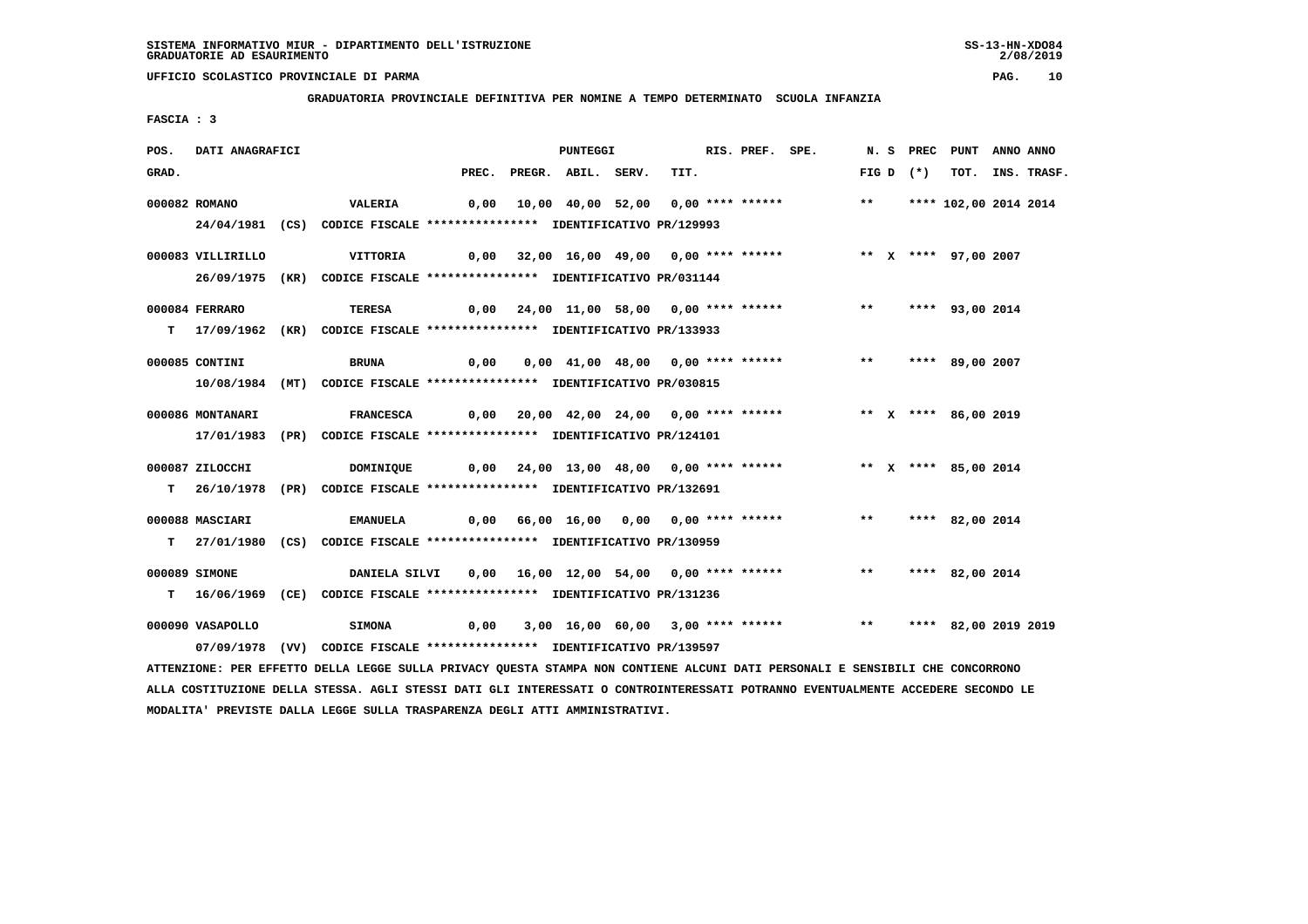**GRADUATORIA PROVINCIALE DEFINITIVA PER NOMINE A TEMPO DETERMINATO SCUOLA INFANZIA**

 **FASCIA : 3**

| POS.         | DATI ANAGRAFICI   |                                                                                                                               |       | PUNTEGGI           |                                                                        | RIS. PREF. SPE. |       | N.S PREC    | PUNT                      | ANNO ANNO |                  |
|--------------|-------------------|-------------------------------------------------------------------------------------------------------------------------------|-------|--------------------|------------------------------------------------------------------------|-----------------|-------|-------------|---------------------------|-----------|------------------|
| GRAD.        |                   |                                                                                                                               | PREC. | PREGR. ABIL. SERV. | TIT.                                                                   |                 |       | FIG D $(*)$ |                           |           | TOT. INS. TRASF. |
|              | 000091 DE STEFANO | ANTONELLA                                                                                                                     | 0,00  |                    | 14,00 12,00 52,00 0,00 **** ******                                     |                 | $***$ |             | **** 78,00 2014           |           |                  |
|              |                   |                                                                                                                               |       |                    |                                                                        |                 |       |             |                           |           |                  |
|              |                   | T 11/05/1971 (FG) CODICE FISCALE *************** IDENTIFICATIVO PR/130296                                                     |       |                    |                                                                        |                 |       |             |                           |           |                  |
|              | 000092 MUZZALUPO  | MARIA LUISA                                                                                                                   | 0,00  |                    | 0,00 12,00 60,00 3,00 **** ******                                      |                 | $***$ |             | **** 75,00 2011 2011      |           |                  |
|              |                   | 25/02/1965 (EE) CODICE FISCALE *************** IDENTIFICATIVO PR/127155                                                       |       |                    |                                                                        |                 |       |             |                           |           |                  |
|              |                   |                                                                                                                               |       |                    |                                                                        |                 |       |             |                           |           |                  |
|              | 000093 LOMBARDO   | LOREDANA                                                                                                                      |       |                    | 0,00 24,00 16,00 31,00 0,00 **** ****** *** ** ** **** 71,00 2019 2019 |                 |       |             |                           |           |                  |
|              |                   | 07/02/1979 (CT) CODICE FISCALE *************** IDENTIFICATIVO PR/139570                                                       |       |                    |                                                                        |                 |       |             |                           |           |                  |
|              |                   |                                                                                                                               |       |                    |                                                                        |                 |       |             |                           |           |                  |
|              | 000094 CAMPOLO    | <b>FRANCESCA</b>                                                                                                              |       |                    | 0,00 17,00 16,00 25,00 12,00 **** ******                               |                 | $***$ |             | **** 70,00 2019 2019      |           |                  |
|              |                   | 29/05/1972 (RC) CODICE FISCALE *************** IDENTIFICATIVO PR/139596                                                       |       |                    |                                                                        |                 |       |             |                           |           |                  |
|              |                   |                                                                                                                               |       |                    |                                                                        |                 |       |             |                           |           |                  |
| 000095 TANZI |                   | <b>ANNALISA</b>                                                                                                               |       |                    | 0,00 54,00 13,00 0,00 0,00 **** ******                                 |                 | $***$ |             | **** 67,00 2014           |           |                  |
|              |                   | T 31/12/1974 (PR) CODICE FISCALE **************** IDENTIFICATIVO PR/131408                                                    |       |                    |                                                                        |                 |       |             |                           |           |                  |
|              | 000096 CUSUMANO   | <b>GIUSEPPA</b>                                                                                                               | 0,00  |                    | 0,00 16,00 50,00 0,00 **** ******                                      |                 | $***$ |             | **** 66,00 2014 2014      |           |                  |
|              |                   | 03/07/1964 (CL) CODICE FISCALE **************** IDENTIFICATIVO PR/129980                                                      |       |                    |                                                                        |                 |       |             |                           |           |                  |
|              |                   |                                                                                                                               |       |                    |                                                                        |                 |       |             |                           |           |                  |
|              | 000097 DONATI     | <b>CHIARA</b>                                                                                                                 | 0,00  |                    | 0,00 39,00 24,00 0,00 **** ****** E                                    |                 |       |             | ** **** 63,00 2007        |           |                  |
|              |                   | 20/10/1986 (PR) CODICE FISCALE *************** IDENTIFICATIVO PR/030936                                                       |       |                    |                                                                        |                 |       |             |                           |           |                  |
|              |                   |                                                                                                                               |       |                    |                                                                        |                 |       |             |                           |           |                  |
| 000098 TUCCI |                   | ROSALBA                                                                                                                       | 0,00  |                    | 0,00 15,00 48,00 0,00 **** ****** *** ** ** ** *** 63,00 2019          |                 |       |             |                           |           |                  |
|              |                   | 02/04/1977 (KR) CODICE FISCALE *************** IDENTIFICATIVO PR/025123                                                       |       |                    |                                                                        |                 |       |             |                           |           |                  |
|              |                   |                                                                                                                               |       |                    |                                                                        |                 |       |             |                           |           |                  |
|              | 000099 ALESSI     | <b>GIACOMO</b>                                                                                                                |       |                    | $0,00$ 60,00 0,00 0,00 0,00 **** ******                                |                 |       |             | ** X **** 60,00 2011 2011 |           |                  |
|              |                   | 08/04/1968 (AG) CODICE FISCALE **************** IDENTIFICATIVO PR/126920                                                      |       |                    |                                                                        |                 |       |             |                           |           |                  |
|              |                   | ATTENZIONE: PER EFFETTO DELLA LEGGE SULLA PRIVACY QUESTA STAMPA NON CONTIENE ALCUNI DATI PERSONALI E SENSIBILI CHE CONCORRONO |       |                    |                                                                        |                 |       |             |                           |           |                  |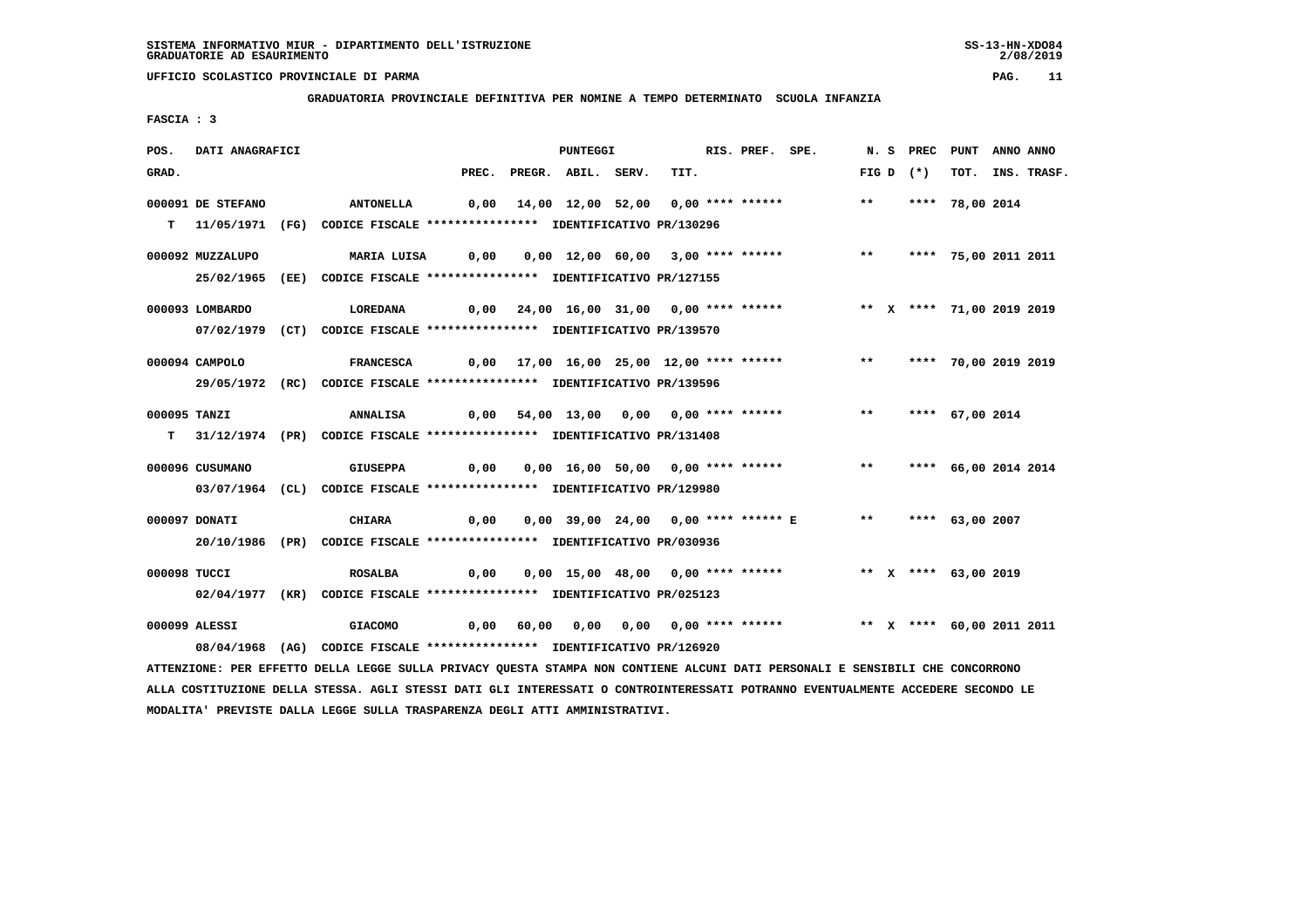**GRADUATORIA PROVINCIALE DEFINITIVA PER NOMINE A TEMPO DETERMINATO SCUOLA INFANZIA**

 **FASCIA : 3**

| POS.         | DATI ANAGRAFICI  |                                                                                                                                 |       | <b>PUNTEGGI</b>    |                                         | RIS. PREF. SPE. |                                                                       |       |       |             | N. S PREC PUNT ANNO ANNO |                  |
|--------------|------------------|---------------------------------------------------------------------------------------------------------------------------------|-------|--------------------|-----------------------------------------|-----------------|-----------------------------------------------------------------------|-------|-------|-------------|--------------------------|------------------|
| GRAD.        |                  |                                                                                                                                 | PREC. | PREGR. ABIL. SERV. | TIT.                                    |                 |                                                                       |       |       | FIG D $(*)$ |                          | TOT. INS. TRASF. |
|              | 000100 NATALE    | <b>ROBERTA</b>                                                                                                                  | 0,00  |                    | 42,00 12,00 0,00 6,00 **** ******       |                 |                                                                       | $***$ |       |             | **** 60,00 2014          |                  |
|              |                  |                                                                                                                                 |       |                    |                                         |                 |                                                                       |       |       |             |                          |                  |
|              |                  | T 31/03/1977 (MI) CODICE FISCALE *************** IDENTIFICATIVO PR/132596                                                       |       |                    |                                         |                 |                                                                       |       |       |             |                          |                  |
|              | 000101 MAIETTA   | <b>CATERINA</b>                                                                                                                 | 0,00  |                    | 0,00 11,00 48,00 0,00 **** ******       |                 |                                                                       | $***$ |       |             | **** 59,00 2019 2019     |                  |
|              |                  | T 24/10/1969 (CE) CODICE FISCALE **************** IDENTIFICATIVO PR/139572                                                      |       |                    |                                         |                 |                                                                       |       |       |             |                          |                  |
|              |                  |                                                                                                                                 |       |                    |                                         |                 |                                                                       |       |       |             |                          |                  |
|              | 000102 LEROSE    | <b>ANNA</b>                                                                                                                     | 0,00  |                    | 0,00 11,00 46,00 0,00 **** ******       |                 |                                                                       |       |       |             | ** **** 57,00 2014       |                  |
|              |                  | T 02/10/1983 (KR) CODICE FISCALE *************** IDENTIFICATIVO PR/134516                                                       |       |                    |                                         |                 |                                                                       |       |       |             |                          |                  |
|              |                  |                                                                                                                                 |       |                    |                                         |                 |                                                                       |       |       |             |                          |                  |
| 000103 LANDI |                  | <b>CARMEN</b>                                                                                                                   | 0,00  |                    | 0,00 11,00 46,00 0,00 **** ******       |                 |                                                                       | $***$ |       |             | **** 57,00 2014          |                  |
|              |                  | T 30/01/1984 (SA) CODICE FISCALE *************** IDENTIFICATIVO PR/138756                                                       |       |                    |                                         |                 |                                                                       |       |       |             |                          |                  |
|              | 000104 GOFFREDO  | MADDALENA                                                                                                                       |       |                    | 0,00 21,00 11,00 25,00 0,00 **** ****** |                 |                                                                       |       | $***$ |             | **** 57,00 2019 2019     |                  |
|              |                  |                                                                                                                                 |       |                    |                                         |                 |                                                                       |       |       |             |                          |                  |
|              |                  | T 09/11/1982 (FG) CODICE FISCALE **************** IDENTIFICATIVO PR/139563                                                      |       |                    |                                         |                 |                                                                       |       |       |             |                          |                  |
|              | 000105 BRAIDI    | <b>ELENA</b>                                                                                                                    | 0,00  |                    | 3,00 17,00 36,00 0,00 **** ******       |                 |                                                                       |       |       |             | ** **** 56,00 2014       |                  |
|              |                  | T 23/10/1981 (PR) CODICE FISCALE **************** IDENTIFICATIVO PR/136027                                                      |       |                    |                                         |                 |                                                                       |       |       |             |                          |                  |
|              |                  |                                                                                                                                 |       |                    |                                         |                 |                                                                       |       |       |             |                          |                  |
|              | 000106 PINGITORE | <b>ROSANNA</b>                                                                                                                  |       |                    |                                         |                 | 0,00 39,00 16,00 0,00 0,00 **** ****** *** ** ** **** 55,00 2014 2014 |       |       |             |                          |                  |
|              |                  | 22/03/1975 (KR) CODICE FISCALE *************** IDENTIFICATIVO PR/129985                                                         |       |                    |                                         |                 |                                                                       |       |       |             |                          |                  |
|              |                  |                                                                                                                                 |       |                    |                                         |                 |                                                                       |       |       |             |                          |                  |
|              | 000107 GIUDICE   | MONICA                                                                                                                          |       |                    |                                         |                 | 0,00 2,00 15,00 36,00 0,00 **** ****** * ** * **** 53,00 2014 2014    |       |       |             |                          |                  |
|              |                  | 24/02/1974 (PA) CODICE FISCALE **************** IDENTIFICATIVO PR/129922                                                        |       |                    |                                         |                 |                                                                       |       |       |             |                          |                  |
|              | 000108 CUSCUSA   | <b>MARIA ANTONIE</b>                                                                                                            | 0,00  |                    |                                         |                 | 3,00 13,00 36,00 0,00 **** ******                                     |       |       |             | ** **** 52,00 2019 2019  |                  |
| т            |                  | 07/02/1977 (OR) CODICE FISCALE **************** IDENTIFICATIVO PR/139564                                                        |       |                    |                                         |                 |                                                                       |       |       |             |                          |                  |
|              |                  |                                                                                                                                 |       |                    |                                         |                 |                                                                       |       |       |             |                          |                  |
|              |                  | ATTENZIONE: PER EFFETTO DELLA LEGGE SULLA PRIVACY QUESTA STAMPA NON CONTIENE ALCUNI DATI PERSONALI E SENSIBILI CHE CONCORRONO   |       |                    |                                         |                 |                                                                       |       |       |             |                          |                  |
|              |                  | ALLA COSTITUZIONE DELLA STESSA. AGLI STESSI DATI GLI INTERESSATI O CONTROINTERESSATI POTRANNO EVENTUALMENTE ACCEDERE SECONDO LE |       |                    |                                         |                 |                                                                       |       |       |             |                          |                  |

 **MODALITA' PREVISTE DALLA LEGGE SULLA TRASPARENZA DEGLI ATTI AMMINISTRATIVI.**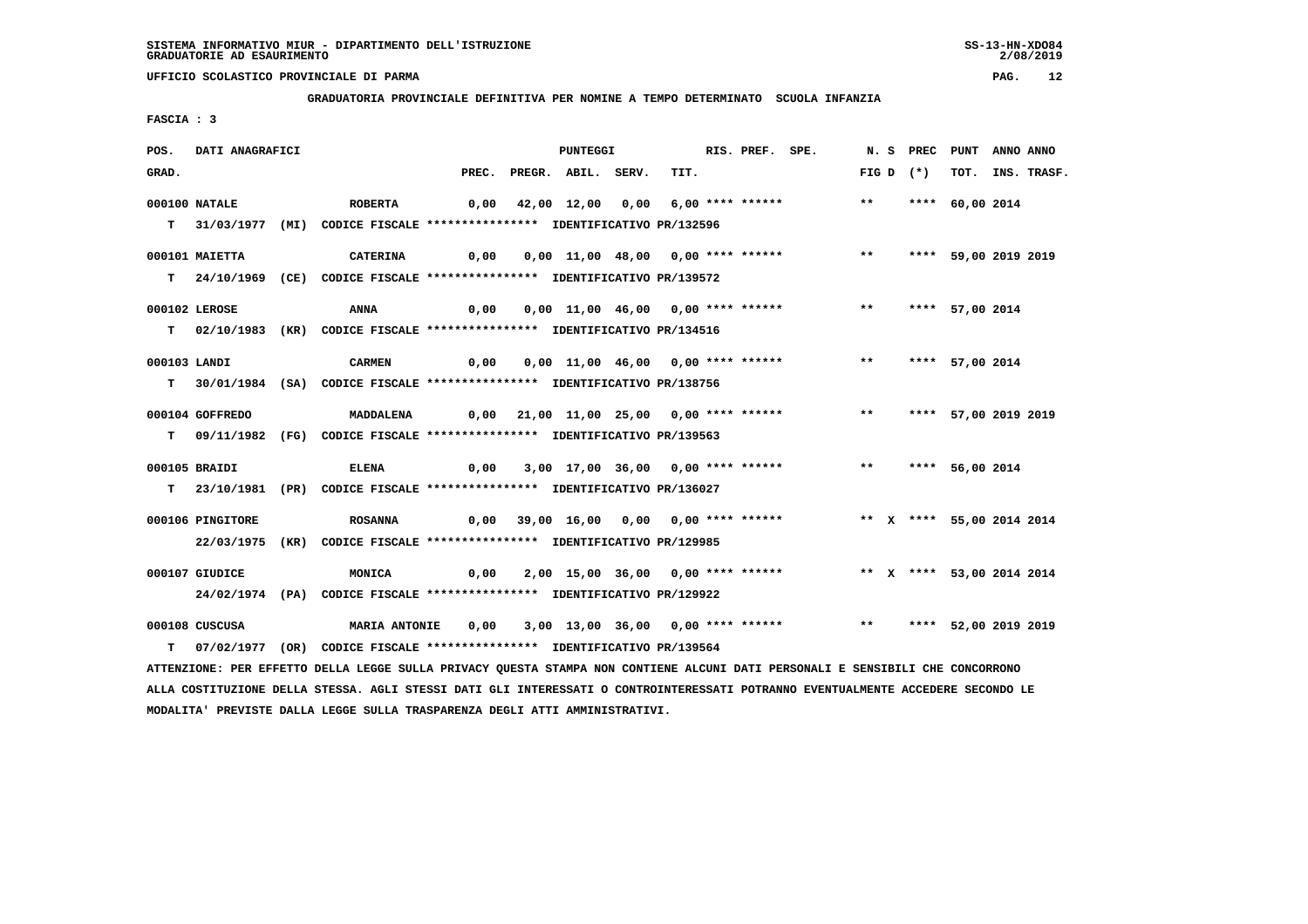**GRADUATORIA PROVINCIALE DEFINITIVA PER NOMINE A TEMPO DETERMINATO SCUOLA INFANZIA**

 **FASCIA : 3**

| POS.         | DATI ANAGRAFICI   |                                                                                                                               |      | PUNTEGGI                 |                                   | RIS. PREF. SPE. |                                                                    |               |             | N. S PREC PUNT ANNO ANNO  |                  |
|--------------|-------------------|-------------------------------------------------------------------------------------------------------------------------------|------|--------------------------|-----------------------------------|-----------------|--------------------------------------------------------------------|---------------|-------------|---------------------------|------------------|
| GRAD.        |                   |                                                                                                                               |      | PREC. PREGR. ABIL. SERV. | TIT.                              |                 |                                                                    |               | FIG D $(*)$ |                           | TOT. INS. TRASF. |
| 000109 CELSO |                   | ROSARIA                                                                                                                       | 0,00 |                          | 0,00 15,00 36,00 0,00 **** ****** |                 |                                                                    | $***$         |             | **** 51,00 2007 2007      |                  |
|              |                   | 01/10/1969 (CS) CODICE FISCALE *************** IDENTIFICATIVO PR/030765                                                       |      |                          |                                   |                 |                                                                    |               |             |                           |                  |
|              |                   |                                                                                                                               |      |                          |                                   |                 |                                                                    |               |             |                           |                  |
| 000110 NORI  |                   | <b>ALESSIA</b>                                                                                                                | 0,00 |                          |                                   |                 | 0,00 41,00 8,00 0,00 **** ******             ** x **** 49,00 2007  |               |             |                           |                  |
|              |                   | 19/04/1986 (PR) CODICE FISCALE *************** IDENTIFICATIVO PR/031034                                                       |      |                          |                                   |                 |                                                                    |               |             |                           |                  |
|              | 000111 MONTELEONE | <b>ANGELA</b>                                                                                                                 |      |                          |                                   |                 | $0,00$ 22,00 13,00 10,00 3,00 **** ******                          |               |             | ** **** 48,00 2014        |                  |
|              |                   | T 03/12/1983 (AG) CODICE FISCALE *************** IDENTIFICATIVO PR/130017                                                     |      |                          |                                   |                 |                                                                    |               |             |                           |                  |
|              | 000112 PETRELLI   | <b>ROSANNA</b>                                                                                                                | 0,00 |                          | 0,00 16,00 30,00 0,00 **** ****** |                 |                                                                    |               |             | ** X **** 46,00 2019 2019 |                  |
|              |                   |                                                                                                                               |      |                          |                                   |                 |                                                                    |               |             |                           |                  |
|              |                   | 11/01/1964 (FG) CODICE FISCALE *************** IDENTIFICATIVO PR/139560                                                       |      |                          |                                   |                 |                                                                    |               |             |                           |                  |
|              | 000113 MANFREDI   | <b>ANGELA</b>                                                                                                                 |      |                          |                                   |                 | 0,00 19,00 17,00 0,00 9,00 **** ****** *** ** ** ** *** 45,00 2014 |               |             |                           |                  |
|              |                   | T 02/06/1981 (GE) CODICE FISCALE *************** IDENTIFICATIVO PR/133074                                                     |      |                          |                                   |                 |                                                                    |               |             |                           |                  |
|              | 000114 PULVIRENTI | <b>CONCETTA</b>                                                                                                               | 0,00 |                          |                                   |                 | 0,00 11,00 24,00 6,00 **** ******                                  | $***$         |             | **** 41,00 2014           |                  |
|              |                   |                                                                                                                               |      |                          |                                   |                 |                                                                    |               |             |                           |                  |
|              |                   | T 14/08/1982 (SR) CODICE FISCALE *************** IDENTIFICATIVO PR/134463                                                     |      |                          |                                   |                 |                                                                    |               |             |                           |                  |
| 000115 ARENA |                   | <b>ROSA</b>                                                                                                                   | 0,00 |                          | 9,00 15,00 0,00 15,00 **** ****** |                 |                                                                    | $\star \star$ |             | **** 39,00 2014           |                  |
|              |                   | T 15/05/1967 (AG) CODICE FISCALE **************** IDENTIFICATIVO PR/134452                                                    |      |                          |                                   |                 |                                                                    |               |             |                           |                  |
|              | 000116 D'ISANTO   | GUIDO                                                                                                                         |      |                          |                                   |                 | 0,00 20,00 15,00 0,00 3,00 **** ****** E ** **** 38,00 2019 2019   |               |             |                           |                  |
|              |                   |                                                                                                                               |      |                          |                                   |                 |                                                                    |               |             |                           |                  |
|              |                   | 18/08/1972 (NA) CODICE FISCALE *************** IDENTIFICATIVO PR/139575                                                       |      |                          |                                   |                 |                                                                    |               |             |                           |                  |
|              | 000117 QUAGLIA    | <b>STEFANO</b>                                                                                                                |      |                          |                                   |                 | 0,00 15,00 15,00 0,00 6,00 **** ****** *** *** **** 36,00 2014     |               |             |                           |                  |
|              |                   | T 05/09/1972 (CN) CODICE FISCALE *************** IDENTIFICATIVO PR/131698                                                     |      |                          |                                   |                 |                                                                    |               |             |                           |                  |
|              |                   | ATTENZIONE: PER EFFETTO DELLA LEGGE SULLA PRIVACY QUESTA STAMPA NON CONTIENE ALCUNI DATI PERSONALI E SENSIBILI CHE CONCORRONO |      |                          |                                   |                 |                                                                    |               |             |                           |                  |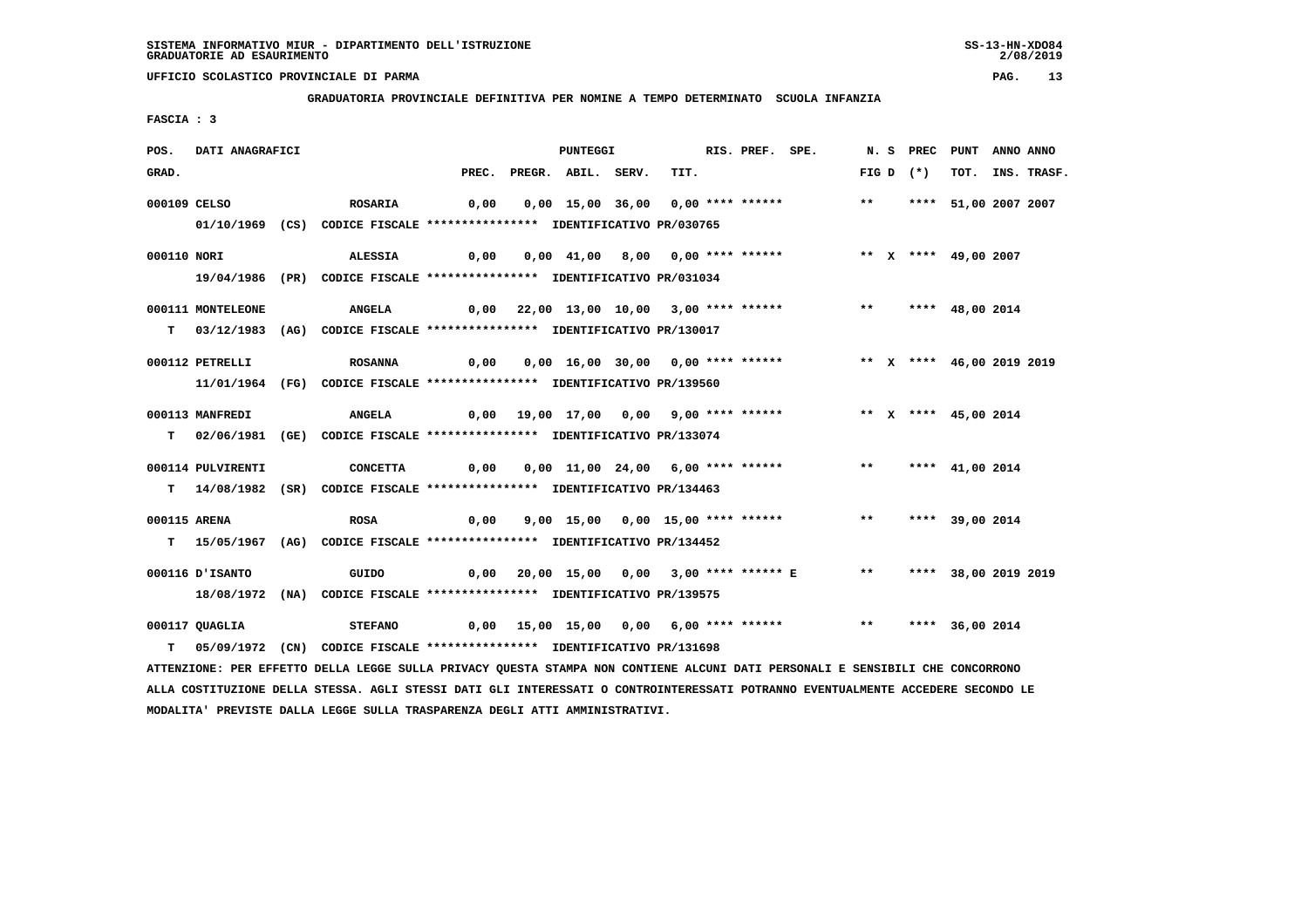**GRADUATORIA PROVINCIALE DEFINITIVA PER NOMINE A TEMPO DETERMINATO SCUOLA INFANZIA**

 **FASCIA : 3**

| POS.        | DATI ANAGRAFICI    |                                                                                                                               |      | PUNTEGGI                 |                                                                 | RIS. PREF. SPE. |                    | N. S PREC PUNT       | ANNO ANNO |                  |
|-------------|--------------------|-------------------------------------------------------------------------------------------------------------------------------|------|--------------------------|-----------------------------------------------------------------|-----------------|--------------------|----------------------|-----------|------------------|
| GRAD.       |                    |                                                                                                                               |      | PREC. PREGR. ABIL. SERV. | TIT.                                                            |                 | FIG D $(*)$        |                      |           | TOT. INS. TRASF. |
|             | 000118 SCAROLA     | DOMENICA                                                                                                                      |      |                          | 0,00 18,00 15,00 0,00 0,00 **** ******                          |                 | $***$              | **** 33,00 2019      |           |                  |
|             |                    |                                                                                                                               |      |                          |                                                                 |                 |                    |                      |           |                  |
|             |                    | 04/09/1969 (KR) CODICE FISCALE *************** IDENTIFICATIVO PR/025407                                                       |      |                          |                                                                 |                 |                    |                      |           |                  |
|             | 000119 MOZZILLO    | <b>CATERINA</b>                                                                                                               |      |                          | 0,00 12,00 13,00 0,00 7,00 **** ******                          |                 | $\star \star$      | **** 32,00 2019 2019 |           |                  |
|             |                    | T 09/10/1967 (CE) CODICE FISCALE **************** IDENTIFICATIVO PR/139558                                                    |      |                          |                                                                 |                 |                    |                      |           |                  |
|             |                    |                                                                                                                               |      |                          |                                                                 |                 |                    |                      |           |                  |
|             | 000120 RESTANI     | <b>MARTA</b>                                                                                                                  |      |                          | 0,00 10,00 11,00 0,00 9,00 **** ****** *** ** ** *** 30,00 2014 |                 |                    |                      |           |                  |
|             |                    | T 03/10/1970 (PR) CODICE FISCALE *************** IDENTIFICATIVO PR/131289                                                     |      |                          |                                                                 |                 |                    |                      |           |                  |
|             |                    |                                                                                                                               |      |                          |                                                                 |                 |                    |                      |           |                  |
|             | 000121 BUTTIGLIERI | <b>MELANIE</b>                                                                                                                |      |                          | 0,00 9,00 11,00 0,00 9,00 **** ****** *** *** **** 29,00 2014   |                 |                    |                      |           |                  |
|             |                    | T 21/04/1975 (EE) CODICE FISCALE *************** IDENTIFICATIVO PR/133476                                                     |      |                          |                                                                 |                 |                    |                      |           |                  |
| 000122 BICA |                    | <b>LEONARDA</b>                                                                                                               | 0,00 |                          | 0,00 13,00 12,00 3,00 **** ****** *** **                        |                 |                    | **** 28,00 2014      |           |                  |
|             |                    | T 19/06/1982 (TP) CODICE FISCALE *************** IDENTIFICATIVO PR/130305                                                     |      |                          |                                                                 |                 |                    |                      |           |                  |
|             |                    |                                                                                                                               |      |                          |                                                                 |                 |                    |                      |           |                  |
|             | 000123 SCARIATI    | IDA                                                                                                                           | 0,00 |                          | 0,00 13,00 12,00 3,00 **** ****** E ** **** 28,00 2019 2019     |                 |                    |                      |           |                  |
|             |                    | 09/07/1969 (SA) CODICE FISCALE *************** IDENTIFICATIVO PR/139579                                                       |      |                          |                                                                 |                 |                    |                      |           |                  |
|             |                    |                                                                                                                               |      |                          |                                                                 |                 |                    |                      |           |                  |
|             | 000124 CAPRISTO    | PATRIZIA                                                                                                                      |      |                          |                                                                 |                 | ** **** 27,00 2014 |                      |           |                  |
|             |                    | T 06/09/1968 (CS) CODICE FISCALE *************** IDENTIFICATIVO PR/130416                                                     |      |                          |                                                                 |                 |                    |                      |           |                  |
| 000125 PEPE |                    | <b>ROSA</b>                                                                                                                   | 0,00 |                          | 4,00 12,00 8,00 3,00 **** ******                                |                 | $***$              | **** 27,00 2019 2019 |           |                  |
|             |                    | T 18/02/1982 (CT) CODICE FISCALE **************** IDENTIFICATIVO PR/139591                                                    |      |                          |                                                                 |                 |                    |                      |           |                  |
|             |                    |                                                                                                                               |      |                          |                                                                 |                 |                    |                      |           |                  |
|             | 000126 CAPRISTO    | CARMELA                                                                                                                       | 0,00 |                          | 6,00 15,00 0,00 6,00 **** ******                                |                 | $***$              | **** 27,00 2019      |           |                  |
|             |                    | 16/11/1965 (CS) CODICE FISCALE **************** IDENTIFICATIVO PR/024991                                                      |      |                          |                                                                 |                 |                    |                      |           |                  |
|             |                    | ATTENZIONE: PER EFFETTO DELLA LEGGE SULLA PRIVACY QUESTA STAMPA NON CONTIENE ALCUNI DATI PERSONALI E SENSIBILI CHE CONCORRONO |      |                          |                                                                 |                 |                    |                      |           |                  |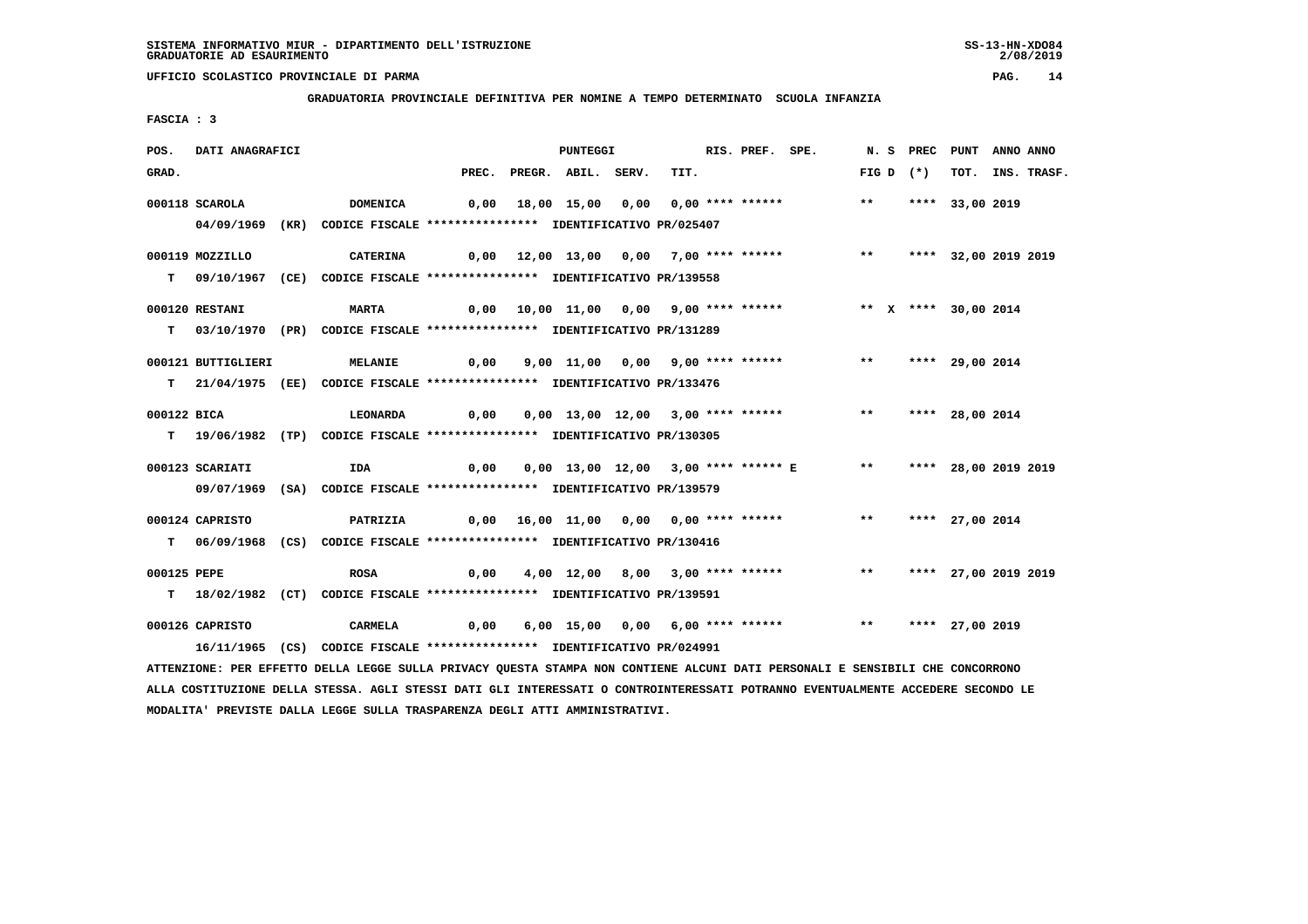**GRADUATORIA PROVINCIALE DEFINITIVA PER NOMINE A TEMPO DETERMINATO SCUOLA INFANZIA**

 **FASCIA : 3**

| POS.         | <b>DATI ANAGRAFICI</b> |                                                                                                                               |                                                    | <b>PUNTEGGI</b>          |      | RIS. PREF. SPE. |                                                                | N. S PREC PUNT ANNO ANNO |                 |                  |
|--------------|------------------------|-------------------------------------------------------------------------------------------------------------------------------|----------------------------------------------------|--------------------------|------|-----------------|----------------------------------------------------------------|--------------------------|-----------------|------------------|
| GRAD.        |                        |                                                                                                                               |                                                    | PREC. PREGR. ABIL. SERV. | TIT. |                 |                                                                | FIG D $(*)$              |                 | TOT. INS. TRASF. |
|              | 000127 CASSESA         | GIUSEPPINA                                                                                                                    |                                                    |                          |      |                 | 0,00 6,00 14,00 0,00 6,00 **** ****** *** **                   |                          | **** 26,00 2014 |                  |
|              |                        |                                                                                                                               |                                                    |                          |      |                 |                                                                |                          |                 |                  |
|              |                        | T 03/07/1981 (SR) CODICE FISCALE *************** IDENTIFICATIVO PR/131974                                                     |                                                    |                          |      |                 |                                                                |                          |                 |                  |
| 000128 ROSSI |                        | <b>MILA</b>                                                                                                                   |                                                    |                          |      |                 | 0,00 6,00 12,00 0,00 6,00 **** ****** *** **                   |                          | **** 24,00 2014 |                  |
|              |                        | T 16/11/1972 (PR) CODICE FISCALE **************** IDENTIFICATIVO PR/132317                                                    |                                                    |                          |      |                 |                                                                |                          |                 |                  |
|              |                        |                                                                                                                               |                                                    |                          |      |                 |                                                                |                          |                 |                  |
|              | 000129 MIRANDA         | <b>AMALIA</b>                                                                                                                 | 0,00                                               |                          |      |                 | 5,00 16,00 0,00 3,00 **** ****** *** *** **** 24,00 2019 2019  |                          |                 |                  |
|              |                        | 28/08/1970 (SA) CODICE FISCALE *************** IDENTIFICATIVO PR/139561                                                       |                                                    |                          |      |                 |                                                                |                          |                 |                  |
|              |                        |                                                                                                                               |                                                    |                          |      |                 |                                                                |                          |                 |                  |
|              | 000130 GARREFFA        | RITA                                                                                                                          | 0,00                                               |                          |      |                 | 0,00 15,00 6,00 3,00 **** ****** *** *** **** 24,00 2019 2019  |                          |                 |                  |
|              |                        | 10/01/1963 (KR) CODICE FISCALE *************** IDENTIFICATIVO PR/139573                                                       |                                                    |                          |      |                 |                                                                |                          |                 |                  |
|              | 000131 GIUSTIZIERI     | ANTONELLA     0,00     8,00    15,00    0,00    0,00    ****    *****    **    **    x    ****    23,00    2014    2018       |                                                    |                          |      |                 |                                                                |                          |                 |                  |
|              |                        |                                                                                                                               |                                                    |                          |      |                 |                                                                |                          |                 |                  |
|              |                        | 21/01/1963 (LE) CODICE FISCALE *************** IDENTIFICATIVO PR/139544                                                       |                                                    |                          |      |                 |                                                                |                          |                 |                  |
|              | 000132 COSTAGLIOLA     | <b>LIBERA</b>                                                                                                                 |                                                    |                          |      |                 | 0,00 0,00 11,00 0,00 12,00 **** ****** *** *** **** 23,00 2014 |                          |                 |                  |
|              |                        | 09/02/1979 (NA) CODICE FISCALE *************** IDENTIFICATIVO PR/130343                                                       |                                                    |                          |      |                 |                                                                |                          |                 |                  |
|              |                        |                                                                                                                               |                                                    |                          |      |                 |                                                                |                          |                 |                  |
| 000133 PEREZ |                        | <b>ANGELAMARIA</b>                                                                                                            | 0,00 3,00 11,00 0,00 9,00 **** ******           ** |                          |      |                 |                                                                |                          | **** 23,00 2014 |                  |
|              |                        | T 12/07/1965 (AG) CODICE FISCALE **************** IDENTIFICATIVO PR/131471                                                    |                                                    |                          |      |                 |                                                                |                          |                 |                  |
|              |                        |                                                                                                                               |                                                    |                          |      |                 |                                                                |                          |                 |                  |
|              | 000134 VARACALLI       | FILOMENA                                                                                                                      |                                                    |                          |      |                 | 0,00 0,00 11,00 12,00 0,00 **** ****** *** *** **** 23,00 2014 |                          |                 |                  |
|              |                        | T 06/06/1979 (KR) CODICE FISCALE **************** IDENTIFICATIVO PR/130043                                                    |                                                    |                          |      |                 |                                                                |                          |                 |                  |
|              | 000135 STANCO          | ROCCO 6,00 9,00 13,00 0,00 0,00 **** ****** *** *** **** 22,00 2014                                                           |                                                    |                          |      |                 |                                                                |                          |                 |                  |
|              |                        |                                                                                                                               |                                                    |                          |      |                 |                                                                |                          |                 |                  |
|              |                        | 29/12/1982 (AV) CODICE FISCALE *************** IDENTIFICATIVO PR/134188                                                       |                                                    |                          |      |                 |                                                                |                          |                 |                  |
|              |                        | ATTENZIONE: PER EFFETTO DELLA LEGGE SULLA PRIVACY QUESTA STAMPA NON CONTIENE ALCUNI DATI PERSONALI E SENSIBILI CHE CONCORRONO |                                                    |                          |      |                 |                                                                |                          |                 |                  |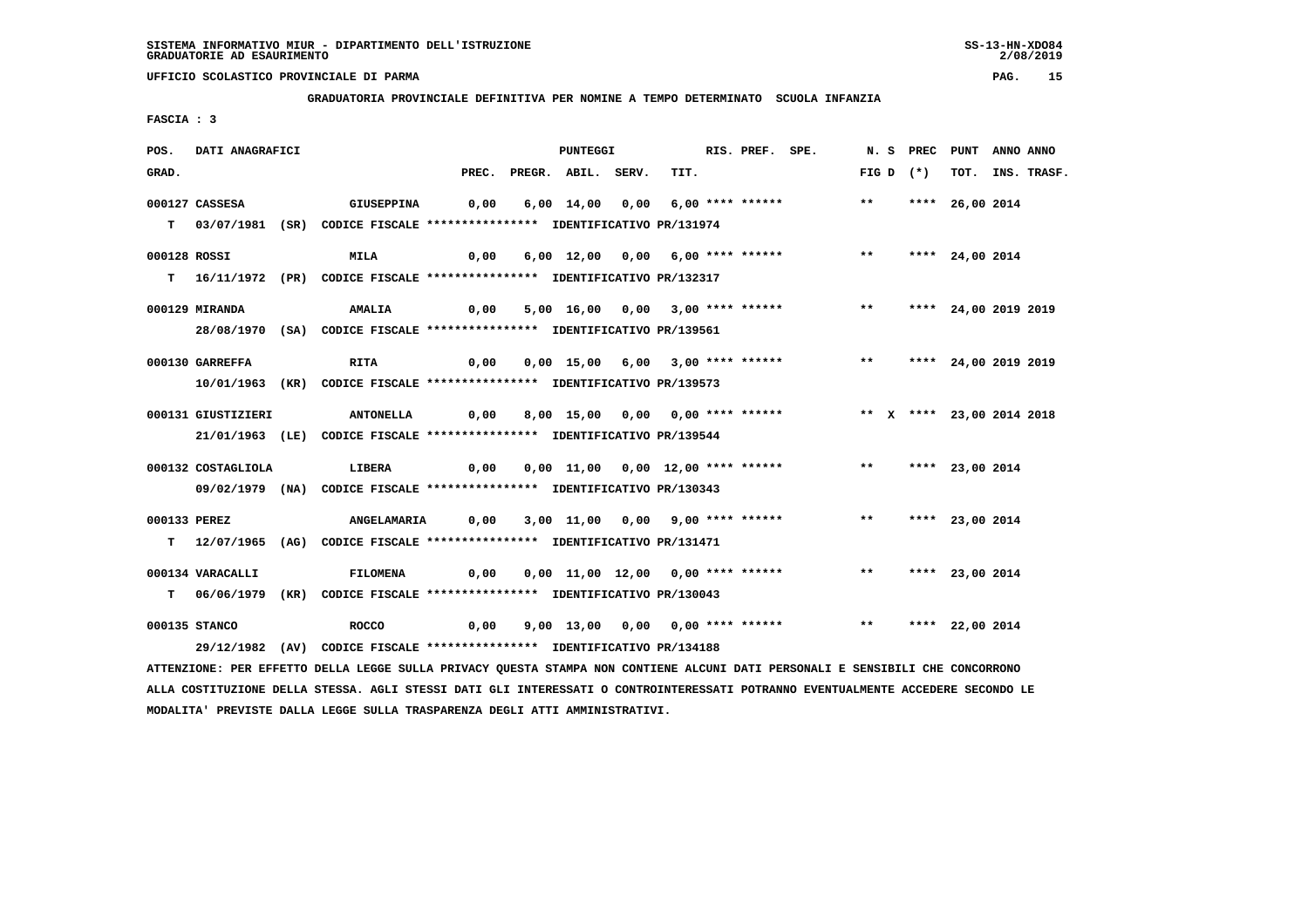**GRADUATORIA PROVINCIALE DEFINITIVA PER NOMINE A TEMPO DETERMINATO SCUOLA INFANZIA**

 **FASCIA : 3**

| POS.         | DATI ANAGRAFICI         |                                                                                                                               |                                                                                             | <b>PUNTEGGI</b>          |                                                                            | RIS. PREF. SPE. |                    |  | N. S PREC PUNT ANNO ANNO |                  |
|--------------|-------------------------|-------------------------------------------------------------------------------------------------------------------------------|---------------------------------------------------------------------------------------------|--------------------------|----------------------------------------------------------------------------|-----------------|--------------------|--|--------------------------|------------------|
| GRAD.        |                         |                                                                                                                               |                                                                                             | PREC. PREGR. ABIL. SERV. | TIT.                                                                       |                 | FIG D $(*)$        |  |                          | TOT. INS. TRASF. |
|              | 000136 ZUCCARO          | <b>ALESSANDRA</b>                                                                                                             |                                                                                             |                          | 0,00 9,00 13,00 0,00 0,00 **** ******               **     **** 22,00 2014 |                 |                    |  |                          |                  |
|              |                         |                                                                                                                               |                                                                                             |                          |                                                                            |                 |                    |  |                          |                  |
|              |                         | T 24/10/1976 (LE) CODICE FISCALE **************** IDENTIFICATIVO PR/134219                                                    |                                                                                             |                          |                                                                            |                 |                    |  |                          |                  |
| 000137 GAITO |                         | <b>SERAFINA</b>                                                                                                               | 0,00                                                                                        |                          |                                                                            |                 |                    |  |                          |                  |
|              |                         | 13/12/1963 (SA) CODICE FISCALE *************** IDENTIFICATIVO PR/021101                                                       |                                                                                             |                          |                                                                            |                 |                    |  |                          |                  |
|              | 000138 CELESTINO        | <b>EMANUELA</b>                                                                                                               | 0,00                                                                                        |                          | 3,00 15,00 0,00 3,00 **** ****** *** *** **** 21,00 2014                   |                 |                    |  |                          |                  |
|              |                         |                                                                                                                               |                                                                                             |                          |                                                                            |                 |                    |  |                          |                  |
|              |                         | T 15/01/1980 (CT) CODICE FISCALE *************** IDENTIFICATIVO PR/131936                                                     |                                                                                             |                          |                                                                            |                 |                    |  |                          |                  |
| 000139 FIONI |                         | <b>VALERIA</b>                                                                                                                |                                                                                             |                          | 0,00 3,00 18,00 0,00 0,00 **** ******                                      |                 | ** **** 21,00 2014 |  |                          |                  |
|              |                         | 26/08/1983 (CR) CODICE FISCALE *************** IDENTIFICATIVO PR/130678                                                       |                                                                                             |                          |                                                                            |                 |                    |  |                          |                  |
|              |                         |                                                                                                                               |                                                                                             |                          |                                                                            |                 |                    |  |                          |                  |
|              | 000140 BARRESI          | <b>CATERINA</b>                                                                                                               | 0,00  0,00  12,00  0,00  9,00  ****  ******    **        ***    ****    21,00  2019    2019 |                          |                                                                            |                 |                    |  |                          |                  |
|              |                         | T 20/10/1981 (CZ) CODICE FISCALE *************** IDENTIFICATIVO PR/139556                                                     |                                                                                             |                          |                                                                            |                 |                    |  |                          |                  |
|              |                         |                                                                                                                               |                                                                                             |                          |                                                                            |                 |                    |  |                          |                  |
|              | 000141 PARENTE          | <b>FILOMENA</b>                                                                                                               | 0,00                                                                                        |                          | 0,00 14,00 6,00 0,00 **** ****** F ** ***** 20,00 2011 2011                |                 |                    |  |                          |                  |
|              |                         | 01/05/1972 (AV) CODICE FISCALE *************** IDENTIFICATIVO PR/127128                                                       |                                                                                             |                          |                                                                            |                 |                    |  |                          |                  |
|              |                         |                                                                                                                               |                                                                                             |                          |                                                                            |                 |                    |  |                          |                  |
|              | 000142 VOLPE RINONAPOLI | CATERINA                                                                                                                      |                                                                                             |                          | 0,00 3,00 14,00 0,00 3,00 **** ****** * *** * **** 20,00 2014              |                 |                    |  |                          |                  |
|              |                         | T 17/05/1966 (MI) CODICE FISCALE *************** IDENTIFICATIVO PR/134484                                                     |                                                                                             |                          |                                                                            |                 |                    |  |                          |                  |
|              |                         |                                                                                                                               |                                                                                             |                          |                                                                            |                 |                    |  |                          |                  |
|              | 000143 DIMONTE          | <b>SABINA</b>                                                                                                                 |                                                                                             |                          | 0,00 3,00 17,00 0,00 0,00 **** ******             **     **** 20,00 2014   |                 |                    |  |                          |                  |
|              |                         | T 17/04/1981 (PR) CODICE FISCALE *************** IDENTIFICATIVO PR/134436                                                     |                                                                                             |                          |                                                                            |                 |                    |  |                          |                  |
|              | 000144 PASCARELLA       | <b>CATERINA</b>                                                                                                               |                                                                                             |                          |                                                                            |                 |                    |  |                          |                  |
|              |                         | T 19/05/1975 (CE) CODICE FISCALE *************** IDENTIFICATIVO PR/129878                                                     |                                                                                             |                          |                                                                            |                 |                    |  |                          |                  |
|              |                         | ATTENZIONE: PER EFFETTO DELLA LEGGE SULLA PRIVACY QUESTA STAMPA NON CONTIENE ALCUNI DATI PERSONALI E SENSIBILI CHE CONCORRONO |                                                                                             |                          |                                                                            |                 |                    |  |                          |                  |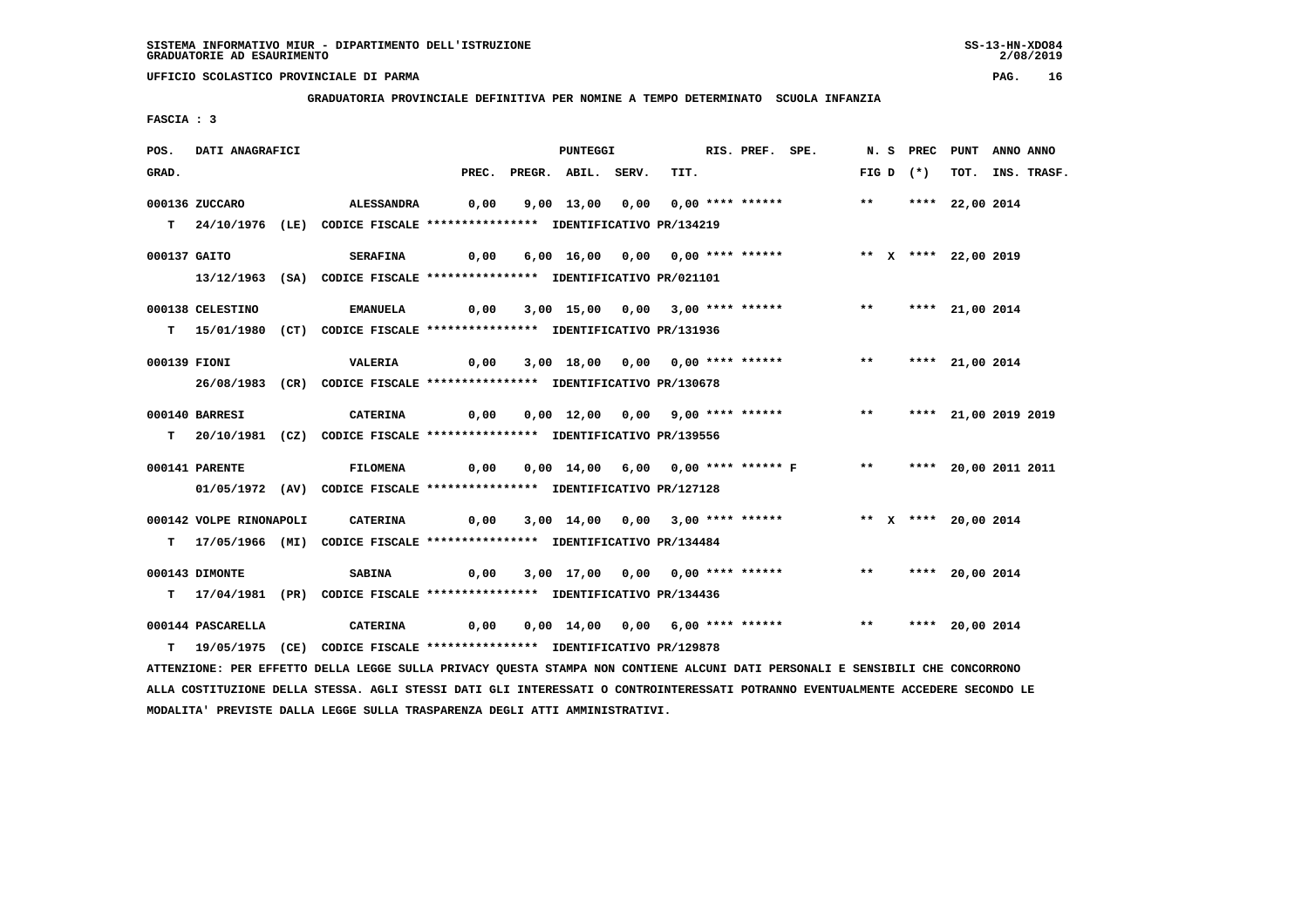**GRADUATORIA PROVINCIALE DEFINITIVA PER NOMINE A TEMPO DETERMINATO SCUOLA INFANZIA**

 **FASCIA : 3**

| POS.         | DATI ANAGRAFICI |                                                                                                                               | PUNTEGGI<br>PREC. PREGR. ABIL. SERV. |  |  |  |                                       |  |      | RIS. PREF. SPE.                                                |  |             | N. S PREC PUNT ANNO ANNO |  |
|--------------|-----------------|-------------------------------------------------------------------------------------------------------------------------------|--------------------------------------|--|--|--|---------------------------------------|--|------|----------------------------------------------------------------|--|-------------|--------------------------|--|
| GRAD.        |                 |                                                                                                                               |                                      |  |  |  |                                       |  | TIT. |                                                                |  | $FIG D (*)$ | TOT. INS. TRASF.         |  |
|              | 000145 PIREDDA  | <b>ALESSANDRA</b>                                                                                                             |                                      |  |  |  | 0,00 6,00 13,00 0,00 0,00 **** ****** |  |      |                                                                |  |             | ** X **** 19,00 2014     |  |
|              |                 | T 08/05/1975 (CA) CODICE FISCALE **************** IDENTIFICATIVO PR/132606                                                    |                                      |  |  |  |                                       |  |      |                                                                |  |             |                          |  |
|              |                 |                                                                                                                               |                                      |  |  |  |                                       |  |      |                                                                |  |             |                          |  |
|              | 000146 LOSITO   | FRANCESCO      0,00   3,00  16,00  0,00  0,00 **** ******      **   ****  19,00 2014                                          |                                      |  |  |  |                                       |  |      |                                                                |  |             |                          |  |
|              |                 | T 26/04/1981 (BA) CODICE FISCALE **************** IDENTIFICATIVO PR/131228                                                    |                                      |  |  |  |                                       |  |      |                                                                |  |             |                          |  |
| 000147 SILVA |                 | PATRICIA NORM 0,00 3,00 16,00 0,00 **** ******* **** **** 19,00 2014                                                          |                                      |  |  |  |                                       |  |      |                                                                |  |             |                          |  |
|              |                 | T 20/03/1963 (EE) CODICE FISCALE *************** IDENTIFICATIVO PR/132743                                                     |                                      |  |  |  |                                       |  |      |                                                                |  |             |                          |  |
|              |                 |                                                                                                                               |                                      |  |  |  |                                       |  |      |                                                                |  |             |                          |  |
|              | 000148 LAMONICA | <b>ERMENEGILDA</b>                                                                                                            |                                      |  |  |  |                                       |  |      | 0,00 4,00 15,00 0,00 0,00 **** ****** *** **** 19,00 2019 2019 |  |             |                          |  |
|              |                 | 13/04/1970 (ME) CODICE FISCALE *************** IDENTIFICATIVO PR/139568                                                       |                                      |  |  |  |                                       |  |      |                                                                |  |             |                          |  |
|              | 000149 AGAZZI   | <b>ROBERTA</b>                                                                                                                |                                      |  |  |  |                                       |  |      | 0,00 0,00 12,00 0,00 6,00 **** ****** *** *** **** 18,00 2014  |  |             |                          |  |
|              |                 | T 17/04/1975 (PR) CODICE FISCALE *************** IDENTIFICATIVO PR/131759                                                     |                                      |  |  |  |                                       |  |      |                                                                |  |             |                          |  |
|              |                 |                                                                                                                               |                                      |  |  |  |                                       |  |      |                                                                |  |             |                          |  |
| 000150 ROMEO |                 | <b>MICHELA</b>                                                                                                                |                                      |  |  |  |                                       |  |      |                                                                |  |             |                          |  |
|              |                 | T 27/03/1982 (KR) CODICE FISCALE *************** IDENTIFICATIVO PR/131537                                                     |                                      |  |  |  |                                       |  |      |                                                                |  |             |                          |  |
|              |                 |                                                                                                                               |                                      |  |  |  |                                       |  |      |                                                                |  |             |                          |  |
|              | 000151 MODVAL   | VIORICA                                                                                                                       |                                      |  |  |  |                                       |  |      | 0,00 3,00 15,00 0,00 0,00 **** ****** *** *** **** 18,00 2014  |  |             |                          |  |
|              |                 | T 02/05/1976 (EE) CODICE FISCALE *************** IDENTIFICATIVO PR/134482                                                     |                                      |  |  |  |                                       |  |      |                                                                |  |             |                          |  |
| 000152 CRUPI |                 | MARIA TERESA 0,00 0,00 18,00 0,00 0,00 **** ****** *** ** ** **** 18,00 2014                                                  |                                      |  |  |  |                                       |  |      |                                                                |  |             |                          |  |
|              |                 | T 10/04/1984 (VV) CODICE FISCALE **************** IDENTIFICATIVO PR/132523                                                    |                                      |  |  |  |                                       |  |      |                                                                |  |             |                          |  |
|              | 000153 CENTONZE |                                                                                                                               |                                      |  |  |  |                                       |  |      |                                                                |  |             |                          |  |
|              |                 | 12/09/1983 (LE) CODICE FISCALE *************** IDENTIFICATIVO PR/133737                                                       |                                      |  |  |  |                                       |  |      |                                                                |  |             |                          |  |
|              |                 | ATTENZIONE: PER EFFETTO DELLA LEGGE SULLA PRIVACY QUESTA STAMPA NON CONTIENE ALCUNI DATI PERSONALI E SENSIBILI CHE CONCORRONO |                                      |  |  |  |                                       |  |      |                                                                |  |             |                          |  |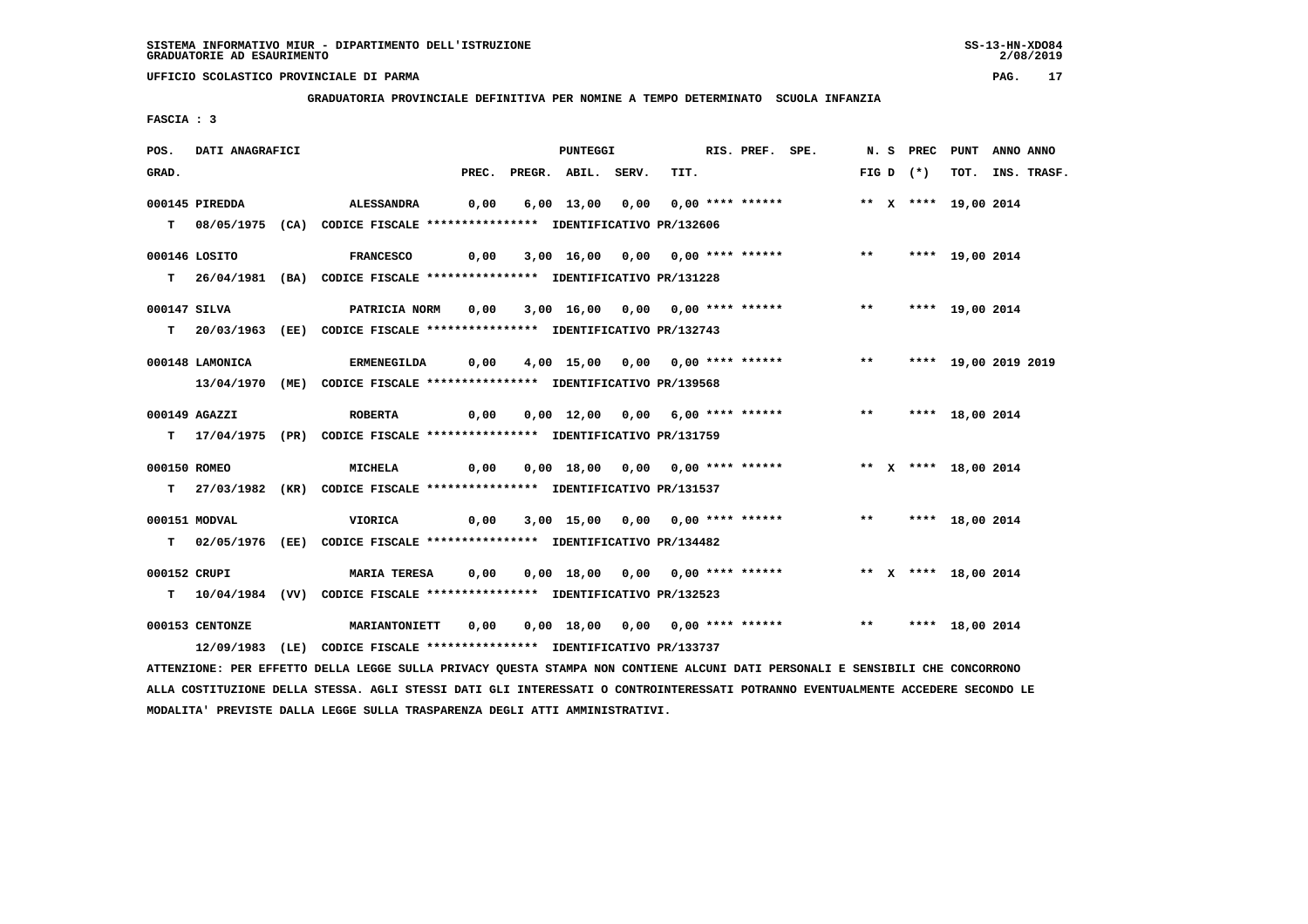**GRADUATORIA PROVINCIALE DEFINITIVA PER NOMINE A TEMPO DETERMINATO SCUOLA INFANZIA**

 **FASCIA : 3**

| POS.         | DATI ANAGRAFICI    |                                                                                                                               |       | PUNTEGGI           |                                                                        | RIS. PREF. SPE. |       |       |             | N. S PREC PUNT ANNO ANNO |                  |
|--------------|--------------------|-------------------------------------------------------------------------------------------------------------------------------|-------|--------------------|------------------------------------------------------------------------|-----------------|-------|-------|-------------|--------------------------|------------------|
| GRAD.        |                    |                                                                                                                               | PREC. | PREGR. ABIL. SERV. | TIT.                                                                   |                 |       |       | FIG D $(*)$ |                          | TOT. INS. TRASF. |
|              | 000154 SERVADIO    | <b>ANUMARY</b>                                                                                                                | 0,00  |                    | 6,00 12,00 0,00 0,00 **** ******                                       |                 | $***$ |       |             | **** 18,00 2014          |                  |
|              |                    | T 22/04/1980 (EE) CODICE FISCALE **************** IDENTIFICATIVO PR/132124                                                    |       |                    |                                                                        |                 |       |       |             |                          |                  |
| 000155 GRECO |                    | ANNA GABRIELL                                                                                                                 | 0,00  |                    | 3,00 15,00 0,00 0,00 **** ******                                       |                 |       | $***$ |             | **** 18,00 2014          |                  |
|              |                    | T 27/03/1979 (LE) CODICE FISCALE *************** IDENTIFICATIVO PR/133099                                                     |       |                    |                                                                        |                 |       |       |             |                          |                  |
| 000156 PAOLA |                    | <b>GIOVANNA</b>                                                                                                               | 0,00  |                    | 0,00 12,00 0,00 6,00 **** ******             ** x **** 18,00 2019 2019 |                 |       |       |             |                          |                  |
|              |                    | T 19/06/1981 (CZ) CODICE FISCALE *************** IDENTIFICATIVO PR/139562                                                     |       |                    |                                                                        |                 |       |       |             |                          |                  |
|              |                    |                                                                                                                               |       |                    |                                                                        |                 |       |       |             |                          |                  |
|              | 000157 FERLITA     | <b>ELENA</b>                                                                                                                  | 0,00  |                    | 3,00 15,00 0,00 0,00 **** ******                                       |                 |       |       |             | ** **** 18,00 2019 2019  |                  |
|              |                    | 15/10/1976 (AG) CODICE FISCALE *************** IDENTIFICATIVO PR/139581                                                       |       |                    |                                                                        |                 |       |       |             |                          |                  |
|              | 000158 VASAPOLLO   | GIANLUCA ANTO                                                                                                                 | 0,00  |                    | 3,00 15,00 0,00 0,00 **** ******                                       |                 |       |       |             | ** **** 18,00 2019 2019  |                  |
|              |                    | 31/08/1973 (VV) CODICE FISCALE *************** IDENTIFICATIVO PR/139595                                                       |       |                    |                                                                        |                 |       |       |             |                          |                  |
|              |                    |                                                                                                                               |       |                    |                                                                        |                 |       |       |             |                          |                  |
|              | 000159 COGNATA     | LINA                                                                                                                          | 0,00  |                    | 3,00 15,00 0,00 0,00 **** ****** * *** X **** 18,00 2019 2019          |                 |       |       |             |                          |                  |
|              |                    | 10/07/1965 (AG) CODICE FISCALE *************** IDENTIFICATIVO PR/139585                                                       |       |                    |                                                                        |                 |       |       |             |                          |                  |
|              | 000160 SORIANO     | <b>ANGELINA</b>                                                                                                               | 0,00  |                    | 0,00 15,00 3,00 0,00 **** ******                                       |                 | $***$ |       |             | **** 18,00 2019 2019     |                  |
|              |                    | 03/01/1962 (NA) CODICE FISCALE *************** IDENTIFICATIVO PR/139588                                                       |       |                    |                                                                        |                 |       |       |             |                          |                  |
|              |                    |                                                                                                                               |       |                    |                                                                        |                 |       |       |             |                          |                  |
|              | 000161 DI COSTANZO | <b>ANTONELLA</b>                                                                                                              | 0,00  |                    | 0,00 14,00 0,00 3,00 **** ****** *** **                                |                 |       |       |             | **** 17,00 2011 2011     |                  |
|              |                    | T 28/06/1977 (NA) CODICE FISCALE *************** IDENTIFICATIVO PR/126944                                                     |       |                    |                                                                        |                 |       |       |             |                          |                  |
|              | 000162 SQUARCELLA  | CLAUDIA                                                                                                                       | 0,00  |                    | 0,00 11,00 0,00 6,00 **** ****** *** **                                |                 |       |       |             | **** 17,00 2014          |                  |
| T.           |                    | 08/01/1983 (FG) CODICE FISCALE *************** IDENTIFICATIVO PR/136462                                                       |       |                    |                                                                        |                 |       |       |             |                          |                  |
|              |                    | ATTENZIONE: PER EFFETTO DELLA LEGGE SULLA PRIVACY QUESTA STAMPA NON CONTIENE ALCUNI DATI PERSONALI E SENSIBILI CHE CONCORRONO |       |                    |                                                                        |                 |       |       |             |                          |                  |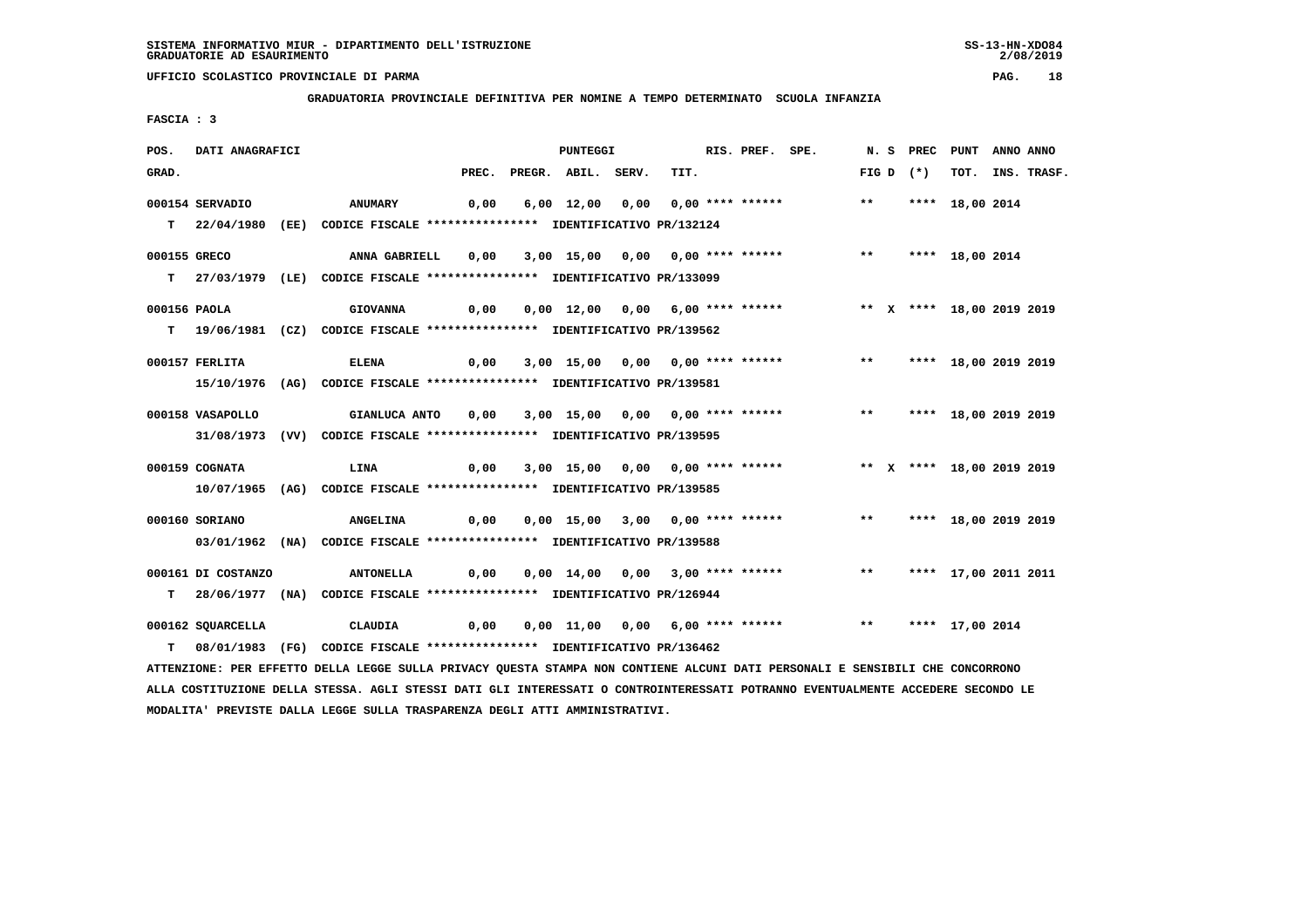**GRADUATORIA PROVINCIALE DEFINITIVA PER NOMINE A TEMPO DETERMINATO SCUOLA INFANZIA**

 **FASCIA : 3**

| POS.         | DATI ANAGRAFICI  |                                                                                                                                                                                                                                                                            |       | <b>PUNTEGGI</b>    |                                       | RIS. PREF. SPE. |                                                                             |  |             | N. S PREC PUNT ANNO ANNO |                  |
|--------------|------------------|----------------------------------------------------------------------------------------------------------------------------------------------------------------------------------------------------------------------------------------------------------------------------|-------|--------------------|---------------------------------------|-----------------|-----------------------------------------------------------------------------|--|-------------|--------------------------|------------------|
| GRAD.        |                  |                                                                                                                                                                                                                                                                            | PREC. | PREGR. ABIL. SERV. | TIT.                                  |                 |                                                                             |  | $FIG D (*)$ |                          | TOT. INS. TRASF. |
|              | 000163 DELL'ANNA | PAOLA                                                                                                                                                                                                                                                                      | 0,00  |                    |                                       |                 | 3,00 14,00 0,00 0,00 **** ****** **** ** ** **** 17,00 2014                 |  |             |                          |                  |
|              |                  |                                                                                                                                                                                                                                                                            |       |                    |                                       |                 |                                                                             |  |             |                          |                  |
|              |                  | T 04/06/1981 (BR) CODICE FISCALE *************** IDENTIFICATIVO PR/130973                                                                                                                                                                                                  |       |                    |                                       |                 |                                                                             |  |             |                          |                  |
| 000164 ARCHI |                  | <b>FEDERICA</b>                                                                                                                                                                                                                                                            | 0,00  |                    | 3,00 14,00 0,00 0,00 **** ******      |                 |                                                                             |  |             | ** **** 17,00 2014       |                  |
|              |                  | T 27/09/1979 (MN) CODICE FISCALE *************** IDENTIFICATIVO PR/131833                                                                                                                                                                                                  |       |                    |                                       |                 |                                                                             |  |             |                          |                  |
|              |                  |                                                                                                                                                                                                                                                                            |       |                    |                                       |                 |                                                                             |  |             |                          |                  |
|              | 000165 SAVONA    | LUCIA                                                                                                                                                                                                                                                                      |       |                    | 0,00 3,00 14,00 0,00 0,00 **** ****** |                 |                                                                             |  |             | ** **** 17,00 2014       |                  |
|              |                  | T 17/08/1978 (PA) CODICE FISCALE **************** IDENTIFICATIVO PR/131401                                                                                                                                                                                                 |       |                    |                                       |                 |                                                                             |  |             |                          |                  |
|              |                  |                                                                                                                                                                                                                                                                            |       |                    |                                       |                 |                                                                             |  |             |                          |                  |
| 000166 RACCO |                  | <b>MARGHERITA</b>                                                                                                                                                                                                                                                          | 0,00  |                    |                                       |                 | 0,00 11,00 0,00 6,00 **** ****** *** **                                     |  |             | **** 17,00 2014          |                  |
|              |                  | T 28/04/1973 (PR) CODICE FISCALE **************** IDENTIFICATIVO PR/134433                                                                                                                                                                                                 |       |                    |                                       |                 |                                                                             |  |             |                          |                  |
|              | 000167 DESIDERIO | PAOLA                                                                                                                                                                                                                                                                      | 0,00  |                    | 0,00 14,00 0,00 3,00 **** ******      |                 |                                                                             |  |             | ** **** 17,00 2014       |                  |
|              |                  | T 26/03/1980 (MT) CODICE FISCALE *************** IDENTIFICATIVO PR/130443                                                                                                                                                                                                  |       |                    |                                       |                 |                                                                             |  |             |                          |                  |
|              |                  |                                                                                                                                                                                                                                                                            |       |                    |                                       |                 |                                                                             |  |             |                          |                  |
|              | 000168 PARISE    | PIER FORTUNAT 0,00                                                                                                                                                                                                                                                         |       |                    |                                       |                 | 0,00 17,00 0,00 0,00 **** ****** *** *** **** 17,00 2014                    |  |             |                          |                  |
|              |                  | T 07/07/1982 (KR) CODICE FISCALE **************** IDENTIFICATIVO PR/131252                                                                                                                                                                                                 |       |                    |                                       |                 |                                                                             |  |             |                          |                  |
|              |                  |                                                                                                                                                                                                                                                                            |       |                    |                                       |                 |                                                                             |  |             |                          |                  |
| 000169 BLASI |                  | MARIAANGELA 0,00                                                                                                                                                                                                                                                           |       |                    |                                       |                 | 3,00 14,00 0,00 0,00 **** ****** *** **                                     |  |             | **** 17,00 2014          |                  |
|              |                  | T 11/04/1984 (PZ) CODICE FISCALE **************** IDENTIFICATIVO PR/134457                                                                                                                                                                                                 |       |                    |                                       |                 |                                                                             |  |             |                          |                  |
|              |                  |                                                                                                                                                                                                                                                                            |       |                    |                                       |                 |                                                                             |  |             |                          |                  |
|              |                  |                                                                                                                                                                                                                                                                            |       |                    |                                       |                 |                                                                             |  |             |                          |                  |
|              |                  | T 26/05/1980 (FG) CODICE FISCALE **************** IDENTIFICATIVO PR/139491                                                                                                                                                                                                 |       |                    |                                       |                 |                                                                             |  |             |                          |                  |
|              | 000171 CARUSO    | ADELE                                                                                                                                                                                                                                                                      |       |                    |                                       |                 | 0,00 6,00 11,00 0,00 0,00 **** ******           **     **** 17,00 2019 2019 |  |             |                          |                  |
|              |                  | 20/10/1957 (SR) CODICE FISCALE *************** IDENTIFICATIVO PR/139600                                                                                                                                                                                                    |       |                    |                                       |                 |                                                                             |  |             |                          |                  |
|              |                  |                                                                                                                                                                                                                                                                            |       |                    |                                       |                 |                                                                             |  |             |                          |                  |
|              |                  |                                                                                                                                                                                                                                                                            |       |                    |                                       |                 |                                                                             |  |             |                          |                  |
|              | 000170 MAFFUCCI  | CHIARA<br>ATTENZIONE: PER EFFETTO DELLA LEGGE SULLA PRIVACY QUESTA STAMPA NON CONTIENE ALCUNI DATI PERSONALI E SENSIBILI CHE CONCORRONO<br>ALLA COSTITUZIONE DELLA STESSA. AGLI STESSI DATI GLI INTERESSATI O CONTROINTERESSATI POTRANNO EVENTUALMENTE ACCEDERE SECONDO LE |       |                    |                                       |                 |                                                                             |  |             | ** **** 17,00 2014       |                  |

 **MODALITA' PREVISTE DALLA LEGGE SULLA TRASPARENZA DEGLI ATTI AMMINISTRATIVI.**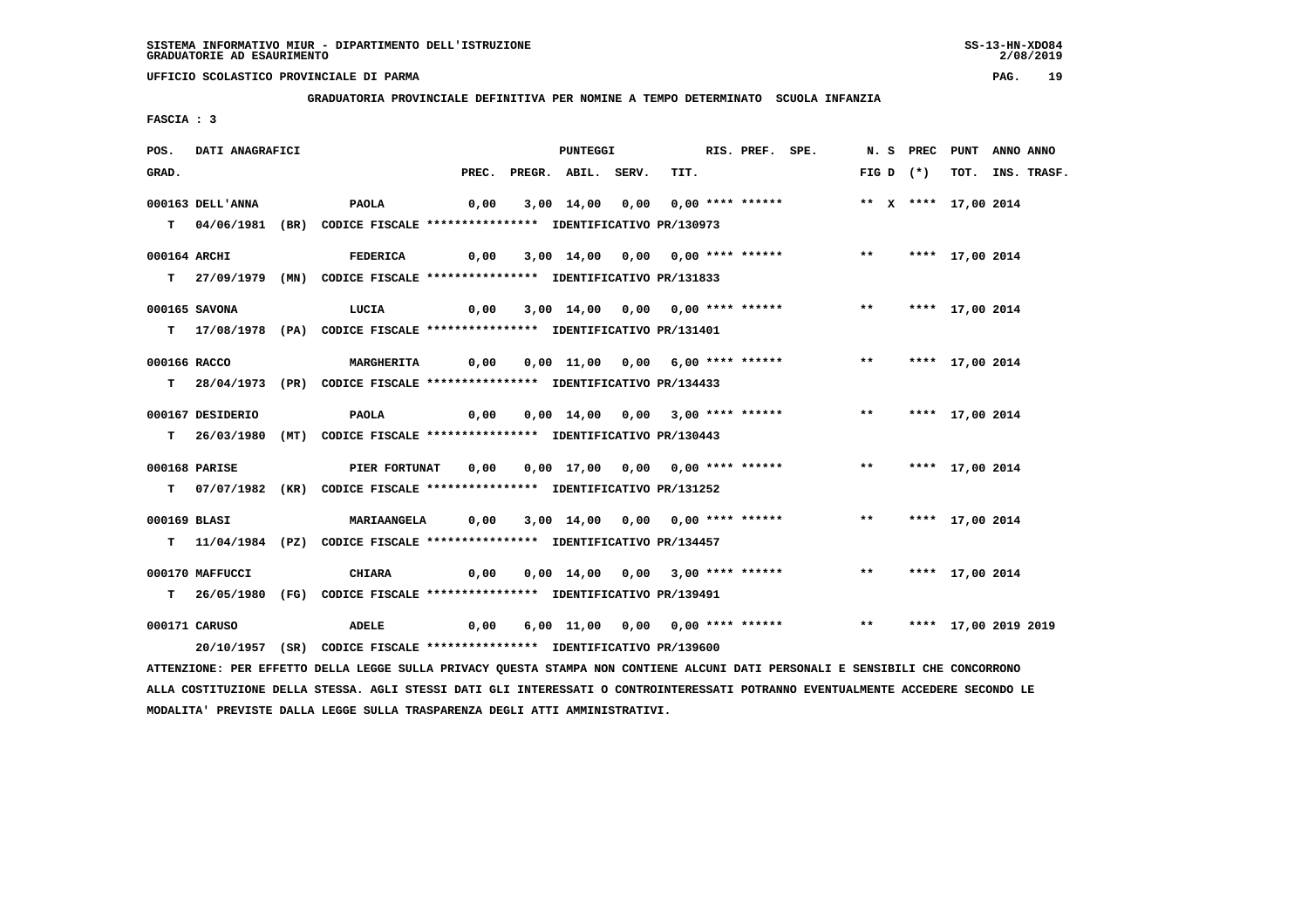**GRADUATORIA PROVINCIALE DEFINITIVA PER NOMINE A TEMPO DETERMINATO SCUOLA INFANZIA**

 **FASCIA : 3**

| POS.  | DATI ANAGRAFICI  |                                                                                                                               |      | <b>PUNTEGGI</b>          |                                  |      | RIS. PREF. SPE.                                                                      |                    |             | N. S PREC PUNT ANNO ANNO |                  |
|-------|------------------|-------------------------------------------------------------------------------------------------------------------------------|------|--------------------------|----------------------------------|------|--------------------------------------------------------------------------------------|--------------------|-------------|--------------------------|------------------|
| GRAD. |                  |                                                                                                                               |      | PREC. PREGR. ABIL. SERV. |                                  | TIT. |                                                                                      |                    | FIG D $(*)$ |                          | TOT. INS. TRASF. |
|       | 000172 MORRONE   | ROSA                                                                                                                          | 0,00 |                          |                                  |      | 3,00 14,00 0,00 0,00 **** ****** *** **                                              |                    |             | **** 17,00 2019 2019     |                  |
|       |                  | T 02/10/1967 (NA) CODICE FISCALE *************** IDENTIFICATIVO PR/139557                                                     |      |                          |                                  |      |                                                                                      |                    |             |                          |                  |
|       | 000173 MACCINI   | <b>MARIACHIARA</b>                                                                                                            |      |                          |                                  |      |                                                                                      |                    |             |                          |                  |
|       |                  | 05/01/1964 (PR) CODICE FISCALE *************** IDENTIFICATIVO PR/031281                                                       |      |                          |                                  |      |                                                                                      |                    |             |                          |                  |
|       | 000174 PIGNATO   | <b>MARIA AGOSTIN 0,00</b>                                                                                                     |      |                          |                                  |      | 0,00 16,00 0,00 0,00 **** ******             **                                      |                    |             | **** 16,00 2002          |                  |
|       |                  | 06/09/1965 (CL) CODICE FISCALE *************** IDENTIFICATIVO PR/025793                                                       |      |                          |                                  |      |                                                                                      |                    |             |                          |                  |
|       | 000175 DESIDERIO | <b>ANTONIETTA</b>                                                                                                             |      |                          |                                  |      | 0,00  0,00  13,00  0,00  3,00  ****  ******                **    ****    16,00  2014 |                    |             |                          |                  |
|       |                  | T 16/08/1978 (MT) CODICE FISCALE *************** IDENTIFICATIVO PR/130445                                                     |      |                          |                                  |      |                                                                                      |                    |             |                          |                  |
|       | 000176 GRILLI    | MICHELA                                                                                                                       |      |                          |                                  |      |                                                                                      |                    |             |                          |                  |
|       |                  | T 19/04/1981 (FG) CODICE FISCALE *************** IDENTIFICATIVO PR/131375                                                     |      |                          |                                  |      |                                                                                      |                    |             |                          |                  |
|       |                  |                                                                                                                               |      |                          |                                  |      |                                                                                      |                    |             |                          |                  |
|       | 000177 VERGARI   | <b>MARIANGELA</b>                                                                                                             |      |                          |                                  |      |                                                                                      |                    |             |                          |                  |
|       |                  | T 29/09/1982 (LE) CODICE FISCALE *************** IDENTIFICATIVO PR/130978                                                     |      |                          |                                  |      |                                                                                      |                    |             |                          |                  |
|       | 000178 ALBANO    | <b>VINCENZO</b>                                                                                                               | 0,00 |                          |                                  |      | 0,00 13,00 0,00 3,00 **** ****** *** *** **** 16,00 2014                             |                    |             |                          |                  |
|       |                  | 19/02/1982 (ME) CODICE FISCALE *************** IDENTIFICATIVO PR/134110                                                       |      |                          |                                  |      |                                                                                      |                    |             |                          |                  |
|       | 000179 VALITUTTI | <b>ELISA</b>                                                                                                                  | 0,00 |                          | 0,00 16,00 0,00 0,00 **** ****** |      |                                                                                      | ** **** 16,00 2014 |             |                          |                  |
|       |                  | T 27/07/1981 (CS) CODICE FISCALE **************** IDENTIFICATIVO PR/132780                                                    |      |                          |                                  |      |                                                                                      |                    |             |                          |                  |
|       | 000180 CENTONZE  | <b>MARINA</b><br>0,00                                                                                                         |      |                          |                                  |      | 0,00 16,00 0,00 0,00 **** ****** *** *** **** 16,00 2014                             |                    |             |                          |                  |
|       |                  | 07/01/1980 (LE) CODICE FISCALE *************** IDENTIFICATIVO PR/133754                                                       |      |                          |                                  |      |                                                                                      |                    |             |                          |                  |
|       |                  | ATTENZIONE: PER EFFETTO DELLA LEGGE SULLA PRIVACY QUESTA STAMPA NON CONTIENE ALCUNI DATI PERSONALI E SENSIBILI CHE CONCORRONO |      |                          |                                  |      |                                                                                      |                    |             |                          |                  |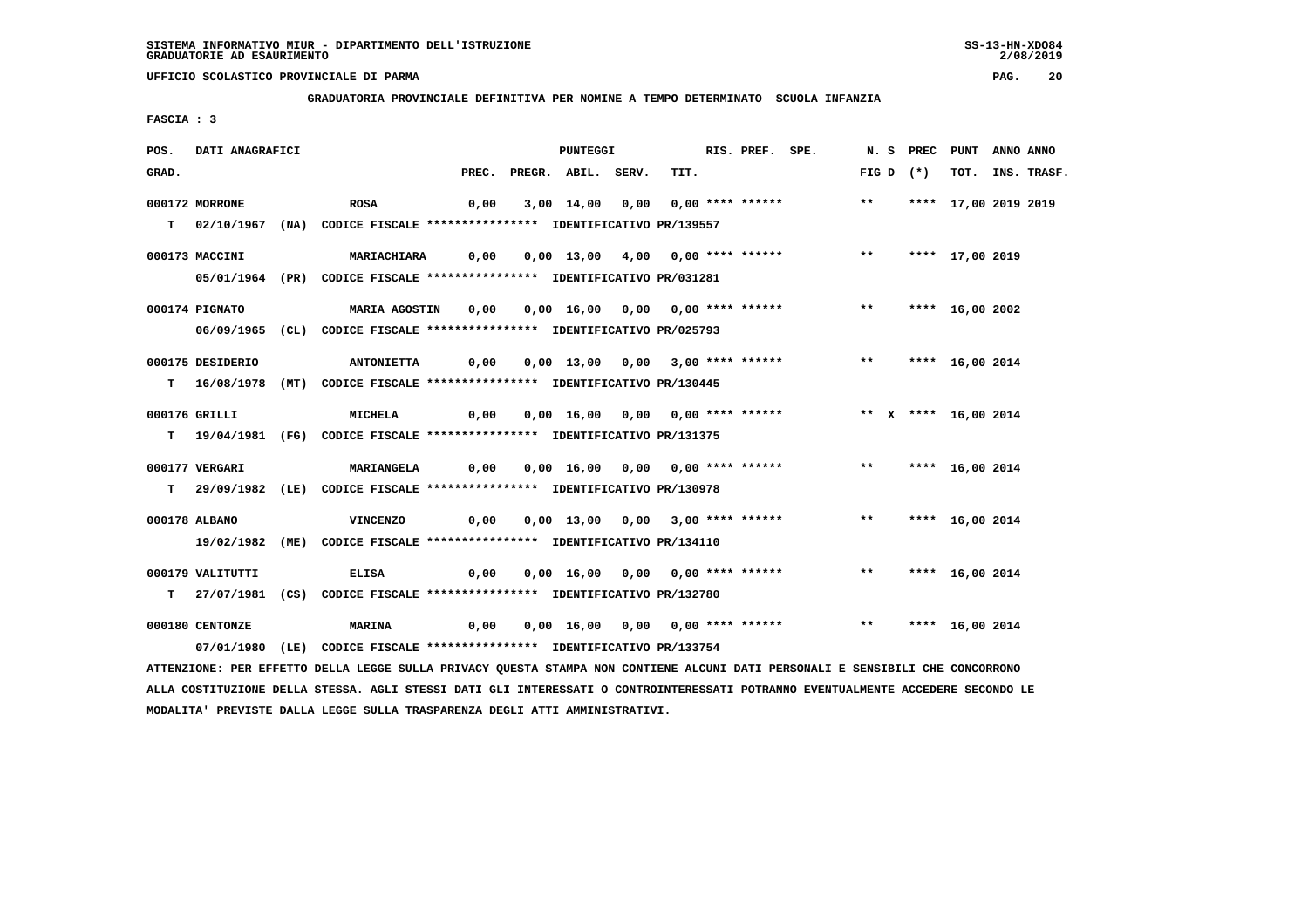**GRADUATORIA PROVINCIALE DEFINITIVA PER NOMINE A TEMPO DETERMINATO SCUOLA INFANZIA**

 **FASCIA : 3**

| POS.  | <b>DATI ANAGRAFICI</b> |                                                                                                                               |      |                          | <b>PUNTEGGI</b> |                                                               | RIS. PREF. SPE. |             | N. S PREC PUNT ANNO ANNO |                  |
|-------|------------------------|-------------------------------------------------------------------------------------------------------------------------------|------|--------------------------|-----------------|---------------------------------------------------------------|-----------------|-------------|--------------------------|------------------|
| GRAD. |                        |                                                                                                                               |      | PREC. PREGR. ABIL. SERV. |                 | TIT.                                                          |                 | FIG D $(*)$ |                          | TOT. INS. TRASF. |
|       | 000181 SPADOTTO        | <b>SERENA</b>                                                                                                                 |      |                          |                 | 0,00 10,00 0,00 6,00 0,00 **** ****** *** **                  |                 |             | **** 16,00 2019 2019     |                  |
|       |                        |                                                                                                                               |      |                          |                 |                                                               |                 |             |                          |                  |
|       |                        | 22/06/1976 (PN) CODICE FISCALE *************** IDENTIFICATIVO PR/139589                                                       |      |                          |                 |                                                               |                 |             |                          |                  |
|       | 000182 ALONGE          | ANTONELLA 0,00 0,00 13,00 0,00 3,00 **** ****** *** **** 16,00 2019 2019                                                      |      |                          |                 |                                                               |                 |             |                          |                  |
|       |                        | T 20/10/1964 (AG) CODICE FISCALE *************** IDENTIFICATIVO PR/139553                                                     |      |                          |                 |                                                               |                 |             |                          |                  |
|       |                        |                                                                                                                               |      |                          |                 |                                                               |                 |             |                          |                  |
|       | 000183 CAMMARATA       | LILIANA                                                                                                                       | 0,00 |                          |                 | 0,00 15,00 0,00 0,00 **** ****** *** **                       |                 |             | **** 15,00 2007 2007     |                  |
|       |                        | 17/03/1974 (AG) CODICE FISCALE *************** IDENTIFICATIVO PR/030762                                                       |      |                          |                 |                                                               |                 |             |                          |                  |
|       |                        |                                                                                                                               |      |                          |                 |                                                               |                 |             |                          |                  |
|       | 000184 DAUDIA          | ROSA ALBA 6,00 0,00 15,00 0,00 0,00 **** ****** **** *** **** 15,00 2014 2014                                                 |      |                          |                 |                                                               |                 |             |                          |                  |
|       |                        | 21/02/1960 (CS) CODICE FISCALE *************** IDENTIFICATIVO PR/129876                                                       |      |                          |                 |                                                               |                 |             |                          |                  |
|       | 000185 CARULLI         | VALERIA                                                                                                                       |      |                          |                 | 0,00 3,00 12,00 0,00 0,00 **** ****** *** **** 15,00 2014     |                 |             |                          |                  |
|       |                        |                                                                                                                               |      |                          |                 |                                                               |                 |             |                          |                  |
|       |                        | T 01/06/1972 (CH) CODICE FISCALE *************** IDENTIFICATIVO PR/030674                                                     |      |                          |                 |                                                               |                 |             |                          |                  |
|       | 000186 ALLOCCA         | <b>MARIA</b>                                                                                                                  |      |                          |                 | 0,00 3,00 12,00 0,00 0,00 **** ****** *** **                  |                 |             | **** 15,00 2014          |                  |
|       |                        | T 27/02/1975 (NA) CODICE FISCALE *************** IDENTIFICATIVO PR/131818                                                     |      |                          |                 |                                                               |                 |             |                          |                  |
|       |                        |                                                                                                                               |      |                          |                 |                                                               |                 |             |                          |                  |
|       | 000187 LEONARDI        | <b>ROSALBA</b>                                                                                                                | 0,00 |                          |                 | 0,00 15,00 0,00 0,00 **** ******               **             |                 |             | **** 15,00 2014          |                  |
|       |                        | T 06/08/1965 (EE) CODICE FISCALE *************** IDENTIFICATIVO PR/131754                                                     |      |                          |                 |                                                               |                 |             |                          |                  |
|       |                        |                                                                                                                               |      |                          |                 |                                                               |                 |             |                          |                  |
|       | 000188 PETRELLA        | <b>MARIAROSARIA</b>                                                                                                           |      |                          |                 | 0,00 3,00 12,00 0,00 0,00 **** ****** *** *** **** 15,00 2014 |                 |             |                          |                  |
|       |                        | T 28/04/1959 (TA) CODICE FISCALE *************** IDENTIFICATIVO PR/134474                                                     |      |                          |                 |                                                               |                 |             |                          |                  |
|       | 000189 PREITE          |                                                                                                                               |      |                          |                 |                                                               |                 |             |                          |                  |
|       |                        | T 22/06/1963 (LE) CODICE FISCALE *************** IDENTIFICATIVO PR/134485                                                     |      |                          |                 |                                                               |                 |             |                          |                  |
|       |                        | ATTENZIONE: PER EFFETTO DELLA LEGGE SULLA PRIVACY QUESTA STAMPA NON CONTIENE ALCUNI DATI PERSONALI E SENSIBILI CHE CONCORRONO |      |                          |                 |                                                               |                 |             |                          |                  |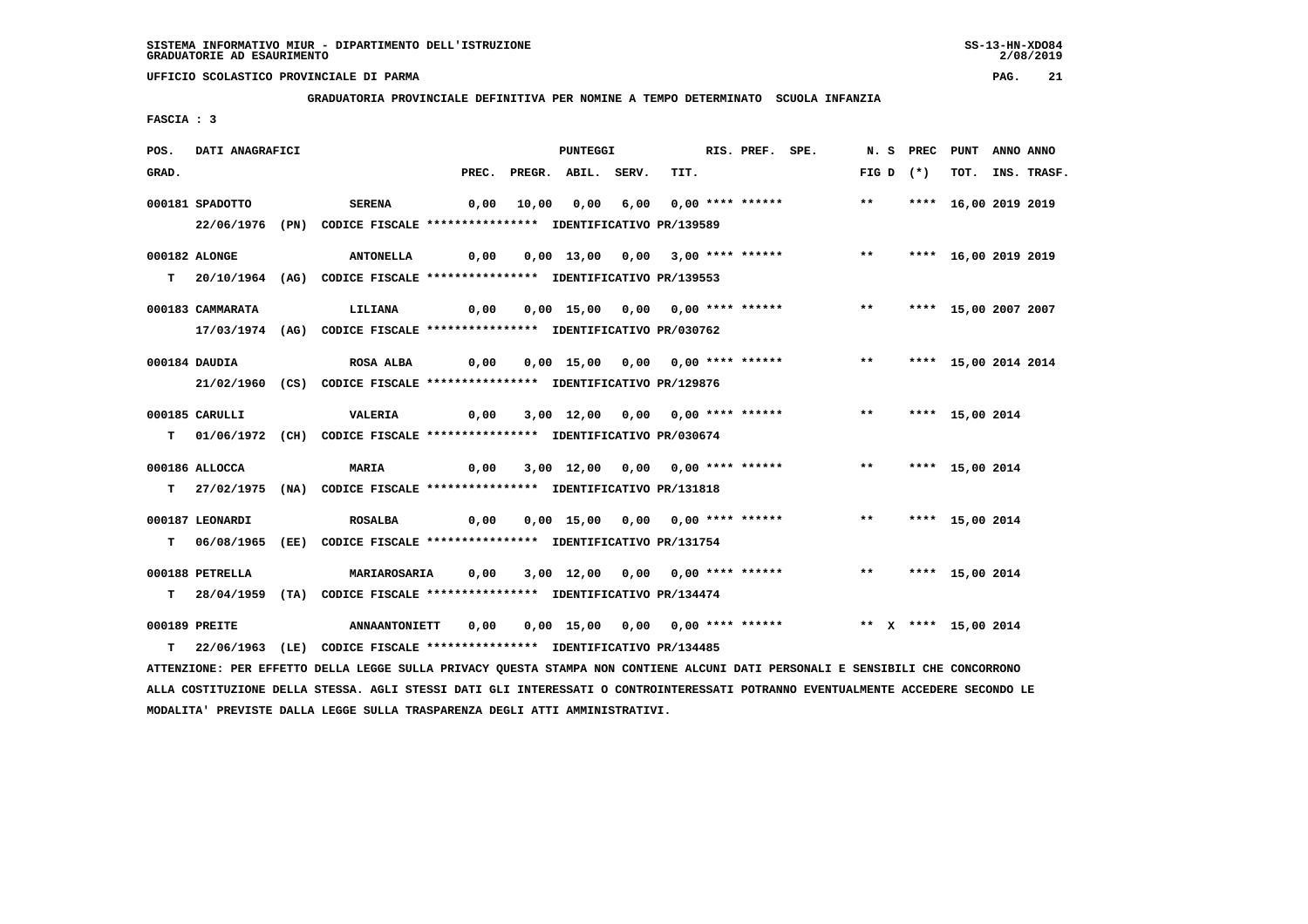**GRADUATORIA PROVINCIALE DEFINITIVA PER NOMINE A TEMPO DETERMINATO SCUOLA INFANZIA**

 **FASCIA : 3**

| POS.  | <b>DATI ANAGRAFICI</b> |                                                                                                                               |      | PUNTEGGI                 |  | RIS. PREF. SPE. |                                                                             |  |             | N. S PREC PUNT ANNO ANNO |                  |
|-------|------------------------|-------------------------------------------------------------------------------------------------------------------------------|------|--------------------------|--|-----------------|-----------------------------------------------------------------------------|--|-------------|--------------------------|------------------|
| GRAD. |                        |                                                                                                                               |      | PREC. PREGR. ABIL. SERV. |  | TIT.            |                                                                             |  | FIG D $(*)$ |                          | TOT. INS. TRASF. |
|       | 000190 DICOSMO         | <b>MARIAGIOVANNA</b>                                                                                                          | 0,00 |                          |  |                 | 3,00 12,00 0,00 0,00 **** ****** *** **                                     |  |             | **** 15,00 2014          |                  |
|       |                        | T 08/09/1981 (PR) CODICE FISCALE **************** IDENTIFICATIVO PR/130839                                                    |      |                          |  |                 |                                                                             |  |             |                          |                  |
|       | 000191 FELICI          | GEORGIALORETT  0,00  3,00  12,00  0,00  0,00  ****  ******    **    ****    15,00  2014                                       |      |                          |  |                 |                                                                             |  |             |                          |                  |
|       |                        | 19/04/1979 (EE) CODICE FISCALE *************** IDENTIFICATIVO PR/133436                                                       |      |                          |  |                 |                                                                             |  |             |                          |                  |
|       |                        |                                                                                                                               |      |                          |  |                 |                                                                             |  |             |                          |                  |
|       | 000192 VARACALLI       | MARIATERESA     0,00     0,00    13,00    2,00    0,00 **** ******            ***       ****    15,00    2014                 |      |                          |  |                 |                                                                             |  |             |                          |                  |
|       |                        | T 10/09/1976 (KR) CODICE FISCALE *************** IDENTIFICATIVO PR/130044                                                     |      |                          |  |                 |                                                                             |  |             |                          |                  |
|       |                        |                                                                                                                               |      |                          |  |                 |                                                                             |  |             |                          |                  |
|       | 000193 URSINO          | MARCELLA                                                                                                                      |      |                          |  |                 |                                                                             |  |             |                          |                  |
|       |                        | 18/07/1971 (KR) CODICE FISCALE *************** IDENTIFICATIVO PR/031080                                                       |      |                          |  |                 |                                                                             |  |             |                          |                  |
|       | 000194 VENEZIA         | VITINA                                                                                                                        |      |                          |  |                 | 0,00  0,00  14,00  0,00  0,00  ****  ******    ***    ****    14,00    2002 |  |             |                          |                  |
|       |                        | 28/02/1961 (PZ) CODICE FISCALE **************** IDENTIFICATIVO PR/025180                                                      |      |                          |  |                 |                                                                             |  |             |                          |                  |
|       |                        |                                                                                                                               |      |                          |  |                 |                                                                             |  |             |                          |                  |
|       | 000195 VULCANO         |                                                                                                                               |      |                          |  |                 |                                                                             |  |             |                          |                  |
|       |                        | 09/01/1968 (KR) CODICE FISCALE *************** IDENTIFICATIVO PR/129901                                                       |      |                          |  |                 |                                                                             |  |             |                          |                  |
|       | 000196 MANNARA         | <b>ANGELA</b>                                                                                                                 | 0,00 |                          |  |                 | 0,00 14,00 0,00 0,00 **** ****** * *** * * *** 14,00 2014                   |  |             |                          |                  |
|       |                        | T 21/03/1980 (TA) CODICE FISCALE *************** IDENTIFICATIVO PR/031235                                                     |      |                          |  |                 |                                                                             |  |             |                          |                  |
|       |                        |                                                                                                                               |      |                          |  |                 |                                                                             |  |             |                          |                  |
|       | 000197 BATTAINI        | <b>SABRINA</b>                                                                                                                |      |                          |  |                 | 0,00 0,00 14,00 0,00 0,00 **** ****** *** ** ** **** 14,00 2014             |  |             |                          |                  |
|       |                        | T 20/07/1970 (PR) CODICE FISCALE *************** IDENTIFICATIVO PR/134674                                                     |      |                          |  |                 |                                                                             |  |             |                          |                  |
|       | 000198 RIGGIO          | ADELE 0,00 0,00 11,00 0,00 3,00 **** ****** *** **** 14,00 2014                                                               |      |                          |  |                 |                                                                             |  |             |                          |                  |
|       |                        | T 14/09/1973 (PA) CODICE FISCALE *************** IDENTIFICATIVO PR/132245                                                     |      |                          |  |                 |                                                                             |  |             |                          |                  |
|       |                        | ATTENZIONE: PER EFFETTO DELLA LEGGE SULLA PRIVACY QUESTA STAMPA NON CONTIENE ALCUNI DATI PERSONALI E SENSIBILI CHE CONCORRONO |      |                          |  |                 |                                                                             |  |             |                          |                  |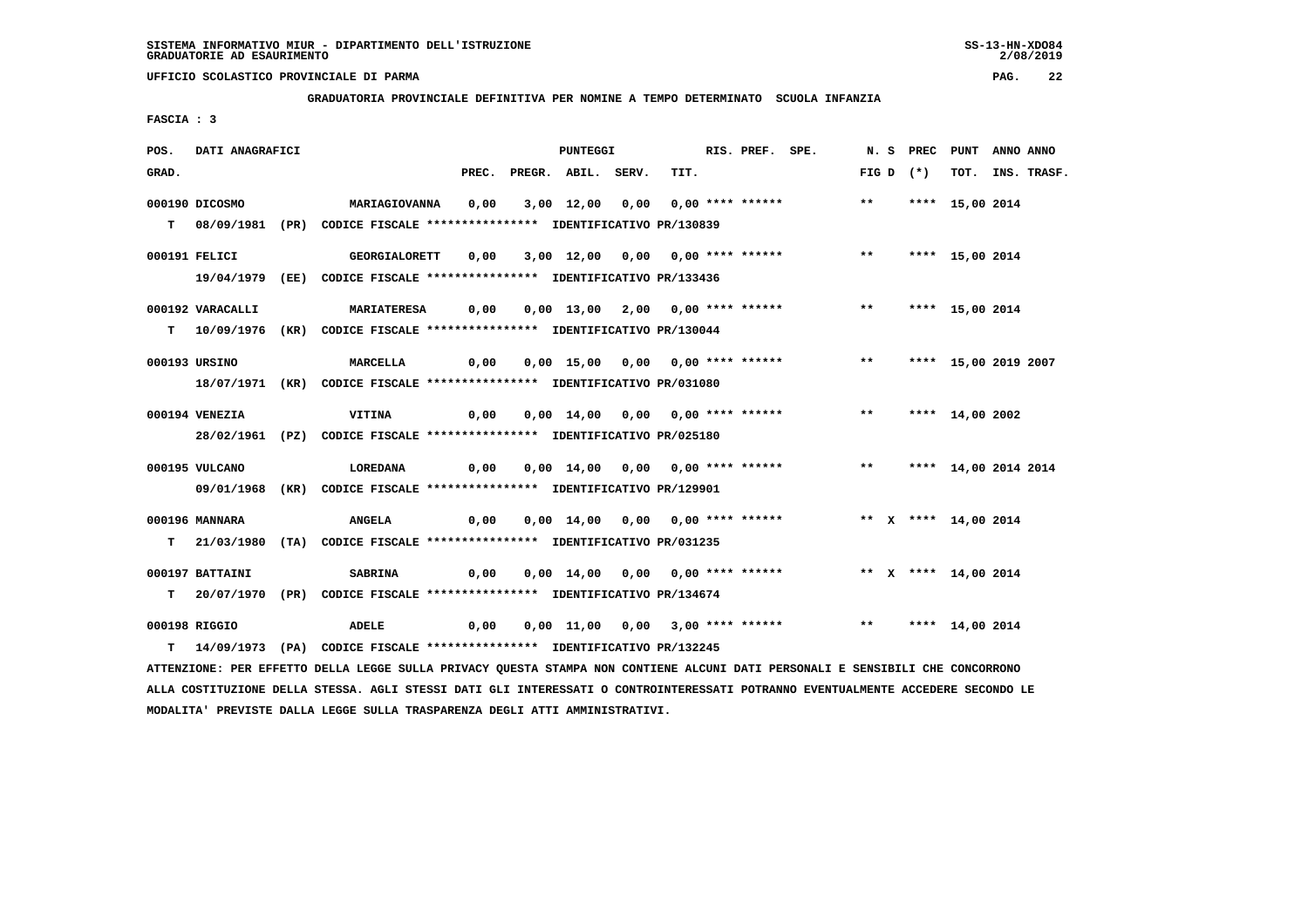**MODALITA' PREVISTE DALLA LEGGE SULLA TRASPARENZA DEGLI ATTI AMMINISTRATIVI.**

 **UFFICIO SCOLASTICO PROVINCIALE DI PARMA PAG. 23**

 **GRADUATORIA PROVINCIALE DEFINITIVA PER NOMINE A TEMPO DETERMINATO SCUOLA INFANZIA**

 **FASCIA : 3**

| POS.  | DATI ANAGRAFICI  |                                                                                                                                 |      | PUNTEGGI                 |                                                                         | RIS. PREF. SPE. |                         | N. S PREC PUNT ANNO ANNO |                  |
|-------|------------------|---------------------------------------------------------------------------------------------------------------------------------|------|--------------------------|-------------------------------------------------------------------------|-----------------|-------------------------|--------------------------|------------------|
| GRAD. |                  |                                                                                                                                 |      | PREC. PREGR. ABIL. SERV. | TIT.                                                                    |                 | FIG D $(*)$             |                          | TOT. INS. TRASF. |
|       | 000199 BARDINI   | <b>FRANCA</b>                                                                                                                   | 0,00 |                          | $0,00$ 11,00 $0,00$ 3,00 **** ******                                    |                 | $***$                   | **** 14,00 2014          |                  |
|       |                  | T 12/02/1966 (VA) CODICE FISCALE *************** IDENTIFICATIVO PR/132455                                                       |      |                          |                                                                         |                 |                         |                          |                  |
|       |                  |                                                                                                                                 |      |                          |                                                                         |                 |                         |                          |                  |
|       | 000200 MESORACA  | <b>DANIELA</b>                                                                                                                  | 0,00 |                          | 3,00 11,00 0,00 0,00 **** ******                                        |                 | $***$                   | **** 14,00 2014          |                  |
|       |                  | T 31/03/1980 (KR) CODICE FISCALE *************** IDENTIFICATIVO PR/133237                                                       |      |                          |                                                                         |                 |                         |                          |                  |
|       |                  |                                                                                                                                 |      |                          |                                                                         |                 |                         |                          |                  |
|       | 000201 CRESCENTI | <b>ENZA</b>                                                                                                                     | 0,00 |                          | 0,00 14,00 0,00 0,00 **** ******                                        |                 | $***$                   | **** 14,00 2014          |                  |
|       |                  | T 19/06/1980 (TP) CODICE FISCALE **************** IDENTIFICATIVO PR/134217                                                      |      |                          |                                                                         |                 |                         |                          |                  |
|       |                  |                                                                                                                                 |      |                          |                                                                         |                 |                         |                          |                  |
|       | 000202 BUONTEMPO | LUISA                                                                                                                           | 0,00 |                          | 0,00 14,00 0,00 0,00 **** ******                                        |                 | $\star \star$           | **** 14,00 2014          |                  |
|       |                  | T 02/12/1975 (NA) CODICE FISCALE **************** IDENTIFICATIVO PR/130518                                                      |      |                          |                                                                         |                 |                         |                          |                  |
|       | 000203 CORRADI   | <b>VALENTINA</b>                                                                                                                | 0,00 |                          | 0,00 14,00 0,00 0,00 **** ******                                        |                 | ** X **** 14,00 2014    |                          |                  |
|       |                  | T 17/03/1979 (PR) CODICE FISCALE **************** IDENTIFICATIVO PR/134522                                                      |      |                          |                                                                         |                 |                         |                          |                  |
|       |                  |                                                                                                                                 |      |                          |                                                                         |                 |                         |                          |                  |
|       | 000204 PAGANETTI | LOREDANA                                                                                                                        | 0,00 |                          | 0,00 14,00 0,00 0,00 **** ******                                        |                 | ** **** 14,00 2014      |                          |                  |
|       |                  | T 16/08/1963 (EE) CODICE FISCALE *************** IDENTIFICATIVO PR/131440                                                       |      |                          |                                                                         |                 |                         |                          |                  |
|       |                  |                                                                                                                                 |      |                          |                                                                         |                 |                         |                          |                  |
|       | 000205 COSTABILE | <b>NATASCIA</b>                                                                                                                 | 0,00 |                          | 3,00 11,00 0,00 0,00 **** ******                                        |                 | $***$                   | **** 14,00 2019 2019     |                  |
|       |                  | T 14/06/1970 (NA) CODICE FISCALE **************** IDENTIFICATIVO PR/139590                                                      |      |                          |                                                                         |                 |                         |                          |                  |
|       |                  |                                                                                                                                 |      |                          |                                                                         |                 |                         |                          |                  |
|       | 000206 PINGITORE | <b>MARIA</b>                                                                                                                    | 0,00 |                          | 0,00 14,00 0,00 0,00 **** ******                                        |                 | ** **** 14,00 2019 2019 |                          |                  |
|       |                  | T 03/04/1972 (KR) CODICE FISCALE *************** IDENTIFICATIVO PR/139594                                                       |      |                          |                                                                         |                 |                         |                          |                  |
|       | 000207 MESSANA   | GRAZIELLA LAU                                                                                                                   | 0,00 |                          | 0,00 14,00 0,00 0,00 **** ******    **    ***    ***    14,00 2019 2019 |                 |                         |                          |                  |
| т     |                  | 19/10/1973 (EN) CODICE FISCALE **************** IDENTIFICATIVO PR/139554                                                        |      |                          |                                                                         |                 |                         |                          |                  |
|       |                  | ATTENZIONE: PER EFFETTO DELLA LEGGE SULLA PRIVACY QUESTA STAMPA NON CONTIENE ALCUNI DATI PERSONALI E SENSIBILI CHE CONCORRONO   |      |                          |                                                                         |                 |                         |                          |                  |
|       |                  | ALLA COSTITUZIONE DELLA STESSA. AGLI STESSI DATI GLI INTERESSATI O CONTROINTERESSATI POTRANNO EVENTUALMENTE ACCEDERE SECONDO LE |      |                          |                                                                         |                 |                         |                          |                  |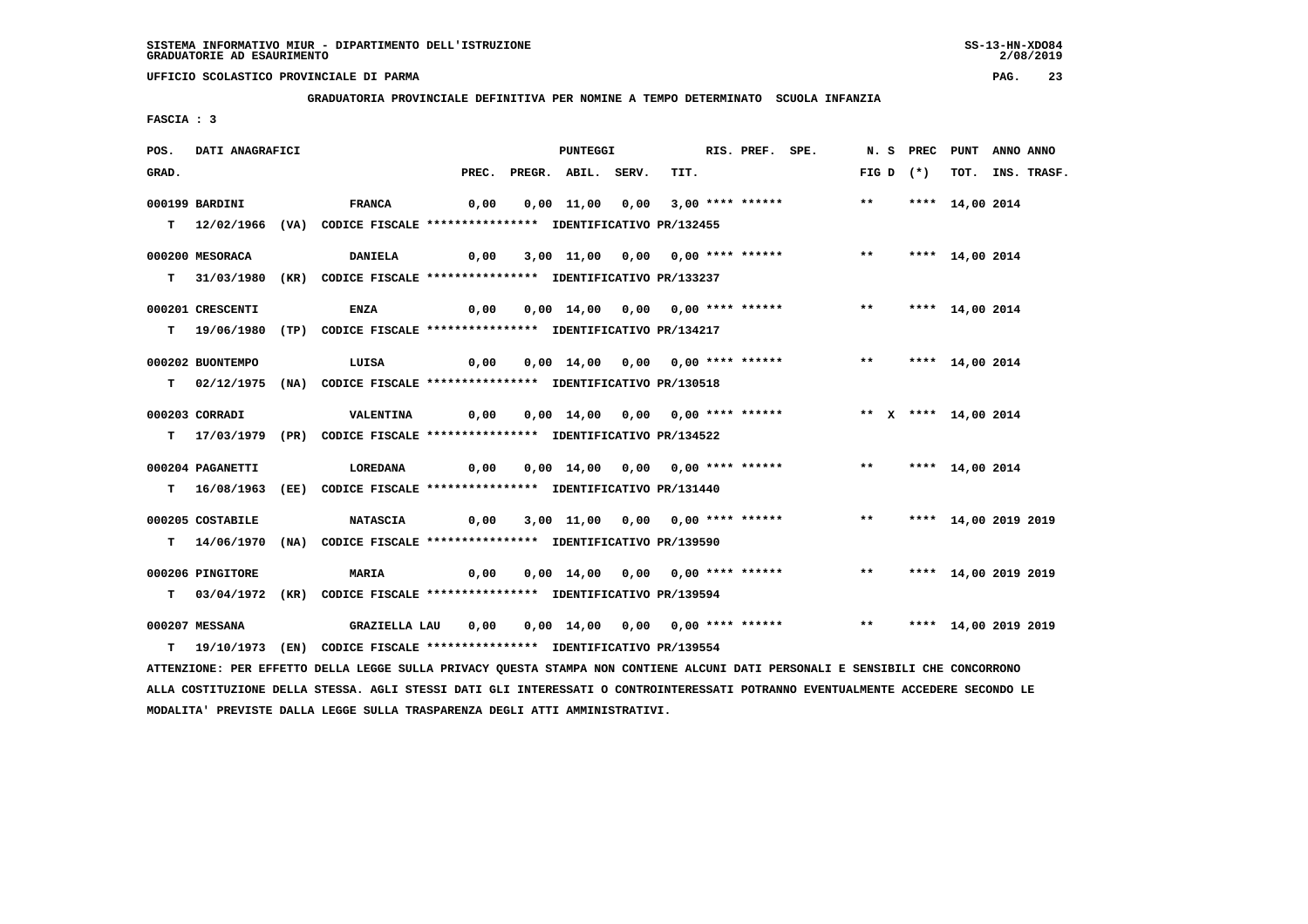**GRADUATORIA PROVINCIALE DEFINITIVA PER NOMINE A TEMPO DETERMINATO SCUOLA INFANZIA**

 **FASCIA : 3**

| POS.         | DATI ANAGRAFICI   |                                                                                                                               |       | <b>PUNTEGGI</b>    |                                  | RIS. PREF. SPE. |                                                                                    |  |             | N. S PREC PUNT ANNO ANNO |                  |
|--------------|-------------------|-------------------------------------------------------------------------------------------------------------------------------|-------|--------------------|----------------------------------|-----------------|------------------------------------------------------------------------------------|--|-------------|--------------------------|------------------|
| GRAD.        |                   |                                                                                                                               | PREC. | PREGR. ABIL. SERV. |                                  | TIT.            |                                                                                    |  | FIG D $(*)$ |                          | TOT. INS. TRASF. |
|              | 000208 CACACE     | <b>Example 15 ABELLA</b>                                                                                                      | 0,00  |                    |                                  |                 | 0,00 14,00 0,00 0,00 **** ****** *** *** **** 14,00 2019 2019                      |  |             |                          |                  |
|              |                   | 31/03/1972 (NA) CODICE FISCALE *************** IDENTIFICATIVO PR/139592                                                       |       |                    |                                  |                 |                                                                                    |  |             |                          |                  |
|              |                   |                                                                                                                               |       |                    |                                  |                 |                                                                                    |  |             |                          |                  |
|              | 000209 CAPPELLO   | <b>AGATINA</b>                                                                                                                |       |                    |                                  |                 |                                                                                    |  |             |                          |                  |
|              |                   | T 19/04/1966 (CT) CODICE FISCALE **************** IDENTIFICATIVO PR/130383                                                    |       |                    |                                  |                 |                                                                                    |  |             |                          |                  |
|              | 000210 MARINIELLO | LETIZIA                                                                                                                       |       |                    |                                  |                 |                                                                                    |  |             |                          |                  |
|              |                   | T 08/04/1983 (CE) CODICE FISCALE *************** IDENTIFICATIVO PR/131347                                                     |       |                    |                                  |                 |                                                                                    |  |             |                          |                  |
|              | 000211 LAZZARO    |                                                                                                                               |       |                    |                                  |                 |                                                                                    |  |             |                          |                  |
|              |                   | LUSIANNA                                                                                                                      |       |                    |                                  |                 |                                                                                    |  |             |                          |                  |
|              |                   | T 31/12/1982 (CT) CODICE FISCALE *************** IDENTIFICATIVO PR/131343                                                     |       |                    |                                  |                 |                                                                                    |  |             |                          |                  |
| 000212 TURCO |                   | <b>MARIA</b>                                                                                                                  |       |                    |                                  |                 | 0,00  0,00  11,00  2,00  0,00  ****  ******    **        ***    ***    13,00  2014 |  |             |                          |                  |
|              |                   | T 30/05/1982 (CE) CODICE FISCALE *************** IDENTIFICATIVO PR/134664                                                     |       |                    |                                  |                 |                                                                                    |  |             |                          |                  |
|              |                   |                                                                                                                               |       |                    |                                  |                 |                                                                                    |  |             |                          |                  |
|              | 000213 VERNAZZA   | <b>DANIELA</b>                                                                                                                |       |                    |                                  |                 |                                                                                    |  |             |                          |                  |
|              |                   | T 11/05/1967 (EE) CODICE FISCALE **************** IDENTIFICATIVO PR/130949                                                    |       |                    |                                  |                 |                                                                                    |  |             |                          |                  |
|              | 000214 SODANO     | <b>GIUSEPPE</b>                                                                                                               |       |                    |                                  |                 |                                                                                    |  |             |                          |                  |
|              |                   | T 03/06/1974 (AV) CODICE FISCALE *************** IDENTIFICATIVO PR/130772                                                     |       |                    |                                  |                 |                                                                                    |  |             |                          |                  |
|              |                   |                                                                                                                               |       |                    |                                  |                 |                                                                                    |  |             |                          |                  |
|              | 000215 SCRIMA     | <b>IVANA</b>                                                                                                                  | 0,00  |                    | 0,00 12,00 0,00 0,00 **** ****** |                 |                                                                                    |  |             | ** **** 12,00 2014       |                  |
|              |                   | T 07/09/1983 (AG) CODICE FISCALE *************** IDENTIFICATIVO PR/130621                                                     |       |                    |                                  |                 |                                                                                    |  |             |                          |                  |
|              | 000216 BORRIELLO  | IOLANDA                                                                                                                       |       |                    |                                  |                 |                                                                                    |  |             |                          |                  |
|              |                   | T 19/09/1979 (NA) CODICE FISCALE *************** IDENTIFICATIVO PR/134270                                                     |       |                    |                                  |                 |                                                                                    |  |             |                          |                  |
|              |                   | ATTENZIONE: PER EFFETTO DELLA LEGGE SULLA PRIVACY QUESTA STAMPA NON CONTIENE ALCUNI DATI PERSONALI E SENSIBILI CHE CONCORRONO |       |                    |                                  |                 |                                                                                    |  |             |                          |                  |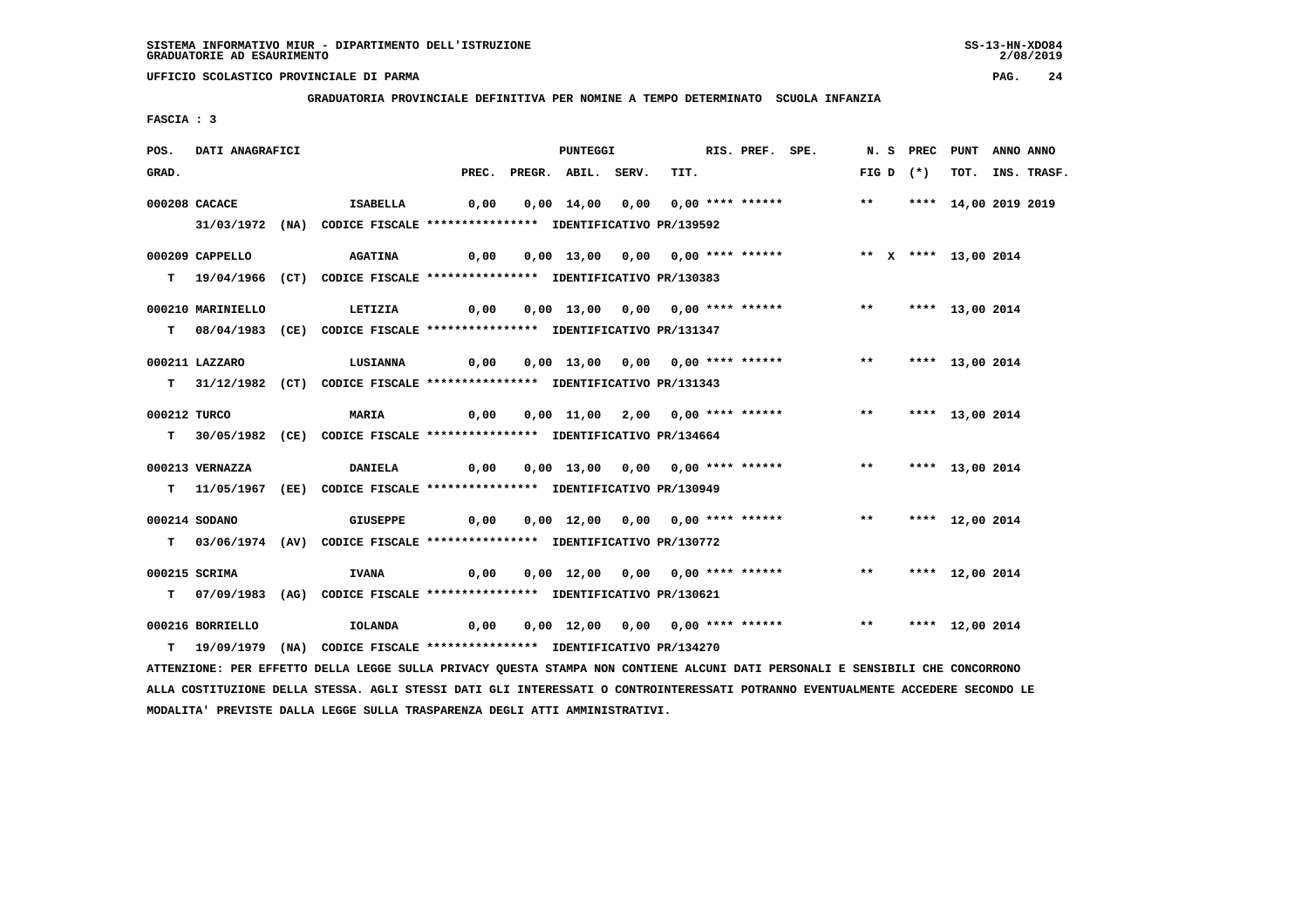**GRADUATORIA PROVINCIALE DEFINITIVA PER NOMINE A TEMPO DETERMINATO SCUOLA INFANZIA**

 **FASCIA : 3**

| POS.         | DATI ANAGRAFICI  |                                                                                                                               | RIS. PREF. SPE.<br>PUNTEGGI |                          |  |  |      |                                                                                    | N. S PREC PUNT ANNO ANNO |             |                    |                  |
|--------------|------------------|-------------------------------------------------------------------------------------------------------------------------------|-----------------------------|--------------------------|--|--|------|------------------------------------------------------------------------------------|--------------------------|-------------|--------------------|------------------|
| GRAD.        |                  |                                                                                                                               |                             | PREC. PREGR. ABIL. SERV. |  |  | TIT. |                                                                                    |                          | FIG D $(*)$ |                    | TOT. INS. TRASF. |
| 000217 ILARI |                  | <b>ANNA MARIA</b>                                                                                                             |                             |                          |  |  |      | 0,00  0,00  12,00  0,00  0,00  ****  ******                ***      12,00  2014    |                          |             |                    |                  |
|              |                  | T 20/05/1971 (MO) CODICE FISCALE *************** IDENTIFICATIVO PR/131329                                                     |                             |                          |  |  |      |                                                                                    |                          |             |                    |                  |
|              | 000218 PRENCIPE  | <b>NUNZIAMARIA</b>                                                                                                            | 0,00                        |                          |  |  |      | 0,00 12,00 0,00 0,00 **** ******             ** x **** 12,00 2014                  |                          |             |                    |                  |
|              |                  | T 03/09/1978 (FG) CODICE FISCALE *************** IDENTIFICATIVO PR/131585                                                     |                             |                          |  |  |      |                                                                                    |                          |             |                    |                  |
|              | 000219 RIPOLI    | <b>AMELIA</b>                                                                                                                 | 0,00                        |                          |  |  |      | 0,00 12,00 0,00 0,00 **** ******               ** x **** 12,00 2014                |                          |             |                    |                  |
|              |                  | T 06/11/1961 (MT) CODICE FISCALE *************** IDENTIFICATIVO PR/134460                                                     |                             |                          |  |  |      |                                                                                    |                          |             |                    |                  |
|              | 000220 DI SALVO  | <b>DAVIDE</b>                                                                                                                 |                             |                          |  |  |      | 0,00  0,00  12,00  0,00  0,00  ****  ******    **        ***    ***    12,00  2014 |                          |             |                    |                  |
|              |                  | T 05/10/1980 (TP) CODICE FISCALE *************** IDENTIFICATIVO PR/130822                                                     |                             |                          |  |  |      |                                                                                    |                          |             |                    |                  |
|              | 000221 MORETTA   | FRANCESCO $0,00$ $0,00$ $12,00$ $0,00$ $0,00$ $***$ *******   ****   ****   12,00   2014                                      |                             |                          |  |  |      |                                                                                    |                          |             |                    |                  |
|              |                  | T 20/12/1962 (CE) CODICE FISCALE *************** IDENTIFICATIVO PR/134225                                                     |                             |                          |  |  |      |                                                                                    |                          |             |                    |                  |
| 000222 GALLO |                  | <b>SALVATORE</b>                                                                                                              | 0,00                        |                          |  |  |      | 0,00 12,00 0,00 0,00 **** ******                                                   |                          |             | ** **** 12,00 2014 |                  |
|              |                  | T 14/05/1961 (KR) CODICE FISCALE **************** IDENTIFICATIVO PR/134518                                                    |                             |                          |  |  |      |                                                                                    |                          |             |                    |                  |
|              |                  |                                                                                                                               |                             |                          |  |  |      |                                                                                    |                          |             |                    |                  |
|              | 000223 TERRONI   | <b>ROMINA</b><br>T 30/10/1973 (PR) CODICE FISCALE **************** IDENTIFICATIVO PR/130652                                   | 0,00                        |                          |  |  |      | 0,00 11,00 0,00 0,00 **** ******             **     **** 11,00 2014                |                          |             |                    |                  |
|              |                  |                                                                                                                               |                             |                          |  |  |      |                                                                                    |                          |             |                    |                  |
|              | 000224 PAGANUCCI | ANTONELLA 0,00 0,00 11,00 0,00 0,00 **** ****** *** ** ** **** 11,00 2014                                                     |                             |                          |  |  |      |                                                                                    |                          |             |                    |                  |
|              |                  | T 07/12/1971 (PR) CODICE FISCALE *************** IDENTIFICATIVO PR/132387                                                     |                             |                          |  |  |      |                                                                                    |                          |             |                    |                  |
|              | 000225 MANAGO    | <b>VALENTINA</b>                                                                                                              | 0,00                        |                          |  |  |      | 0,00 11,00 0,00 0,00 **** ****** *** *** **** 11,00 2014                           |                          |             |                    |                  |
|              |                  | T 16/06/1975 (RC) CODICE FISCALE *************** IDENTIFICATIVO PR/130238                                                     |                             |                          |  |  |      |                                                                                    |                          |             |                    |                  |
|              |                  | ATTENZIONE: PER EFFETTO DELLA LEGGE SULLA PRIVACY QUESTA STAMPA NON CONTIENE ALCUNI DATI PERSONALI E SENSIBILI CHE CONCORRONO |                             |                          |  |  |      |                                                                                    |                          |             |                    |                  |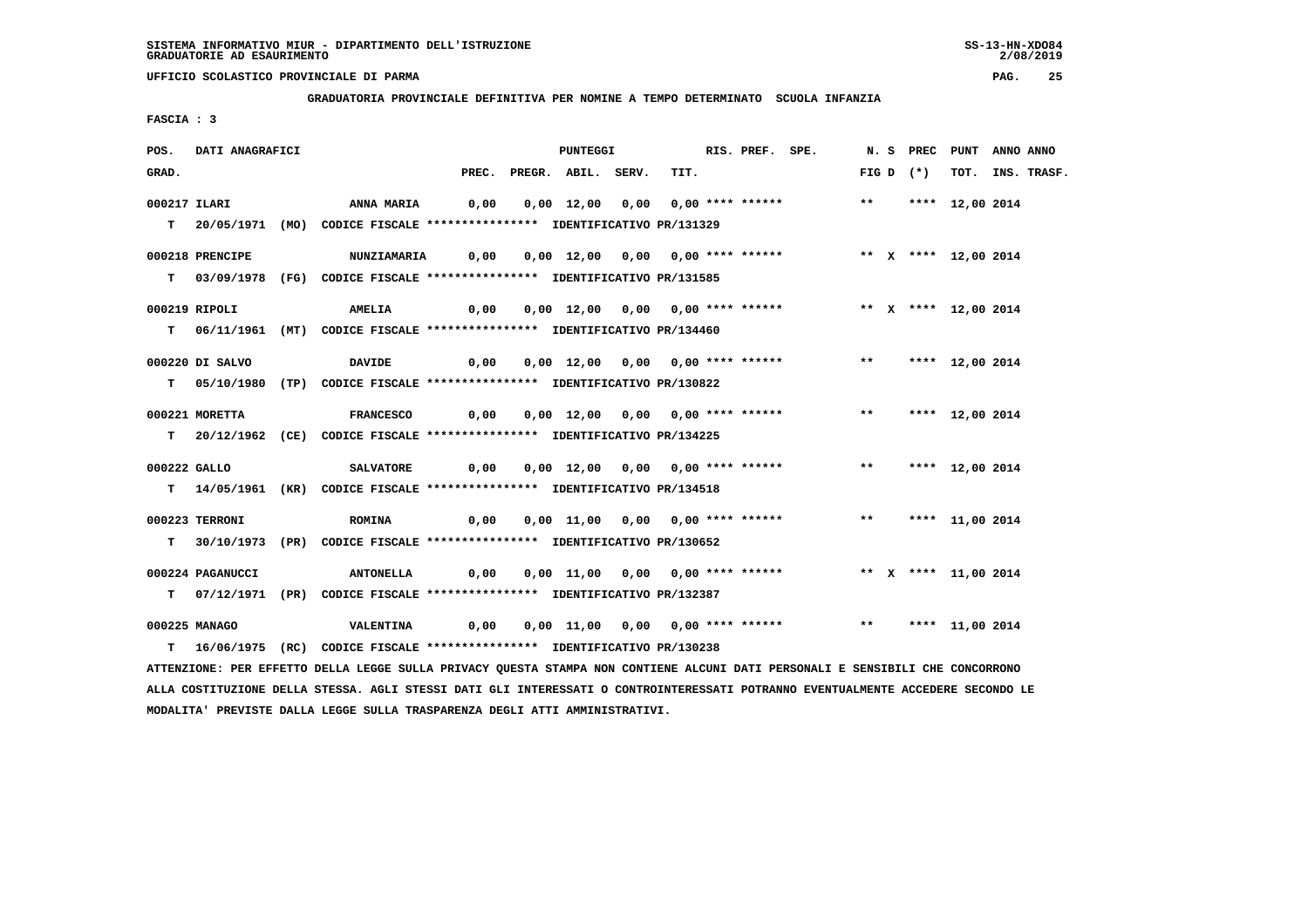**GRADUATORIA PROVINCIALE DEFINITIVA PER NOMINE A TEMPO DETERMINATO SCUOLA INFANZIA**

 **FASCIA : 3**

| POS.         | DATI ANAGRAFICI    | <b>PUNTEGGI</b>                                                                                                               |       |  |                    |  |  | RIS. PREF. SPE. |                                                                                      |  |             | N. S PREC PUNT ANNO ANNO |                  |
|--------------|--------------------|-------------------------------------------------------------------------------------------------------------------------------|-------|--|--------------------|--|--|-----------------|--------------------------------------------------------------------------------------|--|-------------|--------------------------|------------------|
| GRAD.        |                    |                                                                                                                               | PREC. |  | PREGR. ABIL. SERV. |  |  | TIT.            |                                                                                      |  | FIG D $(*)$ |                          | TOT. INS. TRASF. |
| 000226 ZECCA |                    | <b>SABRINA</b>                                                                                                                | 0,00  |  |                    |  |  |                 | 0,00 11,00 0,00 0,00 **** ******               **       **** 11,00 2014              |  |             |                          |                  |
|              |                    | T 19/08/1971 (PR) CODICE FISCALE *************** IDENTIFICATIVO PR/134542                                                     |       |  |                    |  |  |                 |                                                                                      |  |             |                          |                  |
|              | 000227 CANTORE     | GILDA                                                                                                                         |       |  |                    |  |  |                 |                                                                                      |  |             |                          |                  |
|              |                    | T 21/12/1977 (CE) CODICE FISCALE *************** IDENTIFICATIVO PR/131702                                                     |       |  |                    |  |  |                 |                                                                                      |  |             |                          |                  |
|              | 000228 BONSIGNORE  | GRAZIA PATRIZ     0,00     0,00   11,00   0,00   0,00  ****  ******                                                           |       |  |                    |  |  |                 |                                                                                      |  |             | ** X **** 11,00 2014     |                  |
|              |                    | T 14/09/1965 (CL) CODICE FISCALE *************** IDENTIFICATIVO PR/133606                                                     |       |  |                    |  |  |                 |                                                                                      |  |             |                          |                  |
|              | 000229 PIRODDI     | AUTILIA                                                                                                                       |       |  |                    |  |  |                 |                                                                                      |  |             |                          |                  |
|              |                    | T 01/02/1982 (CE) CODICE FISCALE *************** IDENTIFICATIVO PR/131092                                                     |       |  |                    |  |  |                 |                                                                                      |  |             |                          |                  |
|              | 000230 MANFREDI    | GIULIANA                                                                                                                      |       |  |                    |  |  |                 | 0,00  0,00  11,00  0,00  0,00  ****  ******    **         ***    ***    11,00  2014  |  |             |                          |                  |
|              |                    | T 01/09/1972 (PR) CODICE FISCALE *************** IDENTIFICATIVO PR/131066                                                     |       |  |                    |  |  |                 |                                                                                      |  |             |                          |                  |
|              | 000231 SCICCHITANO | <b>ROSELLA</b>                                                                                                                |       |  |                    |  |  |                 | 0,00  0,00  11,00  0,00  0,00  ****  ******            **          **** 11,00  2014  |  |             |                          |                  |
|              |                    | T 30/11/1968 (MI) CODICE FISCALE **************** IDENTIFICATIVO PR/139094                                                    |       |  |                    |  |  |                 |                                                                                      |  |             |                          |                  |
|              | 000232 TORINO      |                                                                                                                               |       |  |                    |  |  |                 |                                                                                      |  |             |                          |                  |
|              |                    | <b>PATRIZIA</b><br>10/04/1966 (RC) CODICE FISCALE *************** IDENTIFICATIVO PR/130411                                    |       |  |                    |  |  |                 |                                                                                      |  |             |                          |                  |
|              |                    |                                                                                                                               |       |  |                    |  |  |                 |                                                                                      |  |             |                          |                  |
|              | 000233 MORREALE    | <b>NUNZIATA</b><br>T 01/07/1968 (AG) CODICE FISCALE *************** IDENTIFICATIVO PR/134444                                  |       |  |                    |  |  |                 |                                                                                      |  |             | ** **** 11,00 2014       |                  |
|              |                    |                                                                                                                               |       |  |                    |  |  |                 |                                                                                      |  |             |                          |                  |
|              | 000234 MAGGIO      | <b>ARIANNA</b>                                                                                                                |       |  |                    |  |  |                 | 0,00  0,00  11,00  0,00  0,00  ****  ******                 **    x **** 11,00  2014 |  |             |                          |                  |
|              |                    | T 19/02/1965 (VE) CODICE FISCALE *************** IDENTIFICATIVO PR/130372                                                     |       |  |                    |  |  |                 |                                                                                      |  |             |                          |                  |
|              |                    | ATTENZIONE: PER EFFETTO DELLA LEGGE SULLA PRIVACY QUESTA STAMPA NON CONTIENE ALCUNI DATI PERSONALI E SENSIBILI CHE CONCORRONO |       |  |                    |  |  |                 |                                                                                      |  |             |                          |                  |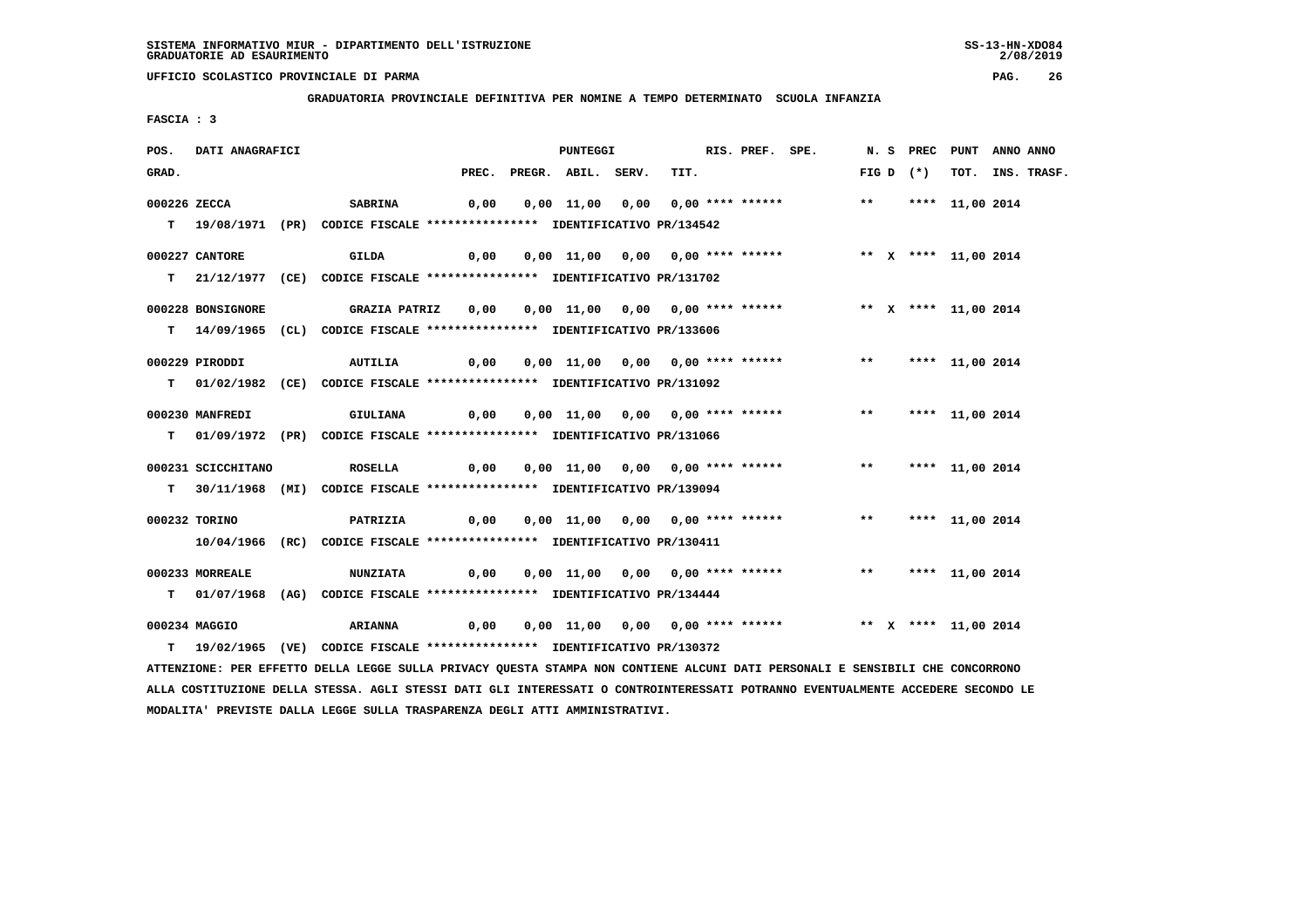**GRADUATORIA PROVINCIALE DEFINITIVA PER NOMINE A TEMPO DETERMINATO SCUOLA INFANZIA**

 **FASCIA : 3**

| POS.         | <b>DATI ANAGRAFICI</b>                                                                                                                                                                                                                                           |  |                                                                            | <b>PUNTEGGI</b> |  |                    |  | RIS. PREF. SPE.                  |  |  |                                                          | N. S PREC PUNT ANNO ANNO |  |                 |                  |
|--------------|------------------------------------------------------------------------------------------------------------------------------------------------------------------------------------------------------------------------------------------------------------------|--|----------------------------------------------------------------------------|-----------------|--|--------------------|--|----------------------------------|--|--|----------------------------------------------------------|--------------------------|--|-----------------|------------------|
| GRAD.        |                                                                                                                                                                                                                                                                  |  |                                                                            | PREC.           |  | PREGR. ABIL. SERV. |  | TIT.                             |  |  |                                                          | FIG D $(*)$              |  |                 | TOT. INS. TRASF. |
|              | 000235 COCCHIARA                                                                                                                                                                                                                                                 |  | <b>FRANCA</b>                                                              | 0,00            |  |                    |  |                                  |  |  | 0,00 11,00 0,00 0,00 **** ****** *** *** **** 11,00 2014 |                          |  |                 |                  |
|              |                                                                                                                                                                                                                                                                  |  |                                                                            |                 |  |                    |  |                                  |  |  |                                                          |                          |  |                 |                  |
|              |                                                                                                                                                                                                                                                                  |  | T 13/09/1982 (EE) CODICE FISCALE *************** IDENTIFICATIVO PR/130190  |                 |  |                    |  |                                  |  |  |                                                          |                          |  |                 |                  |
| 000236 ZITO  |                                                                                                                                                                                                                                                                  |  | <b>ROSA MARIA</b>                                                          | 0,00            |  |                    |  | 0,00 11,00 0,00 0,00 **** ****** |  |  |                                                          | $***$                    |  | **** 11,00 2014 |                  |
|              |                                                                                                                                                                                                                                                                  |  | 28/12/1979 (EE) CODICE FISCALE *************** IDENTIFICATIVO PR/131824    |                 |  |                    |  |                                  |  |  |                                                          |                          |  |                 |                  |
|              |                                                                                                                                                                                                                                                                  |  |                                                                            |                 |  |                    |  |                                  |  |  |                                                          |                          |  |                 |                  |
|              | 000237 TREPPIEDI                                                                                                                                                                                                                                                 |  | GIOVANNA MARI 0,00 0,00 11,00 0,00 0,00 **** ******                        |                 |  |                    |  |                                  |  |  |                                                          | ** **** 11,00 2014       |  |                 |                  |
|              |                                                                                                                                                                                                                                                                  |  | T 23/04/1984 (AG) CODICE FISCALE **************** IDENTIFICATIVO PR/131785 |                 |  |                    |  |                                  |  |  |                                                          |                          |  |                 |                  |
|              | 000238 MAIOLINI                                                                                                                                                                                                                                                  |  | <b>MARIANGELA</b>                                                          | 0,00            |  |                    |  |                                  |  |  | 0,00 11,00 0,00 0,00 **** ****** *** **                  |                          |  | **** 11,00 2014 |                  |
|              |                                                                                                                                                                                                                                                                  |  |                                                                            |                 |  |                    |  |                                  |  |  |                                                          |                          |  |                 |                  |
|              |                                                                                                                                                                                                                                                                  |  | T 27/05/1980 (NA) CODICE FISCALE **************** IDENTIFICATIVO PR/132473 |                 |  |                    |  |                                  |  |  |                                                          |                          |  |                 |                  |
|              | 000239 SALVATORE                                                                                                                                                                                                                                                 |  | <b>ANGELA</b>                                                              | 0,00            |  |                    |  | 0,00 11,00 0,00 0,00 **** ****** |  |  |                                                          | $***$                    |  | **** 11,00 2014 |                  |
|              |                                                                                                                                                                                                                                                                  |  | T 05/05/1972 (CB) CODICE FISCALE *************** IDENTIFICATIVO PR/139512  |                 |  |                    |  |                                  |  |  |                                                          |                          |  |                 |                  |
|              |                                                                                                                                                                                                                                                                  |  |                                                                            |                 |  |                    |  |                                  |  |  |                                                          |                          |  |                 |                  |
| 000240 GRANO |                                                                                                                                                                                                                                                                  |  | FRANCESCA 0,00                                                             |                 |  |                    |  |                                  |  |  | 0,00 11,00 0,00 0,00 **** ****** *** *** **** 11,00 2014 |                          |  |                 |                  |
|              |                                                                                                                                                                                                                                                                  |  | T 28/06/1966 (AG) CODICE FISCALE **************** IDENTIFICATIVO PR/133463 |                 |  |                    |  |                                  |  |  |                                                          |                          |  |                 |                  |
|              |                                                                                                                                                                                                                                                                  |  |                                                                            |                 |  |                    |  |                                  |  |  |                                                          |                          |  |                 |                  |
|              | 000241 PALETTI                                                                                                                                                                                                                                                   |  | <b>PIERANGELO</b>                                                          | 0,00            |  |                    |  |                                  |  |  | 0,00 11,00 0,00 0,00 **** ******               **        |                          |  | **** 11,00 2014 |                  |
|              |                                                                                                                                                                                                                                                                  |  | T 20/02/1957 (BS) CODICE FISCALE *************** IDENTIFICATIVO PR/134512  |                 |  |                    |  |                                  |  |  |                                                          |                          |  |                 |                  |
|              | 000242 CACOCCIOLA                                                                                                                                                                                                                                                |  | <b>ROSETTA</b>                                                             |                 |  |                    |  |                                  |  |  |                                                          | ** **** 11,00 2019 2019  |  |                 |                  |
|              |                                                                                                                                                                                                                                                                  |  |                                                                            |                 |  |                    |  |                                  |  |  |                                                          |                          |  |                 |                  |
|              |                                                                                                                                                                                                                                                                  |  | T 22/04/1963 (AG) CODICE FISCALE **************** IDENTIFICATIVO PR/139593 |                 |  |                    |  |                                  |  |  |                                                          |                          |  |                 |                  |
|              | 000243 LORRAI                                                                                                                                                                                                                                                    |  | GIUSEPPA                                                                   |                 |  |                    |  |                                  |  |  |                                                          |                          |  |                 |                  |
|              |                                                                                                                                                                                                                                                                  |  | T 27/01/1957 (CT) CODICE FISCALE *************** IDENTIFICATIVO PR/139571  |                 |  |                    |  |                                  |  |  |                                                          |                          |  |                 |                  |
|              |                                                                                                                                                                                                                                                                  |  |                                                                            |                 |  |                    |  |                                  |  |  |                                                          |                          |  |                 |                  |
|              | ATTENZIONE: PER EFFETTO DELLA LEGGE SULLA PRIVACY QUESTA STAMPA NON CONTIENE ALCUNI DATI PERSONALI E SENSIBILI CHE CONCORRONO<br>ALLA COSTITUZIONE DELLA STESSA. AGLI STESSI DATI GLI INTERESSATI O CONTROINTERESSATI POTRANNO EVENTUALMENTE ACCEDERE SECONDO LE |  |                                                                            |                 |  |                    |  |                                  |  |  |                                                          |                          |  |                 |                  |

 **MODALITA' PREVISTE DALLA LEGGE SULLA TRASPARENZA DEGLI ATTI AMMINISTRATIVI.**